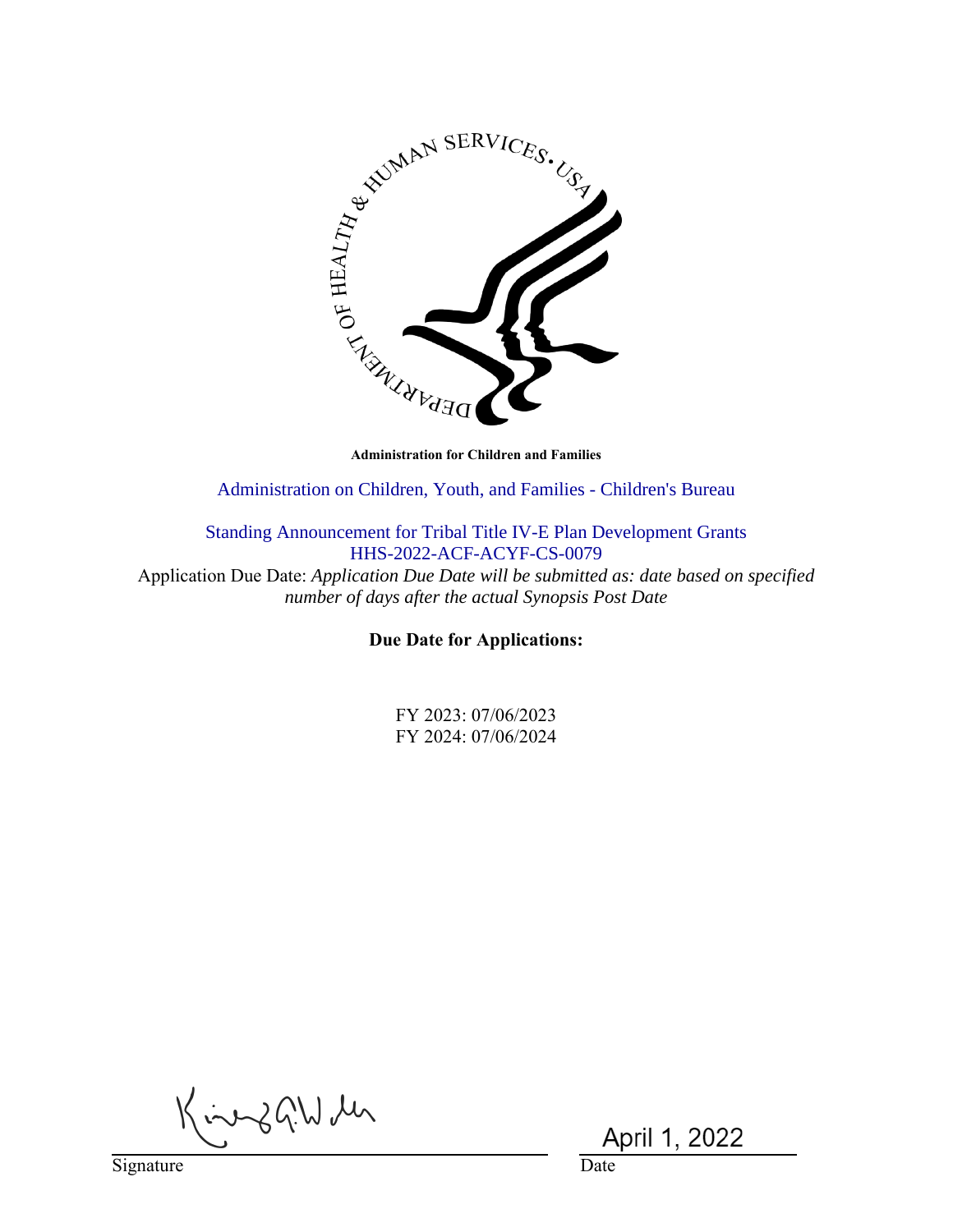# **Table of Contents**

| IV.3. Unique Entity Identifier and System for Award Management (SAM)34 |  |
|------------------------------------------------------------------------|--|
|                                                                        |  |
|                                                                        |  |
|                                                                        |  |
|                                                                        |  |
|                                                                        |  |
|                                                                        |  |
|                                                                        |  |
|                                                                        |  |
|                                                                        |  |
|                                                                        |  |
|                                                                        |  |
|                                                                        |  |
|                                                                        |  |
|                                                                        |  |
|                                                                        |  |
|                                                                        |  |
|                                                                        |  |
|                                                                        |  |
|                                                                        |  |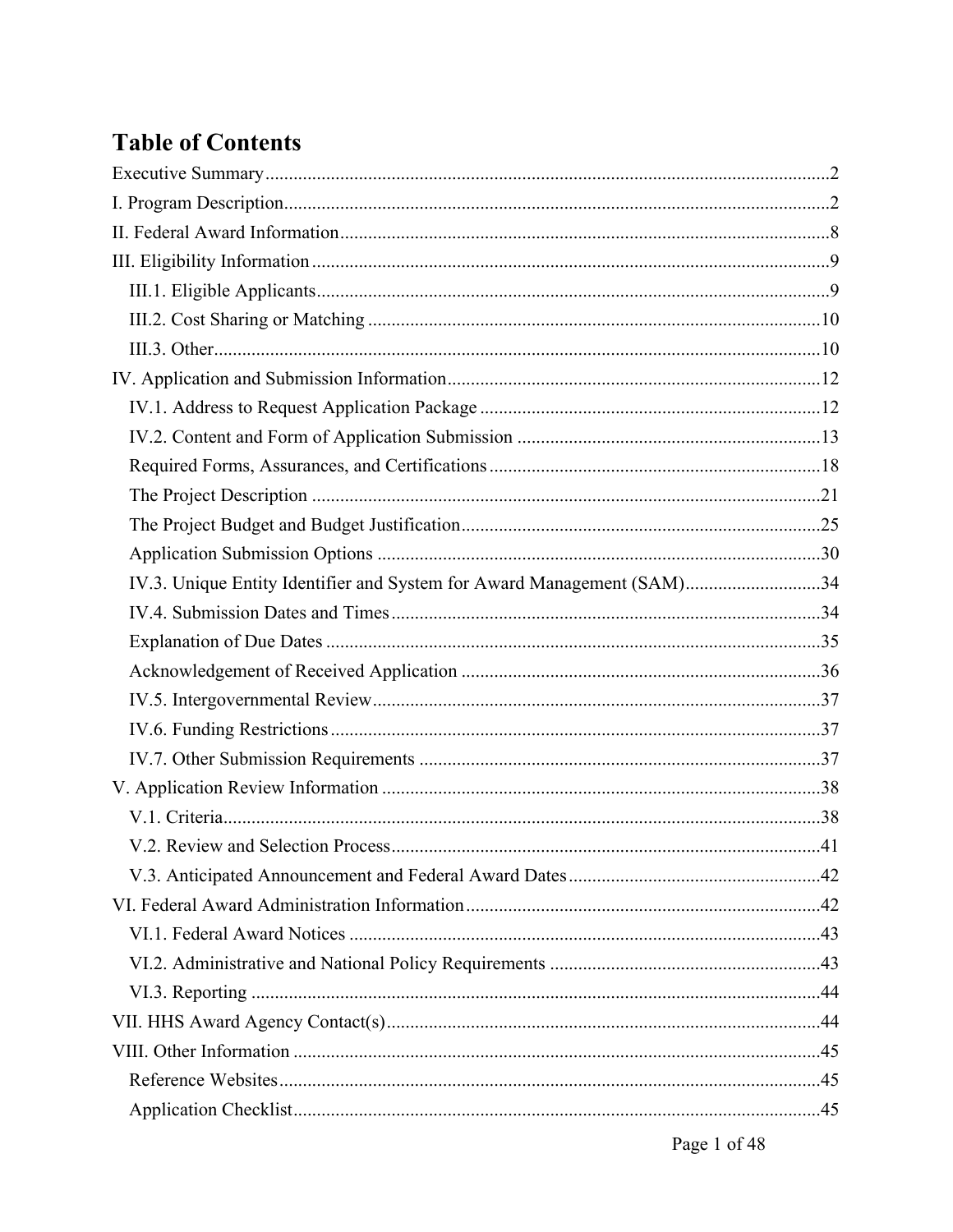#### **Funding Opportunity Title:** Standing Announcement for Tribal Title IV-E Plan Development Grants

**Announcement Type:** Initial

**Funding Opportunity Number:** HHS-2022-ACF-ACYF-CS-0079

**Primary CFDA Number:** 93.658

## **Due Date for Applications:**

*Application Due Date will be submitted as: date based on specified number of days after the actual Synopsis Post Date*

**Due Date for Applications:**

FY 2023: 07/06/2023 FY 2024: 07/06/2024

#### **Executive Summary**

**Notice:**

 **Applicants are strongly encouraged to read the entire notice of funding opportunity (NOFO) carefully and observe the application formatting requirements listed in** *Section IV.2. Content and Form of Application Submission***. For more information on applying for grants, please visit "How to Apply for a Grant" on the ACF Grants & Funding Page at** https://www.acf.hhs.gov/grants/how-apply-grant.

The purpose of this NOFO is to solicit proposals for one-time grants to tribes, tribal organizations, or tribal consortia that are seeking to develop and, within 24 months of grant receipt, to submit to the Department of Health and Human Services (HHS) a plan to implement a title IV-E foster care, adoption assistance, and, at tribal option, guardianship assistance program. Grant funds under this NOFO may be used for the cost of developing a title IV-E plan under section 471 of the Social Security Act (the Act) to carry out a program under section 479B of the Act. The grant may be used for costs relating to the development of data collection systems, a cost-allocation methodology, agency and tribal court procedures necessary to meet the case review system requirements under section 475(5) of the Act, or any other costs attributable to meeting any other requirement necessary for approval of a title IV-E plan.

## **I. Program Description**

## **Statutory Authority**

Title IV, part E section  $476(c)(2)(A)(iii)$  of the Social Security Act  $(42 U.S.C. 676(c)(2)(A)(iii))$ 

**Description BACKGROUND**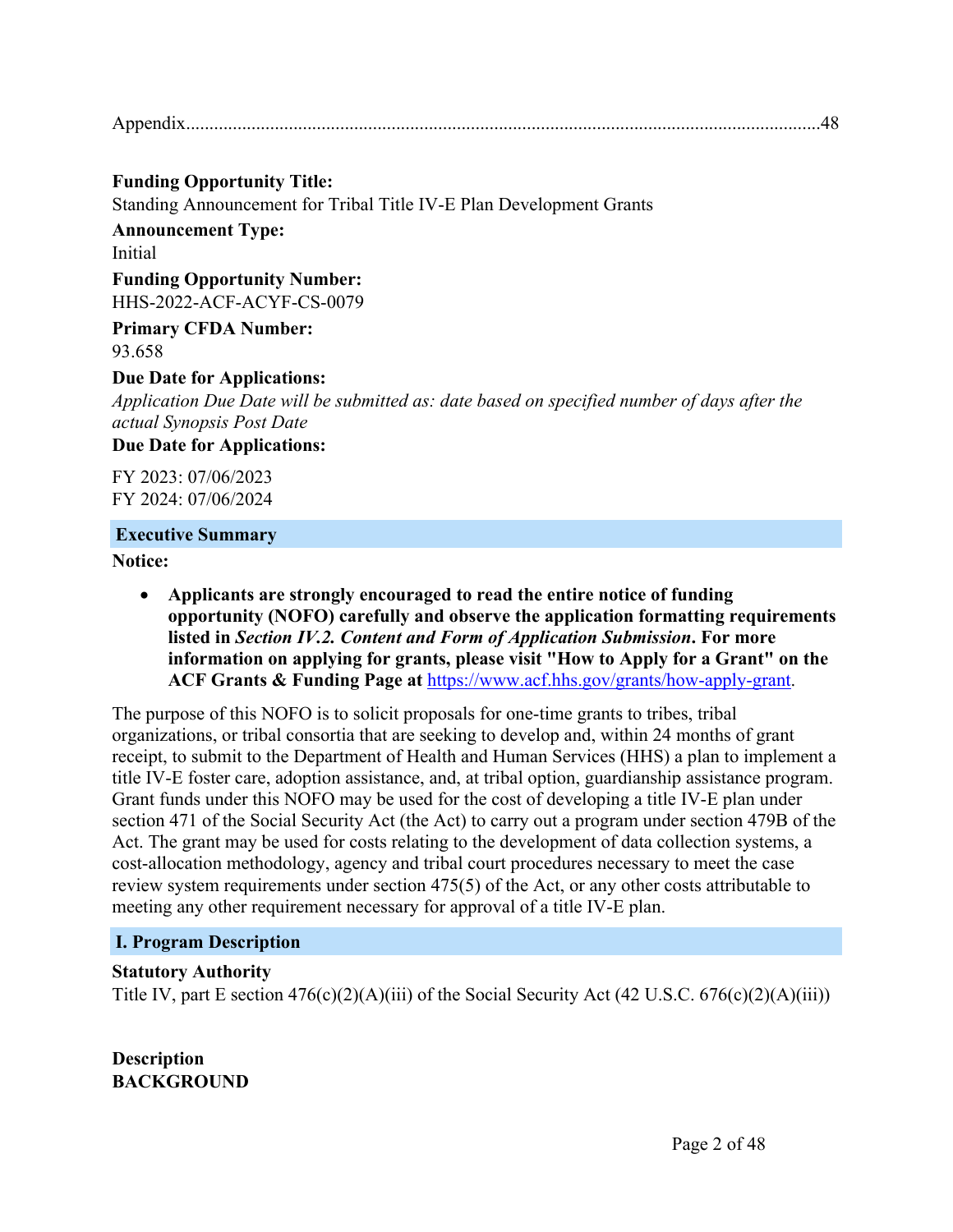The purpose of this grant is to enable tribes to complete an approvable title IV-E plan to operate a foster care, adoption assistance, and, at the tribe's option, guardianship assistance program. This funding opportunity is for a one-time development grant to tribes, tribal organizations, or tribal consortia that are seeking to develop, and, not later than 24 months after receiving such a grant, intend to submit to the Secretary a plan to implement a title IV-E program. To assist tribes in meeting the 24-month timeline, the Children's Bureau (CB) offers information, advice, educational materials, and technical assistance.

Development grants may be used by the Indian tribe, tribal organization, or tribal consortia for any costs attributable to meeting the requirements for approval of a tribally operated title IV-E plan. The law cites the following as examples of allowable costs under the development grant: development of a data collection system, development of a cost-allocation methodology, and establishment of tribal agency and court procedures necessary to meet the case review requirements in the law (section  $476(c)(2)(A)(iii)$  of the Act).

## **Family First Prevention Services Act**

On February 9, 2018, the President signed into law the Family First Prevention Services Act (FFPSA) as part of the Bipartisan Budget Act of 2018, (Pub. L. 115-123). FFPSA made a number of significant changes to the title IV-E program, as well as the title IV-B program. It is important for tribes to consider the changes to title IV-E, as they consider whether to apply for a title IV-E development grant.

Overall, the FFPSA amends the title IV-E program to provide more resources to help families in crisis stay together, while limiting federal funding for congregate care placements for youth in foster care. The law is very complex, so we urge tribes interested in operating the title IV-E program to review CB policy issuances that provide more detail on the requirements and opportunities. A brief summary of some of the significant provisions include:

- The law authorizes title IV-E agencies to claim title IV-E foster care maintenance payments for children placed with parents in a licensed residential family-based treatment facility for substance abuse.
- The law places restrictions on the availability of title IV-E funding for children placed in a child care institution (CCI). Title IV-E agencies may claim title IV-E for foster care maintenance payments (FCMP) paid on behalf of an eligible child placed in any CCI for up to 2 weeks. After 2 weeks, title IV-E FCMP for a child placed in a CCI are only available if that CCI is one of the following specified settings: a setting specializing in providing prenatal, post-partum, or parenting supports for youth; a supervised independent living setting for youth age  $18 - 21$ ; a setting providing high-quality residential care and supportive services to children and youth who have been found to be, or are at risk of becoming, sex trafficking victims; a licensed residential family-based treatment facility for substance abuse; or a qualified residential treatment program. These provisions became effective October 1, 2019, but a title IV-E agency may choose to delay implementation for up to two years.
- The law authorizes a new optional program to provide title IV-E funding for certain timelimited (one year) prevention services for mental health, substance abuse prevention, and treatment and in-home parent skill-based programs for: 1) candidates for foster care, 2) pregnant/parenting foster youth, and 3) the parents/kin caregivers of those children and youth. For title IV-E agencies approved to operate the program, funding for these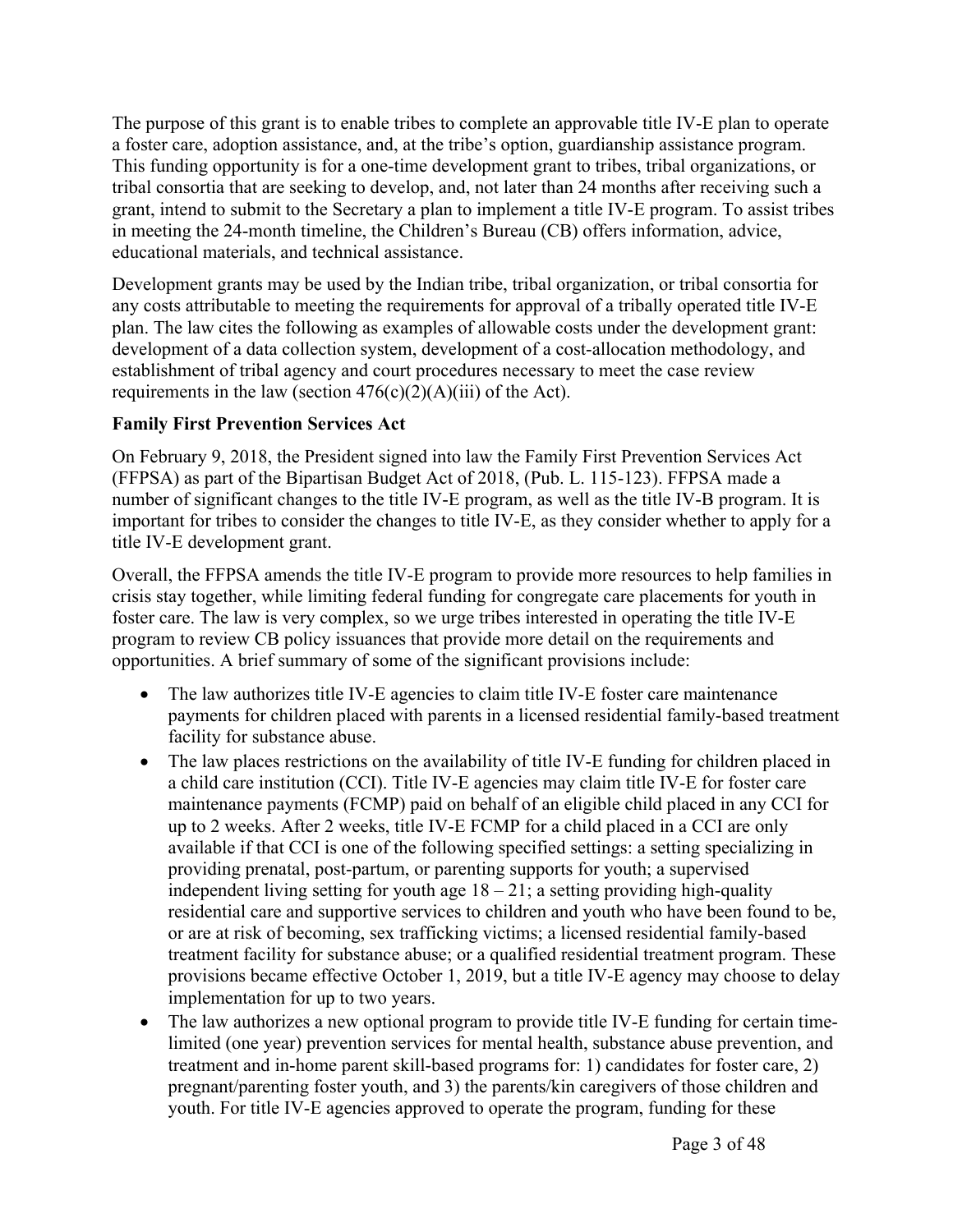services became available October 1, 2019, but an agency choosing to delay implementation of the limitation of funding for CCIs must also delay implementation of the prevention services option for the same period.

 Beginning October 1, 2018, the law authorizes title IV-E funding for certain evidencebased kinship navigator programs.

For additional information see ACYF-CB-IM-18-02, which provides a summary of FFPSA. ACYF-CB-PI-18-06 provides instructions on addressing FFPSA amendments to the title IV-B programs and the Chafee Foster Care Program for Successful Transition to Adulthood. ACYF-CB-PI-18-07 provides instructions on changes to the title IV-E plan requirements as a result of FFPSA that are effective as of January 1, 2018, and later. Guidance on the title IV-E Prevention Services Program is provided in ACYF-CB-PI-18-09 (for state title IV-E agencies) and ACYF-CB-PI-18-10 (for tribal title IV-E agencies), and guidance on the Kinship Navigator Program is provided in ACYF-CB-PI-18-11. All of these information memoranda and program instructions are available at https://www.acf.hhs.gov/cb/laws-policies/policy-program-issuances.

## **LESSONS LEARNED**

The following lessons learned from previous rounds of the grant program may be helpful to potential applicants:

## **1. Scope of the Title IV-E Program**

The title IV-E program represents a component of a comprehensive child welfare system. The title IV-E plan, developed with the support of this grant program, addresses requirements needed for administration of the title IV-E foster care, adoption assistance, and optional guardianship assistance programs only. It is not a plan for a comprehensive child welfare program and, therefore, does not address, regulate, or provide reimbursement for other aspects of a comprehensive child welfare program, such as child protective service investigations. Therefore, development of a title IV-E program may be most appropriate for tribes that already have other components of a comprehensive child welfare program in place. Grant recipients will be best prepared to undertake the work of the grant if, prior to application, they have reviewed their current capacity and infrastructure for child welfare services, including existing Tribal Code, policies, programs, systems, and services, to have a better understanding of their current capacity and how a title IV-E program would enhance the tribe's child welfare program.

## **2. Realistic Expectations for Amount of Federal Reimbursement Under a Title IV-E Program**

Title IV-E provides federal reimbursement (referred to as Federal Financial Participation or FFP) to title IV-E agencies for a percentage of the allowable costs they incur in operating the program. Title IV-E provides FFP for maintenance costs (i.e., room and board) of eligible children who are in out-of-home placement in a licensed foster care placement and for assistance payments to help support eligible children who have achieved permanency via adoption or guardianship. It also provides FFP for a percentage of allowable administrative costs to manage the program and for a percentage of the costs for training eligible staff, court personnel, professional partners, current or prospective foster and adoptive parents, and relative guardians.

The federal reimbursement or FFP rate varies by category of cost. Foster care maintenance costs and adoption and guardianship assistance costs are reimbursed at the tribe's Federal Medical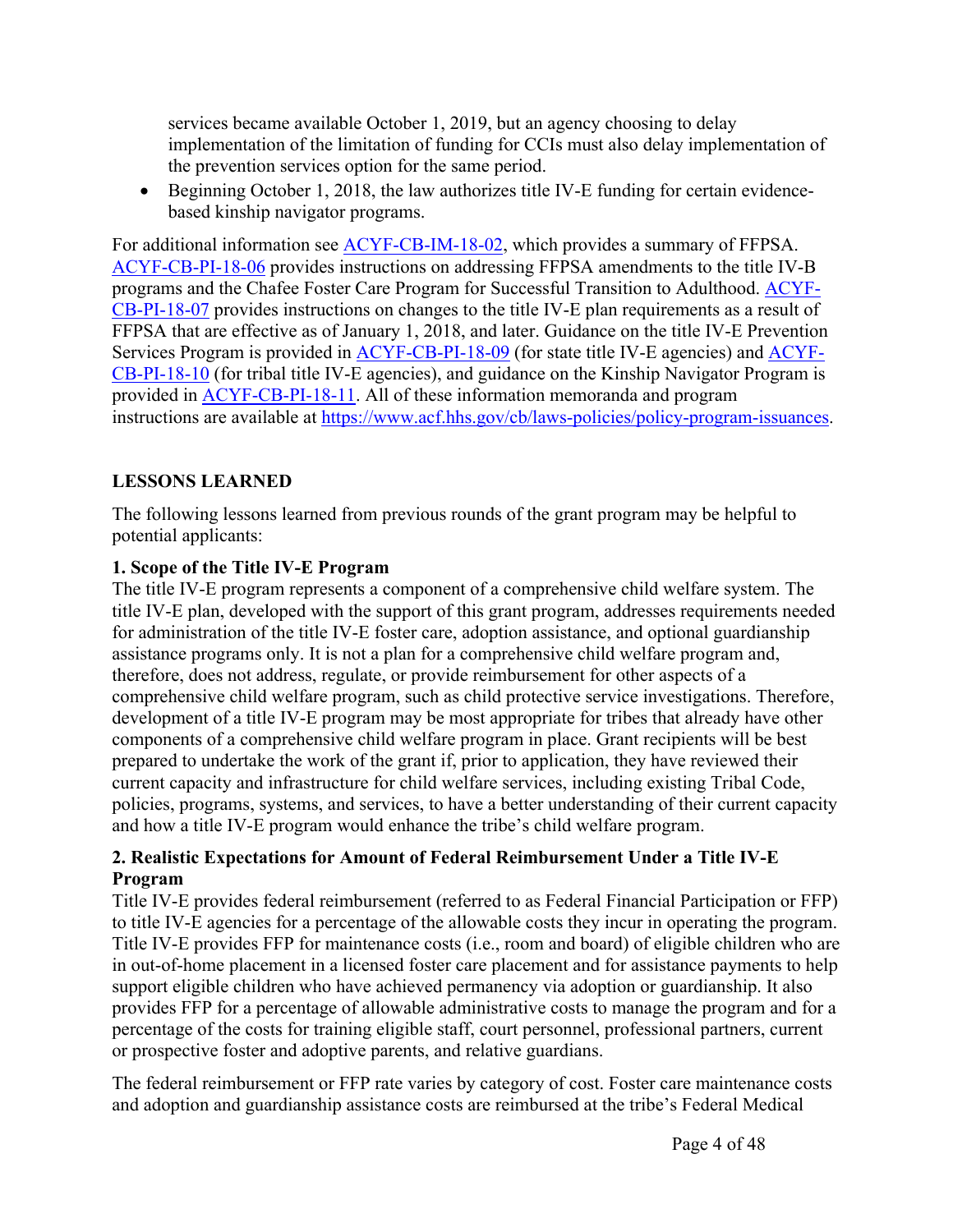Assistance Percentage (FMAP) rate which is tribe-specific based on per capita income and ranges from 50 percent to 83 percent. To date, most tribes have had FMAP rates at or near the maximum rate of 83 percent. There is a FMAP Look-up Table on CB's web page for reference at https://www.acf.hhs.gov/cb/resource/tribal-fmap. The FMAP rate is reviewed annually and could change from year to year. Allowable administrative costs are reimbursed at 50 percent. Allowable training costs are reimbursed at 75 percent. The non- federal share of program costs (i.e., the difference between the tribe's total cost and FFP received) in each funding category constitutes the required match to be met by the title IV-E agency.

As noted previously, the title IV-E program was amended to create optional title IV-E program components that provide funding for certain preventive services and kinship navigator programs. Additional information on FFP available for these programs is addressed in ACYF-CB-IM-18- 02. Tribes must have an approved title IV-E plan for foster care and adoption assistance and, at tribal option, guardianship assistance programs, in order to participate in the optional title IV-E prevention services and kinship navigator programs.

## **3. Collaboration, Partnerships, and Buy-in**

Collaboration, partnerships, and buy-in are critical as grant recipients develop an approvable plan and will continue to be important as grant recipients implement the program. Grant recipients that have engaged all relevant tribal partners to support a team and have the support of tribal leadership in assessing existing capacity and readiness in discussing the advantages of implementing a title IV-E program prior to application will be in a strong position to begin the work of developing a title IV-E plan. Successful grant recipients will continue that engagement throughout the plan implementation. Some of the partners needed to achieve a successful title IV-E plan include social services, the courts, agency finance staff, and other entities with which a tribe may want to have an agreement, such as the state social services agency. Successful grant recipients have also found the oversight and support of tribal leadership critical to success.

## **4. Staffing**

Grant recipients may find it helpful to designate a full-time project director to oversee the day-today work and coordinate the title IV-E plan development grant. That approach may allow the social services director to attend to demanding regular duties and limit involvement to an oversight role.

## **5. Data Collection and Information Technology (IT) Systems**

Title IV-E requires submission of data to the Adoption and Foster Care Analysis and Reporting System (AFCARS). Federal regulations for AFCARS were initially promulgated in 1993. On May 12, 2020, CB published a final rule in the *Federal Register* revising AFCARS data elements. ACYF-CB-IM-20-07 provides information on the new final rule for AFCARS. While it is important for title IV-E plan development grant recipients to learn about AFCARS and begin planning how they will approach data reporting, actual submission of data will not be required until after approval of the title IV-E plan and implementation of the program. At that time, reimbursement under title IV-E may be available to support allowable costs associated with development and implementation of the tribe's approved approach to data collection and IT development. Some tribes are interested in developing IT capabilities to support case management as well as required data collection. While development of a case management system is not a requirement of title IV-E, tribes interested in developing such a system are encouraged to first develop the business process involving input from both program and IT staff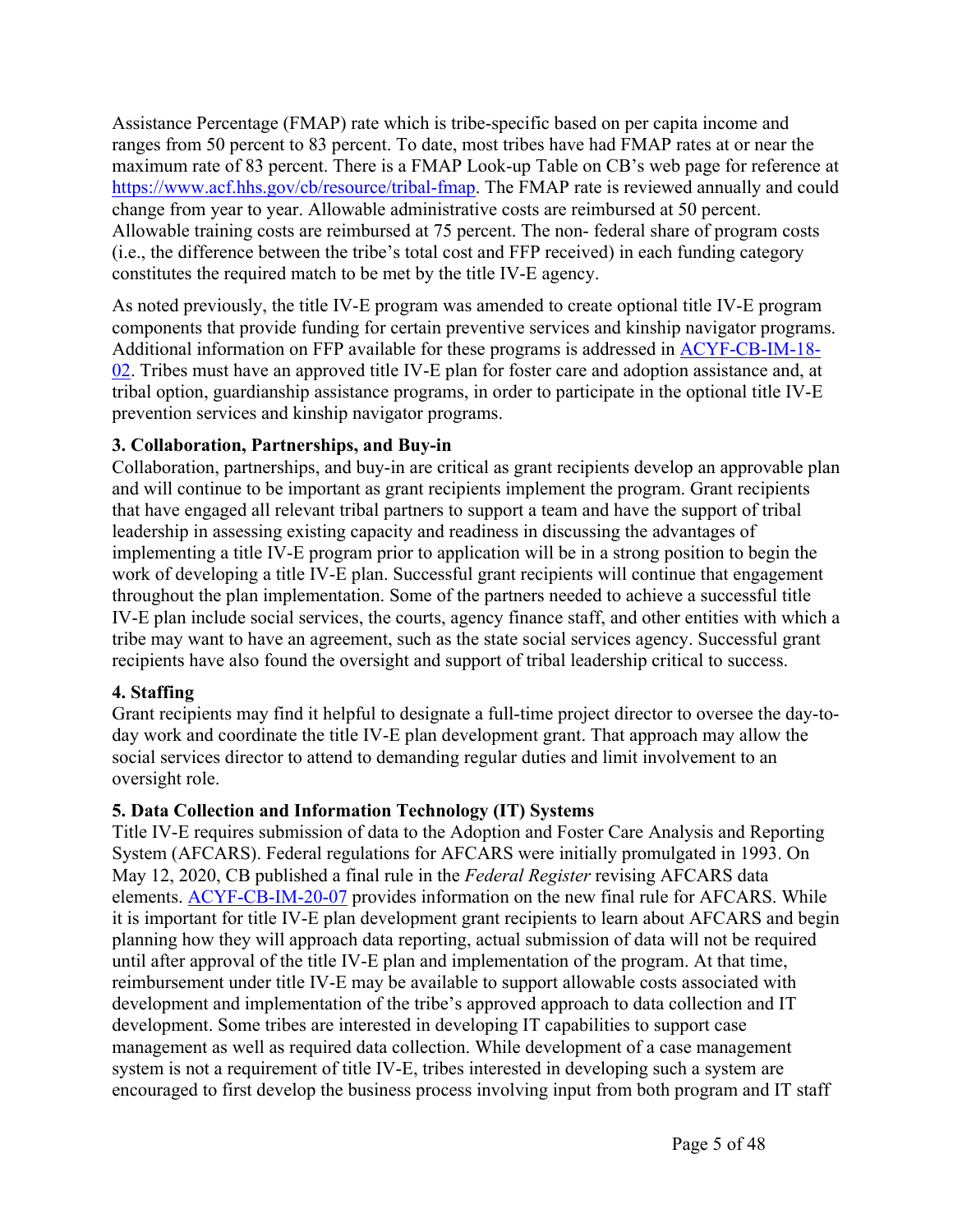to ensure that all program needs are met and to identify policy gaps. Useful Information Memoranda (IMs) and Program Instructions (PIs) are listed in the following section titled Project Requirements. CB encourages grant recipients to delay finalization of system plans and development of a system until after they have finalized and received approval for their title IV-E program.

## **6. Technical Assistance**

CB developed "Considerations for Indian Tribes, Indian Tribal Organizations, or Tribal Consortia Seeking to Operate a Tribal Title IV-E Program." The document is a simplified walkthrough of some key areas of title IV-E requirements with suggested questions for discussion that may be helpful in deciding when or whether to operate a title IV-E program. It may be useful in determining whether or not implementing a title IV-E plan is right for a tribe, tribal organization, or tribal consortia. It may also assist in identifying areas that may need to be addressed through a title IV-E development grant. The document can be found at https://www.acf.hhs.gov/cb/resource/tribal-considerations.

## **PROJECT REQUIREMENTS**

In implementing their grants, grant recipients must use the funds to address areas in which they need to build capacity in order to submit an approvable plan within 24 months to successfully operate a title IV-E foster care, adoption assistance, and, at tribal option, guardianship assistance program. Grant recipients should be familiar with all the requirements of the title IV-E program. Note that the grant recipient is required to develop a plan for the title IV-E foster care and adoption assistance programs. Being approved to operate these mandatory title IV-E programs is a prerequisite to being able to participate in new optional programs authorizing funding for prevention services and kinship navigator programs.

Note: If the grant recipient does not submit a title IV-E plan within the 24-month timeframe, it must repay the total grant amount. Given the statutory requirement to repay the grant if a title IV-E plan is not submitted within 24 months of grant receipt, it is important that grant recipient first make the decision to implement a title IV-E program. The Administration for Children and Families (ACF) is authorized to waive the requirement to repay the grant if it is determined that failure to submit a title IV-E plan during the 24-month period was beyond the control of the grant recipient (see section  $476(c)(2)(B)(ii)$  of the Act).

CB issued ACYF-CB-PI-18-07, which includes a comprehensive listing of all the title IV-E requirements (referred to as a pre-print) a grant recipient will need to address when developing a title IV-E plan. ACF strongly encourages applicants to review the document and to use it as a reference as they develop their applications in response to this NOFO.

The following CB policy issuances may also be useful to funded projects:

Information Memoranda:

- ACYF-CB-IM-09-02;
- $\bullet$  ACYF-CB-IM-16-02;
- $\bullet$  ACYF-CB-IM-16-06; and
- ACYF-CB-IM-18-02.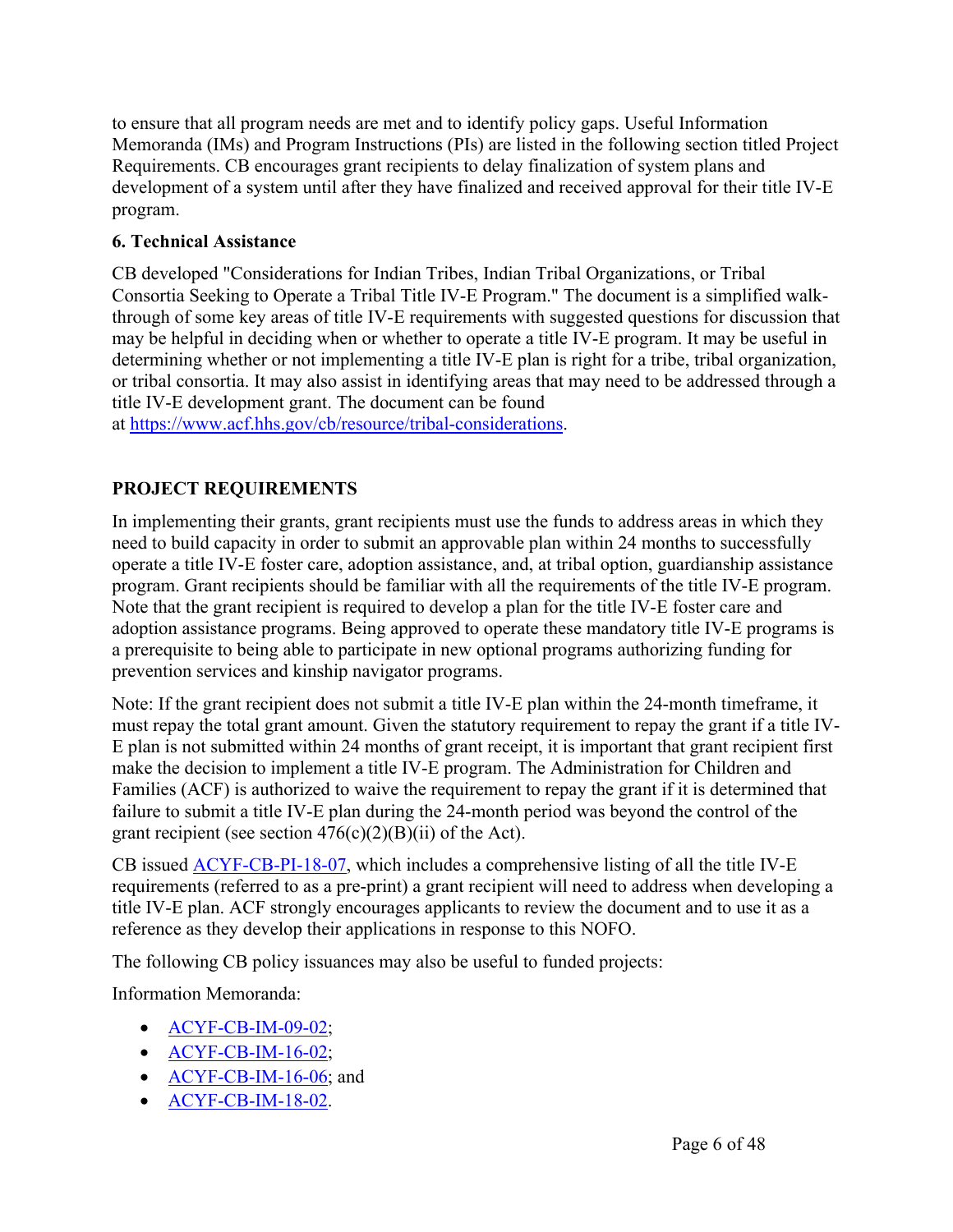Program Instructions:

- ACYF-CB-PI-09-11;
- **ACYF-CB-PI-18-06**;
- ACYF-CB-PI-18-09;
- ACYF-CB-PI-18-10;
- ACYF-CB-PI-18-11; and
- **ACYF-CB-PI-21-08**.

These policy issuances can be found at https://www.acf.hhs.gov/cb/laws-policies. See the Appendix for links to these policy issuances.

In addition to IMs and PIs, CB maintains an online Child Welfare Policy Manual (CWPM) that contains questions and answers on a range of policy issues and is arranged by topic. The CWPM can be found

at https://acf.hhs.gov/cwpm/public\_html/programs/cb/laws\_policies/laws/cwpm/index.jsp.

Grant recipients may find it particularly useful to review two sections of the CWPM relevant to tribes planning to implement a title IV-E program:

- Section 8 addresses policies applicable to all title IV-E agencies; and
- Section 9 addresses policies applicable specifically to tribes on procedural requirements, tribal title IV-E agencies, and tribal IV-E agreements.

Based on a readiness assessment of current child welfare service programs, tribal code, and policies, funded projects will develop plans for operating a title IV-E program. For example, grant recipients may need to revise tribal code, develop policy guidance, or expand the types of services they currently offer in order to meet title IV-E requirements. Some tribes have previous experience with the title IV-E program through participation in a state-tribe title IV-E agreement. As they develop their title IV-E plans, grant recipients will consider current provisions of any such agreements, the roles of the state and tribe under such agreements, how those roles are anticipated to change if the tribe begins operation of its own title IV-E program, and how the experience of participating in that agreement has informed its planned use of the development grant.

As they develop their title IV-E plans, grant recipients will also consider current capacity in key areas of agency infrastructure or interagency coordination needed to operate a title IV-E program, and whether changes or improvements will be needed before an approvable title IV-E plan can be submitted. For a list of potential areas grant recipients can address, refer to Section IV.2. *The Project Description, Approach*.

Funded projects are free to address additional areas through the development grant on the condition that such use of grant funds would contribute to the grant recipient's ability to develop and submit an approvable title IV-E plan. Projects will follow a timeline for addressing each area identified for use of development grant funds.

Overall, funded projects' success will be enhanced if, prior to application, grant recipients have assessed the readiness of their own current child welfare program and capacities; have gained a clear understanding of the title IV-E program and the steps that will need to be taken to prepare to directly operate a title IV-E program; and have developed a well-thought-out plan for using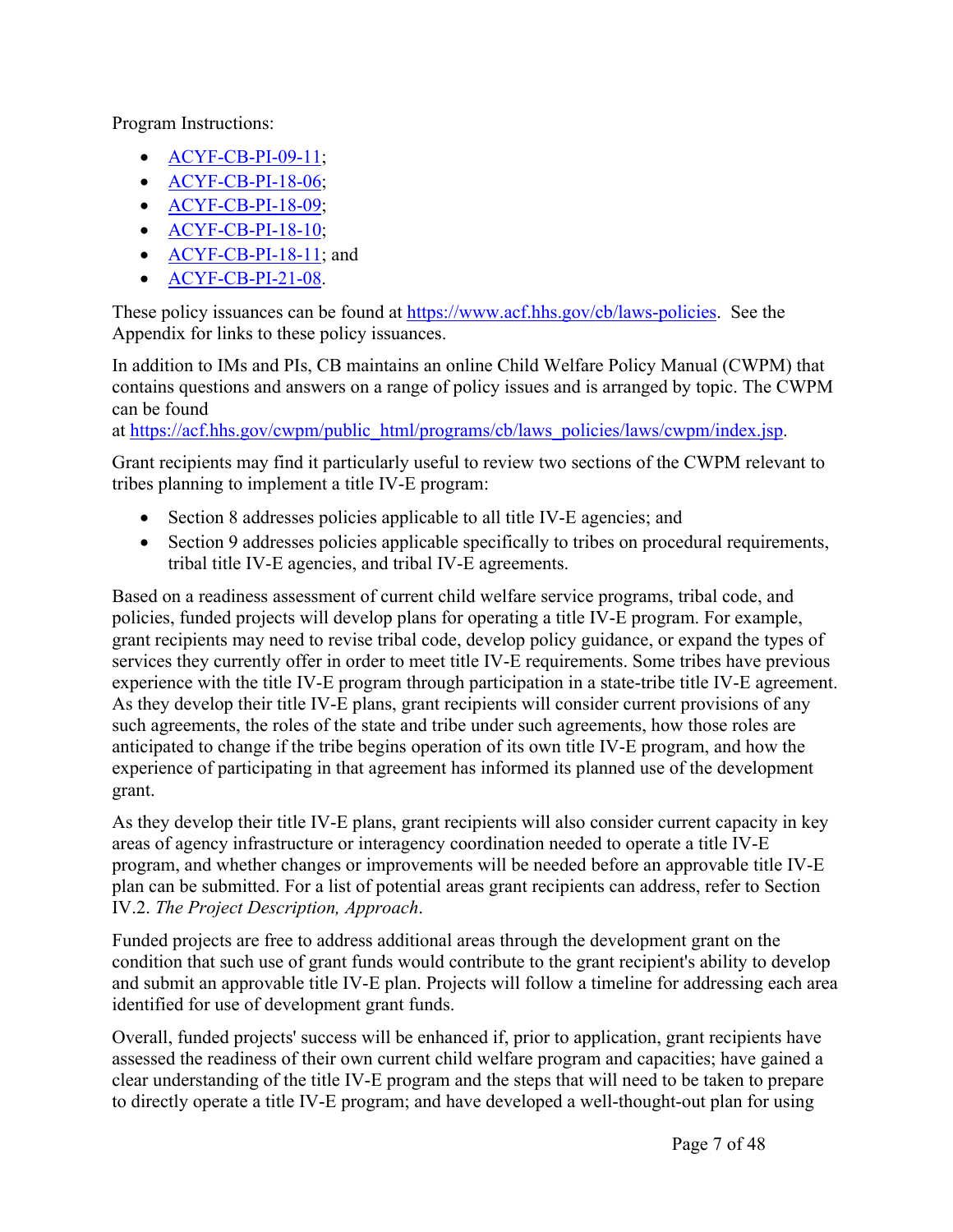development grant funds to address identified areas needing to be strengthened. Successful completion of these activities will prepare a tribe to submit an approvable title IV- E plan within 24 months of grant receipt.

Should there be any conflict between what is proposed in the grant application and the requirements of the Act at section 471 for an approvable title IV-E plan, the requirements in the Act must be met.

Grant recipients will be required to review their proposed work plan and update it with timelines, tasks, and persons responsible. In addition, the work plan must include timelines for submissions of drafts including policies, procedures, Code, forms and templates, foster home licensing standards, etc. This will be due no later than 90 days after the grant award date.

Successful applicants will have taken the internal steps to ensure that the tribe intends to develop a title IV-E plan and then to implement it. The decision to implement needs to be made prior to accepting the grant.

## **Grant Recipient Meetings**

A minimum of three staff, but not more than five, will be required to attend two grant recipient meetings over the course of the 24-month budget period. These two-day meetings may be held in Washington, DC. In the event of an extension of the public health emergency due to COVID-19, these meetings may be held virtually. Grant recipients and other tribal leaders, including the Principal Investigator/Principal Director, tribal leadership, judicial/legal representative, and tribal child welfare director, are expected to participate in peer-to-peer sharing of implementation activities. (See Section IV.2. *The Project Budget and Budget Justification* for more information.)

## **II. Federal Award Information**

**Funding Instrument Type:** G (Grant) **Estimated Total Funding:** \$1,500,000 **Expected Number of Awards:** 5 **Award Ceiling:** \$300,000 Per Project Period **Award Floor:** \$150,000 Per Project Period **Average Projected Award Amount:** \$300,000 Per Project Period

**Anticipated Project Start Date:** 09/30/2022

**Length of Project Periods:**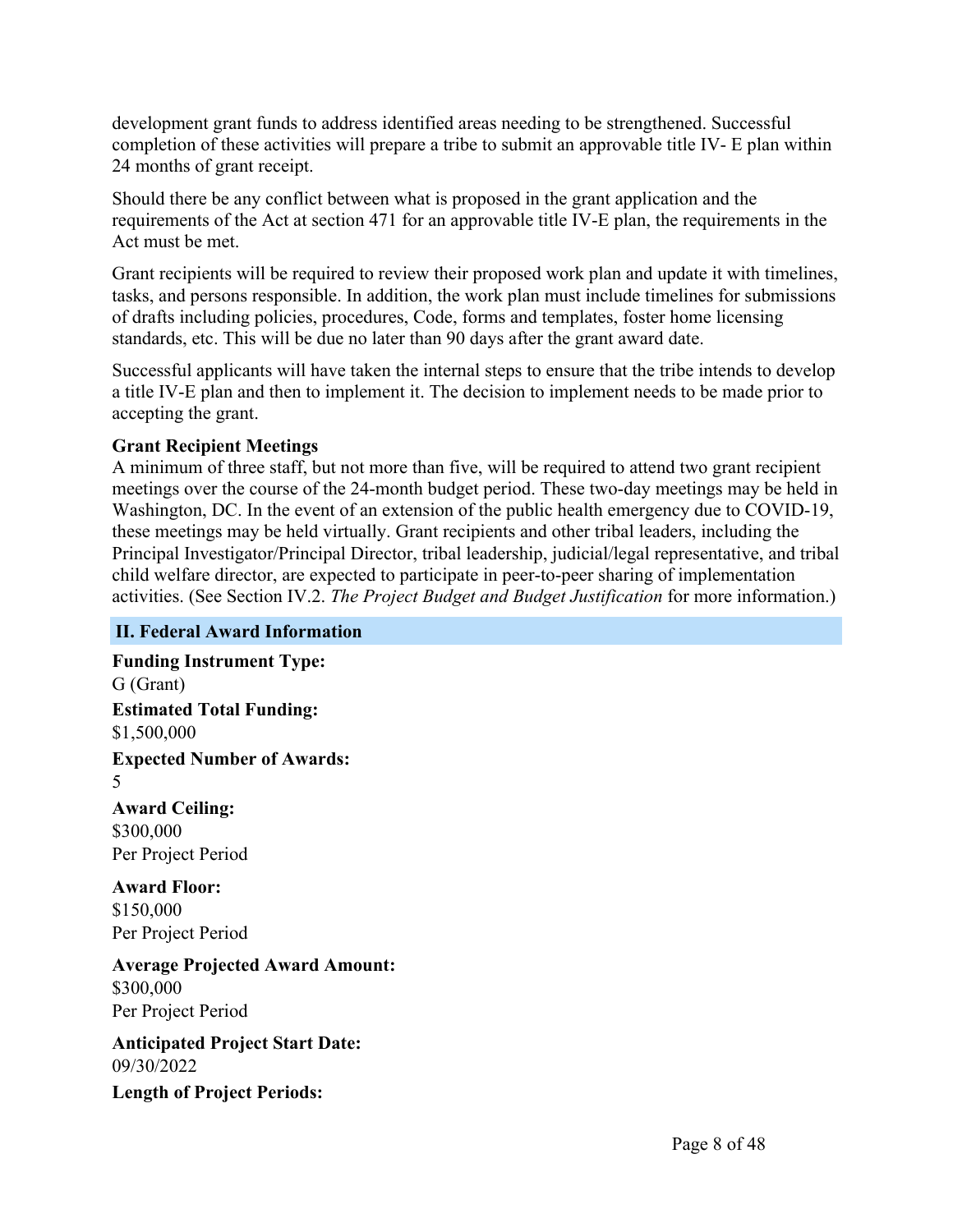## **Other**

## **Additional Information on Project Periods and Explanation of 'Other'**

One 24-month project with one 24-month budget period.

## **Additional Information on Awards:**

## **Awards made under this funding opportunity are subject to the availability of federal funds.**

Applications requesting an award amount that exceeds the *Award Ceiling* per budget period, or per project period, as stated in this section*,* will be disqualified from competitive review and from funding under this funding opportunity. This disqualification applies only to the *Award Ceiling* listed for the first 12-month budget period for projects with multiple budget periods. If the project and budget period are the same, the disqualification applies to the *Award Ceiling* listed for the project period. Please see *Section III.3. Other, Application Disqualification Factors.*

**Note:** For those programs that require matching or cost sharing, recipients will be held accountable for projected commitments of non-federal resources in their application budgets and budget justifications by budget period or by project period for fully funded awards, even if the projected commitment exceeds the required amount of match or cost share. **A recipient's failure to provide the required matching amount may result in the disallowance of federal funds.** For more information on these requirements, see *Section III.2. Cost Sharing or Matching.*

As discussed in *Section IV.6 Funding Restrictions*, section 476(c)(2)(B) of the Social Security Act requires the repayment of the grant if the tribe fails to submit a title IV-E plan within 24 months of the grant award.

## **III. Eligibility Information III.1. Eligible Applicants**

Eligibility is limited to Indian tribes, tribal organizations, and tribal consortia. The terms "Indian tribe" and "tribal organization" have the meanings given those terms in section 4 of the Indian Self-Determination and Education Assistance Act, Pub. L. 93-638, 25 U.S.C. 5304. Also see sections 479B(a) and 476(c)(2)(A)(iii) of the Social Security Act.

These definitions are:

- 1. 25 U.S.C. 5304(e) "Indian tribe" means any Indian tribe, band, nation, or other organized group or community, including any Alaska Native village or regional or village corporation as defined in or established pursuant to the Alaska Native Claims Settlement Act (85 Stat. 688) [43 U.S.C. 1601 et seq.], which is recognized as eligible for the special programs and services provided by the United States to Indians because of their status as Indians.
- 2. 25 U.S.C. 5304(l) "tribal organization" means the recognized governing body of any Indian tribe; any legally established organization of Indians which is controlled, sanctioned, or chartered by such governing body or which is democratically elected by the adult members of the Indian community to be served by such organization and which includes the maximum participation of Indians in all phases of its activities: Provided, that in any case where a contract is let or grant made to an organization to perform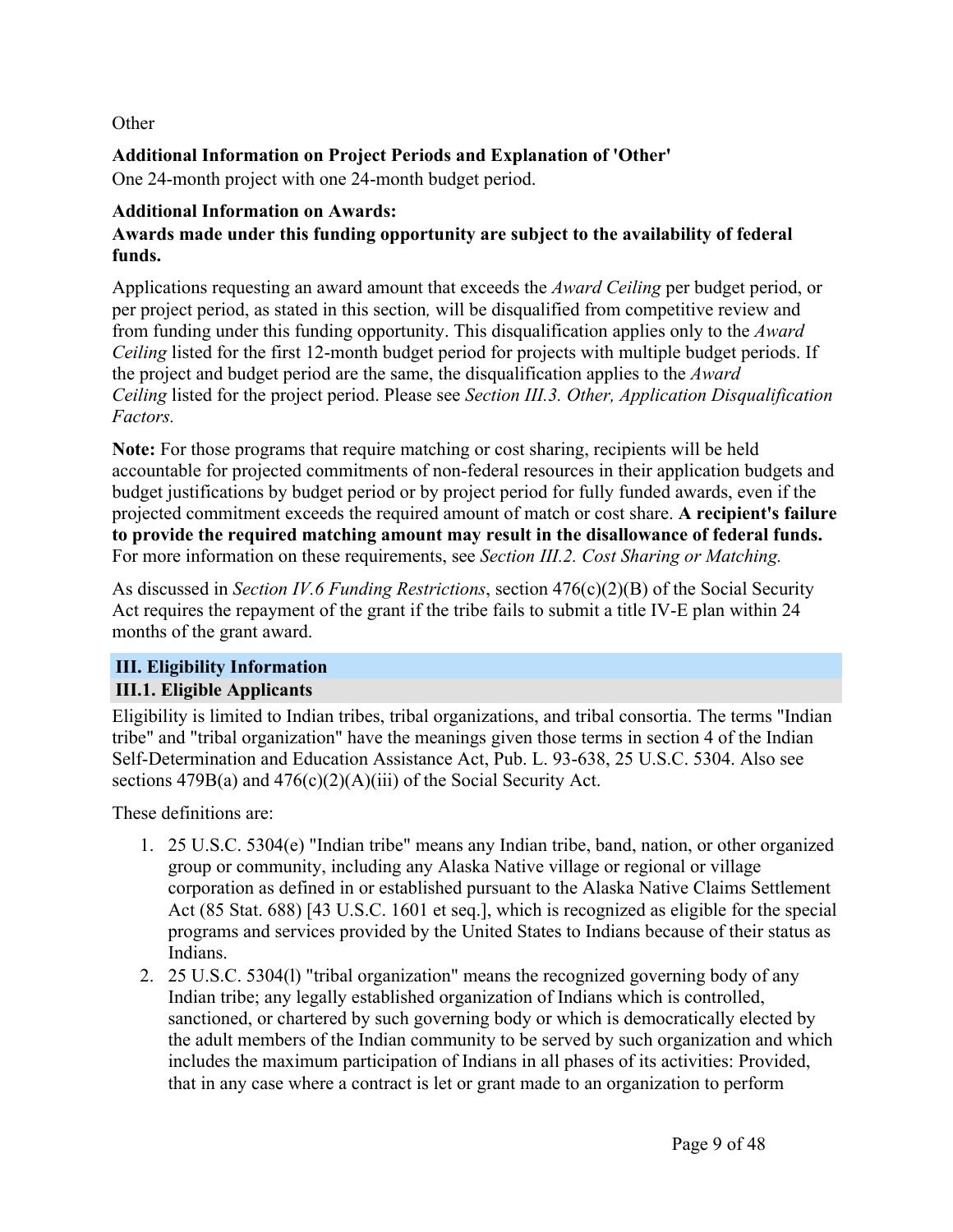services benefiting more than one Indian tribe, the approval of each such Indian tribe shall be a prerequisite to the letting or making of such contract or grant.

Applications from consortia and collaborations must identify a primary applicant responsible for administering the grant.

Applications from individuals (including sole proprietorships) and foreign entities are not eligible and will be disqualified from competitive review and from funding under this funding opportunity. See *Section III.3. Other, Application Disqualification Factors.*

## **Funding Restrictions Reference**

Please see *Section IV.6. Funding Restrictions* for any limitations on the use of federal funds that could affect the eligibility of an applicant or project.

## **III.2. Cost Sharing or Matching**

Cost Sharing / Matching Requirement: No

**For all federal awards**, any shared costs or matching funds and all contributions, including cash and third-party in-kind contributions, must be accepted as part of the recipient's cost sharing or matching when such contributions meet all of the criteria listed in 45 CFR § 75.306.

**For awards that require matching by statute**, recipients will be held accountable for projected commitments of non-federal resources in their application budgets and budget justifications by budget period, or by project period for fully funded awards, even if the projected commitment exceeds the amount required by the statutory match. **A recipient's failure to provide the statutorily required matching amount may result in the disallowance of federal funds. Recipients will be required to report these funds in the Federal Financial Reports.**

**For awards that do not require matching or cost sharing by statute**, where "cost sharing" refers to any situation in which the recipient voluntarily shares in the costs of a project other than as statutorily required matching, recipients will be held accountable for projected commitments of non-federal resources in their application budgets and budget justifications by budget period, or by project period for fully funded awards. These include situations in which contributions are voluntarily proposed by a recipient or subrecipient and are accepted by ACF. Non-federal cost sharing will be included in the approved project budget so that the recipient will be held accountable for proposed non-federal cost sharing funds as shown in the Notice of Award (NoA). **A recipient's failure to provide voluntary cost sharing of non-federal resources that have been accepted by ACF as part of the approved project costs and that have been shown as part of the approved project budget in the NoA, may result in the disallowance of federal funds. Recipients will be required to report these funds in the Federal Financial Reports.**

## **III.3. Other**

## **Application Disqualification Factors**

Applications from individuals (including sole proprietorships) and foreign entities are not eligible and will be disqualified from competitive review and from funding under this funding opportunity.

## **Award Ceiling Disqualification**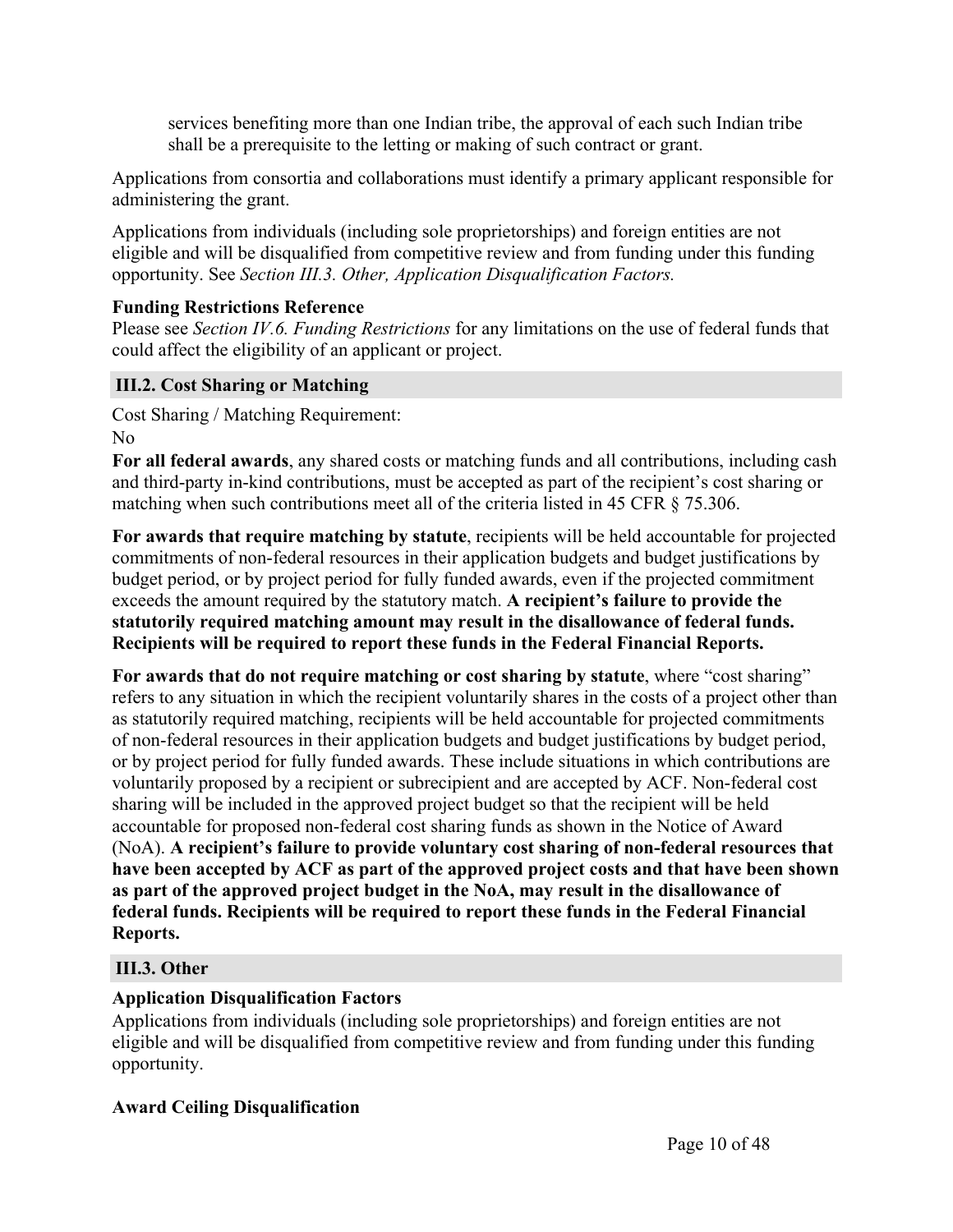Applications that request an award amount that exceeds the *Award Ceiling* per budget period or per project period ("per project period" refers only to fully funded awards), as stated in *Section II. Federal Award Information,* will be disqualified from competitive review and from funding under this funding opportunity. This disqualification applies only to the *Award Ceiling* listed for the first 12-month budget period for projects with multiple budget periods. If the project and budget period are the same, the disqualification applies to the *Award Ceiling* listed for the project period.

## **Required Electronic Application Submission**

ACF requires electronic submission of applications at www.Grants.gov. **Paper applications received from applicants that have not been approved for an exemption from required electronic submission will be disqualified from competitive review and from funding under this funding opportunity.**

Applicants that do not have an internet connection or sufficient computing capacity to upload large documents to the internet may contact ACF for an exemption that will allow the applicant to submit applications in paper format. Information and the requirements for requesting an exemption from required electronic application submission are found in "ACF Policy for Requesting an Exemption from Electronic Application Submission."

## **Missing the Application Deadline (Late Applications)**

**The deadline for electronic application submission is 11:59 pm ET on the due date listed in the** *Overview* **and in** *Section IV.4. Submission Dates and Times.* Electronic applications submitted to www.Grants.gov after 11:59 pm ET on the due date, as indicated by a dated and time-stamped email from www.Grants.gov, will be disqualified from competitive review and from funding under this funding opportunity. That is, applications submitted to www.Grants.gov, on or after 12:00 am ET on the day after the due date will be disqualified from competitive review and from funding under this funding opportunity.

Applications submitted to www.Grants.gov at any time during the open application period, and prior to the due date and time, which fail the www.Grants.gov validation check, will not be received at, or acknowledged by ACF.

Each time an application is submitted via www.Grants.gov, the submission will generate a new date and time-stamp email notification. Only those applications with on-time date and time stamps that result in a validated application, which is transmitted to ACF will be acknowledged.

**The deadline for receipt of paper applications is 4:30 pm ET on the due date listed in the** *Overview* **and in** *Section IV.4. Submission Dates and Times***.** Paper applications received after 4:30 pm ET on the due date will be disqualified from competitive review and from funding under this funding opportunity. **Paper applications received from applicants that have not**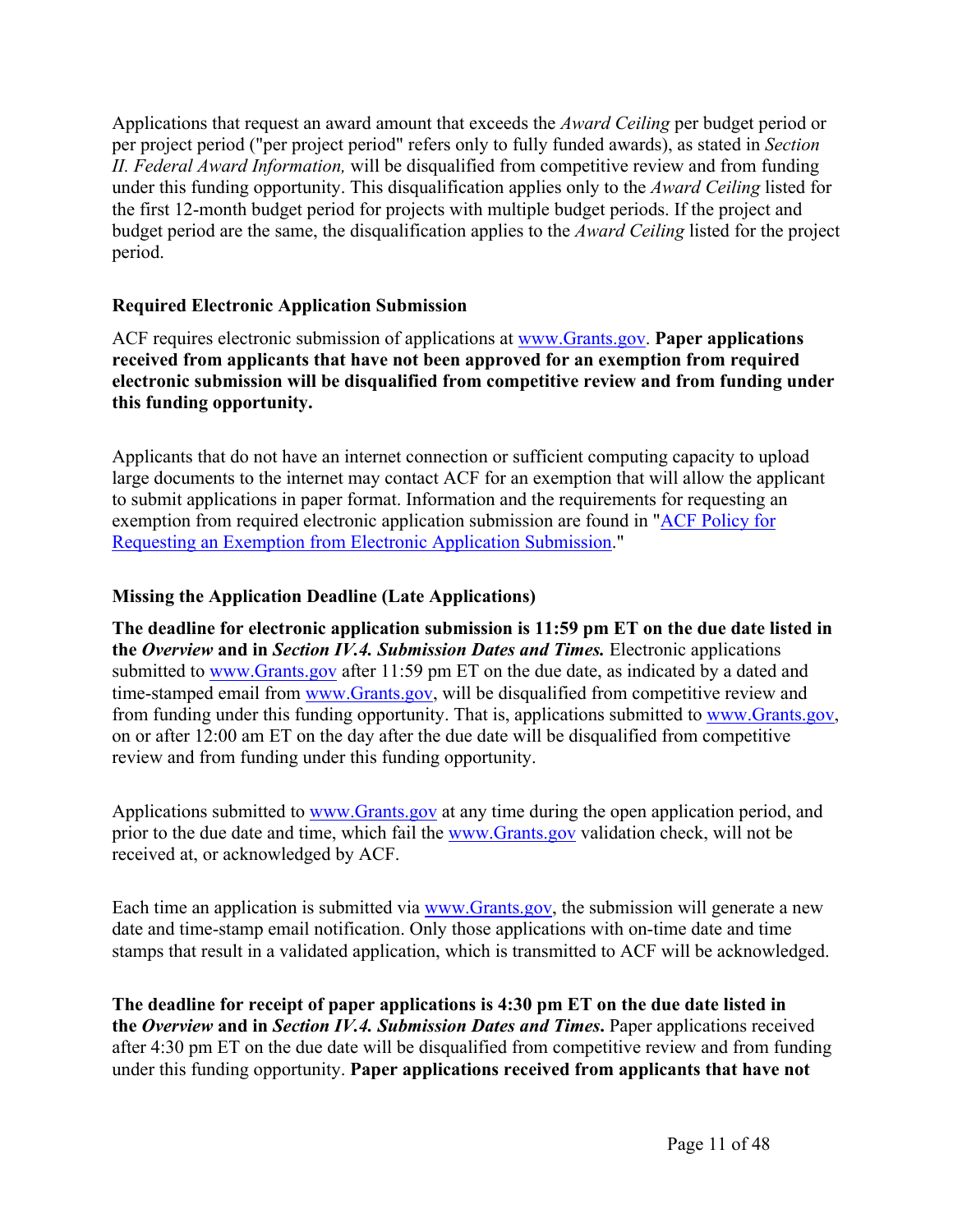**received approval of an exemption from required electronic submission will be disqualified from competitive review and from funding under this funding opportunity.**

#### **Tribal IV-E Disqualification Factor**

**NOTE**: Applications submitted on behalf of a tribe, tribal organization, or tribal consortia must include a Tribal Resolution directing the entity that is acting on their behalf to apply for the Tribal Title IV-E Plan Development Grant.

If an application does not meet this submission criteria, it will be disqualified from competitive review and from funding under this NOFO.

#### **Notification of Application Disqualification**

Applicants will be notified of a disqualification determination by email or by USPS postal mail within 30 federal business days from the closing date of this NOFO.

## **IV. Application and Submission Information**

#### **IV.1. Address to Request Application Package**

CB Operations Center c/o LCG, Inc. ATTN: HHS-2022-ACF-ACYF-CS-0079 6000 Executive Boulevard Suite 410 Rockville MD 20852 (888) 203-6161 CB@grantreview.org **Application Packages**

#### **Electronic Application Submission:**

The electronic application submission package is available in the NOFO's listing at www.Grants.gov.

## **Applications in Paper Format:**

For applicants that have received an exemption to submit applications in paper format, Standard Forms, assurances, and certifications are available in the "Select Grant Opportunity Package" available in the NOFO's Grants.gov Synopsis under the Package tab at www.Grants.gov. See *Section IV.2. Request an Exemption from Required Electronic Application Submission* if applicants do not have an Internet connection or sufficient computing capacity to upload large documents (files) to www.Grants.gov.

#### **Federal Relay Service:**

Hearing-impaired and speech-impaired callers may contact the Federal Relay Service (FedRelay) for assistance at www.gsa.gov/fedrelay.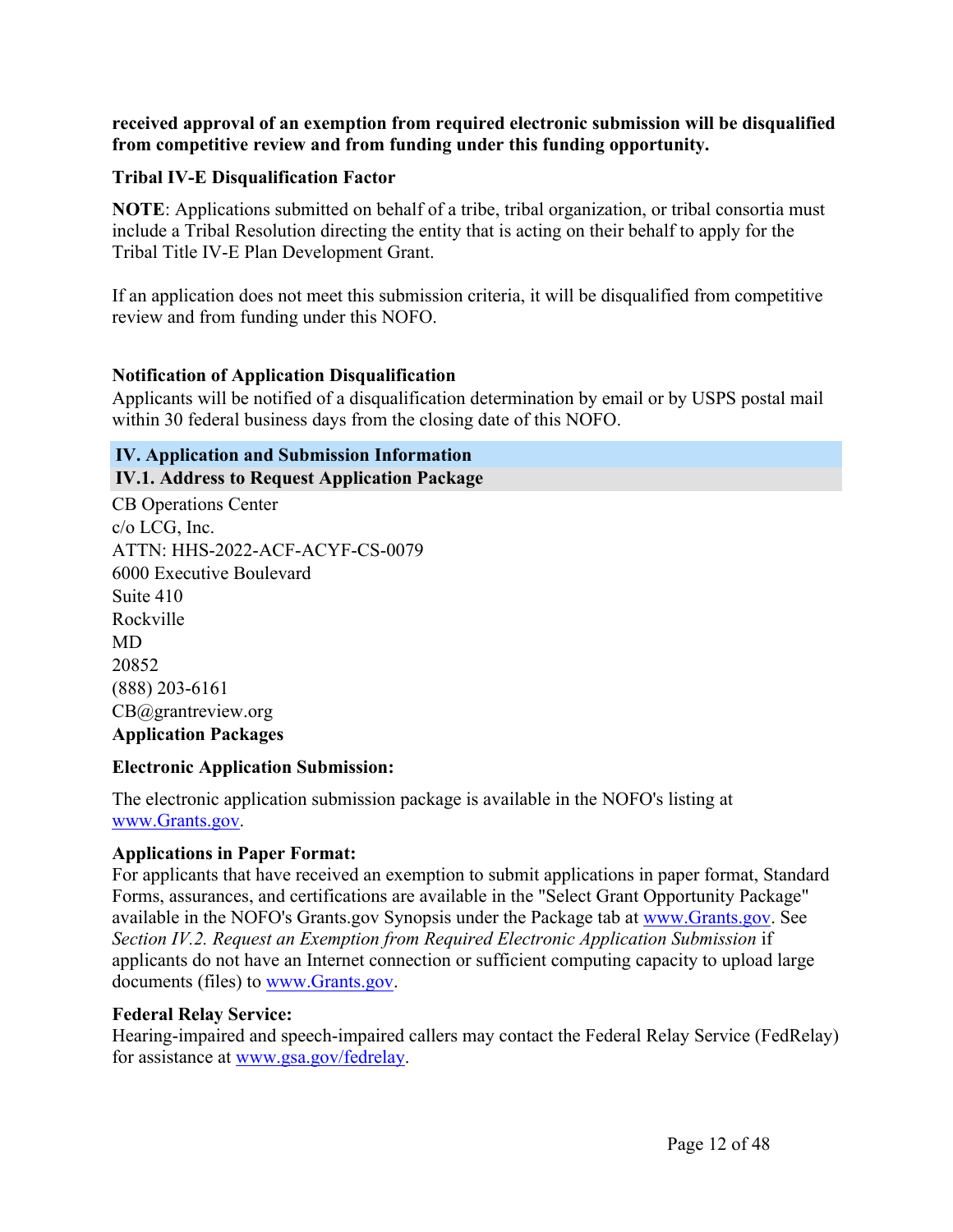**IV.2. Content and Form of Application Submission**

## **FORMATTING APPLICATION SUBMISSIONS**

**Each applicant applying electronically via www.Grants.gov is required to upload only two electronic files, excluding Standard Forms and OMB-approved forms. No more than two files will be accepted for the review, and additional files will be removed. Standard Forms and OMB-approved forms will not be considered additional files.**

## *FOR ALL APPLICATIONS:*

#### **Authorized Organization Representative (AOR)**

AOR is the designated representative of the applicant/recipient organization with authority to act on the organization's behalf in matters related to the award and administration of grants. In signing a grant application, this individual agrees that the organization will assume the obligations imposed by applicable Federal statutes and regulations and other terms and conditions of the award, including any assurances, if a grant is awarded.

#### **Point of Contact**

In addition to the AOR, a point of contact on matters involving the application must also be identified. The point of contact, known as the Project Director or Principal Investigator, should not be identical to the person identified as the AOR. The point of contact must be available to answer any questions pertaining to the application.

## **Application Checklist**

Applicants may refer to *Section VIII. Other Information* for a checklist of application requirements that may be used in developing and organizing application materials.

## **Accepted Font Style**

Applications must be in Times New Roman (TNR), 12-point font, except for footnotes, which may be TNR 10-point font. Pages that contain blurred text, or text that is too small to read comfortably, will be removed.

## **English Language**

Applications must be submitted in the English language and must be in the terms of United States (U.S.) dollars. If applications are submitted using another currency, ACF will convert the foreign currency to U.S. currency using the date of receipt of the application to determine the rate of exchange.

#### **Page Limitations**

**Applicants must observe the page limitation(s) listed under "PAGE LIMITATIONS AND CONTENT FOR ALL SUBMISSION FORMATS:". Page limitation(s) do not include SFs and OMB-approved forms***.*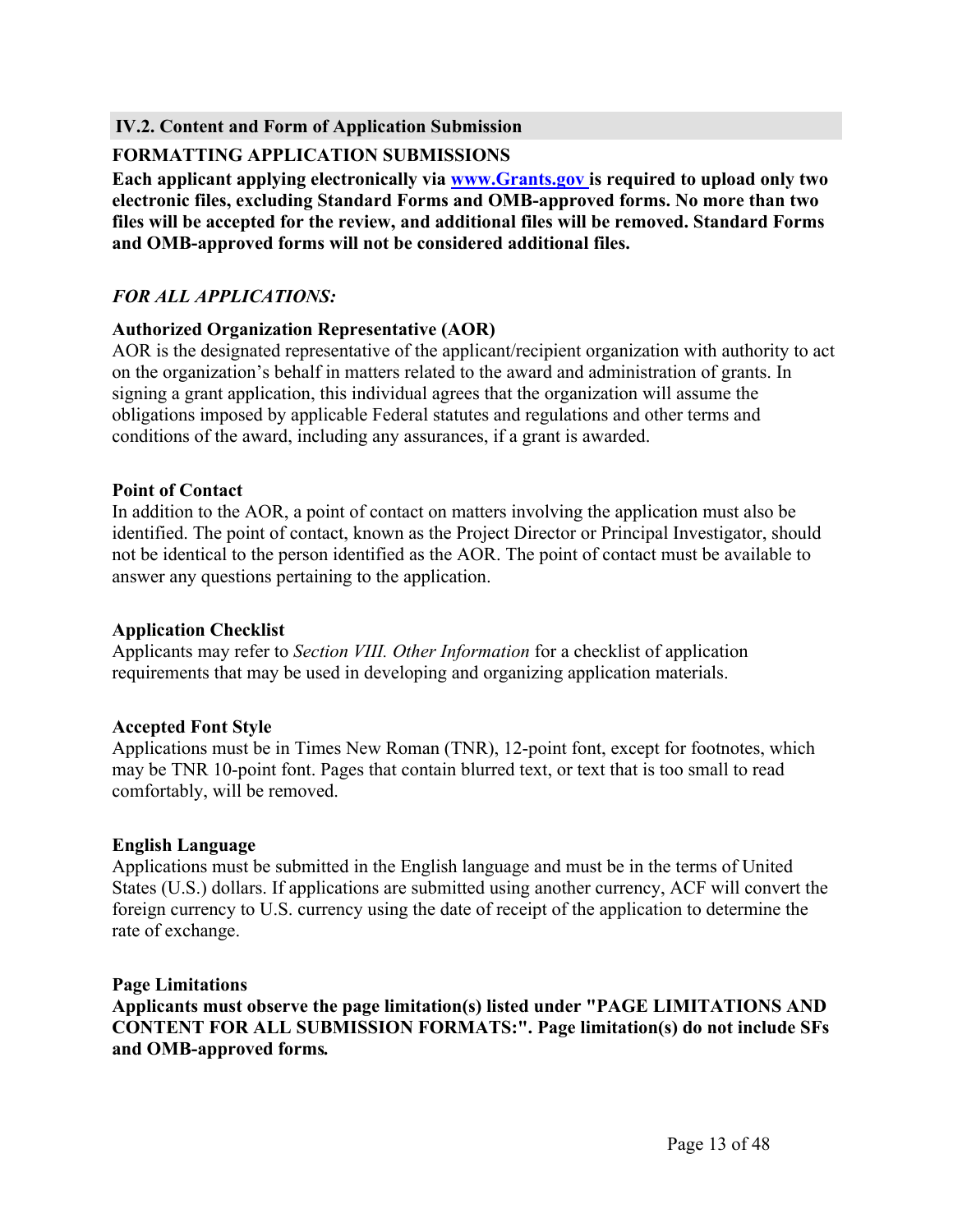**All applications must be double-spaced.** An application that exceeds the cited page limitation for double-spaced pages in the Project Description file or the Appendices file will have extra pages removed, and those pages will not be reviewed.

## **Application Elements Exempted from Double-Spacing Requirements**

The following elements of the application submission are exempt from the double-spacing requirements and may be single-spaced: the table of contents, the one-page Project Summary, required Assurances and Certifications, required SFs, required OMB-approved forms, resumes, logic models, proof of legal status/non-profit status, third-party agreements, letters of support, footnotes, tables, the line-item budget and/or the budget justification.

## **Adherence to NOFO Formatting, Font, and Page Limitation Requirements**

Applications that fail to adhere to ACF's NOFO formatting, font, and page limitation requirements will be adjusted by the removal of page(s) from the application. Pages will be removed before the objective review. The removed page(s) will not be made available to reviewers.

Applications that have more than one scanned page of a document on a single page will have the page(s) removed from the review.

For applicants that submit paper applications, double-sided pages will be counted as two pages. When the maximum allowed number of pages is reached, excess pages will be removed and will not be made available to reviewers.

**NOTE:** Applicants failing to adhere to ACF's NOFO formatting, font, and page limitation requirements will receive a letter from ACF notifying them that their application was amended. The letter will be sent after awards have been issued and will specify the reason(s) for removal of page(s).

## **Corrections/Updates to Submitted Applications**

When applicants make revisions to a previously submitted application, ACF will accept only the last on-time application for pre-review under the Application Disqualification Factors. The Application Disqualification Factors determine the application's acceptance for competitive review. See *Section III.3. Other, Application Disqualification Factors* and *Section IV.2. Application Submission Options*.

## **Copies Required**

Applicants must submit one complete copy of the application package electronically. Applicants submitting electronic applications need not provide additional copies of their application package.

Applicants submitting applications in paper format must submit one original and two copies of the complete application, including all Standard Forms and OMB-approved forms. The original copy must have original signatures.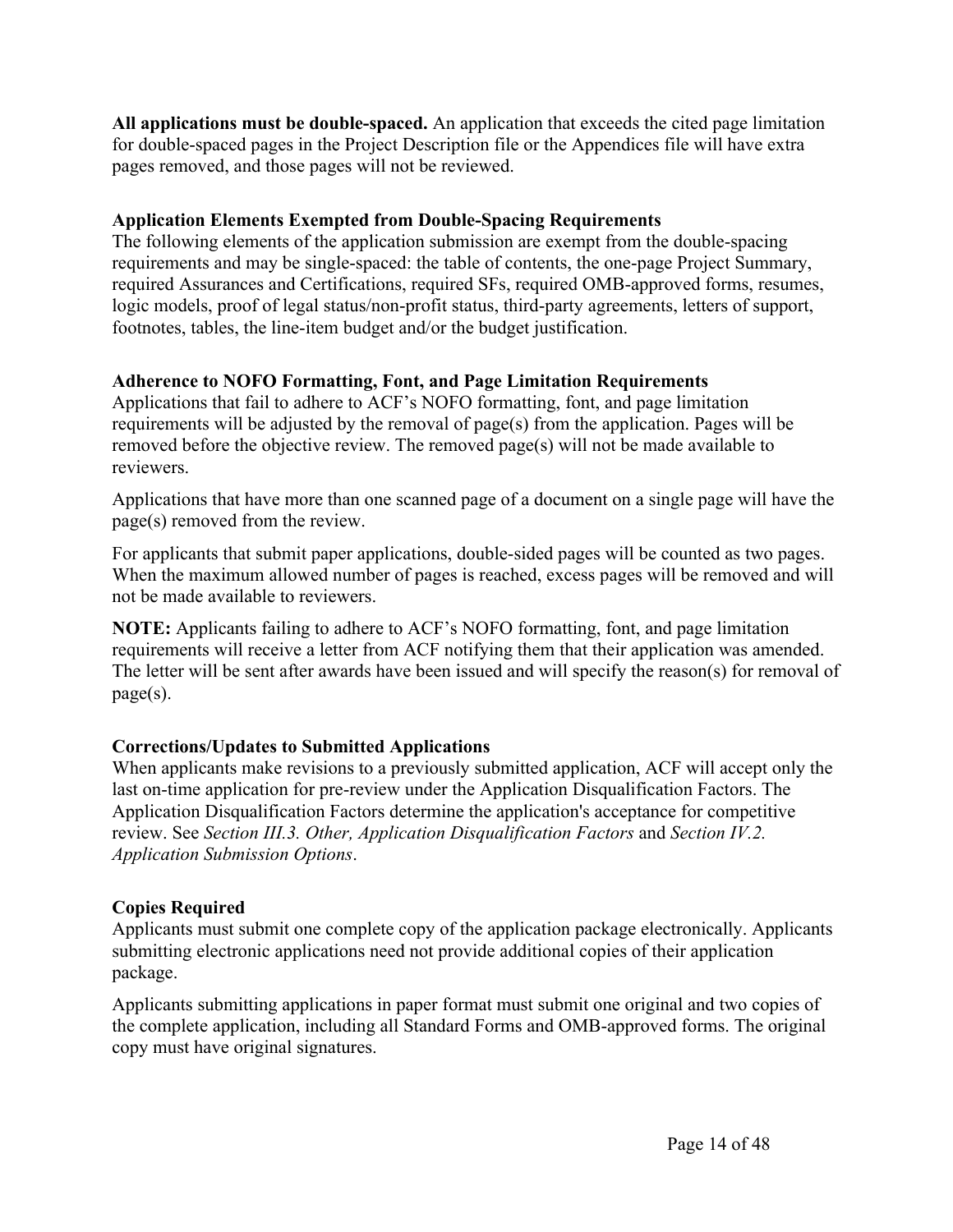## **Signatures**

Applicants submitting electronic applications must follow the registration and application submission instructions provided at www.Grants.gov.

The original of a paper format application must include original signatures of the authorized representatives.

## **Accepted Application Format**

With the exception of the required Standard Forms (SFs) and OMB-approved forms, all application materials must be formatted so that they are  $8\frac{1}{2}$ " x 11" white paper with 1-inch margins all around.

If possible, applicants are encouraged to include page numbers for each page within the application.

ACF generally does not encourage submission of scanned documents as they tend to have reduced clarity and readability. If documents must be scanned, the font size on any scanned documents must be large enough so that it is readable. Documents must be scanned page-forpage, meaning that applicants may not scan more than one page of a document onto a single page. Pages with blurred text will be removed from the application.

## **PAGE LIMITATIONS AND CONTENT FOR ALL SUBMISSION FORMATS:**

Total page limit, inclusive of both files, is **90** pages.

The **Project Description** file must include these items:

- 1. Table of Contents
- 2. Program Summary
- 3. Objectives and Need for Assistance
- 4. Approach
- 5. Organizational Capacity
- 6. Line Item Budget and Budget Justification

The **Appendices** file must include these items:

- 1. Certifications and Assurances
- 2. Third-party Agreements
- 3. Staff and Position Data (e.g., resumes, job descriptions, organizational charts)
- 4. Indirect Cost Rate Agreement (if applicable)

## **ELECTRONIC APPLICATION SUBMISSION INSTRUCTIONS**

Applicants are required to submit their applications electronically unless they have requested and received an exemption that will allow submission in paper format. See *Section IV.2. Application Submission Options* for information about requesting an exemption*.*

Electronic applications will only be accepted via www.Grants.gov. **ACF will not accept applications submitted via email or via facsimile.**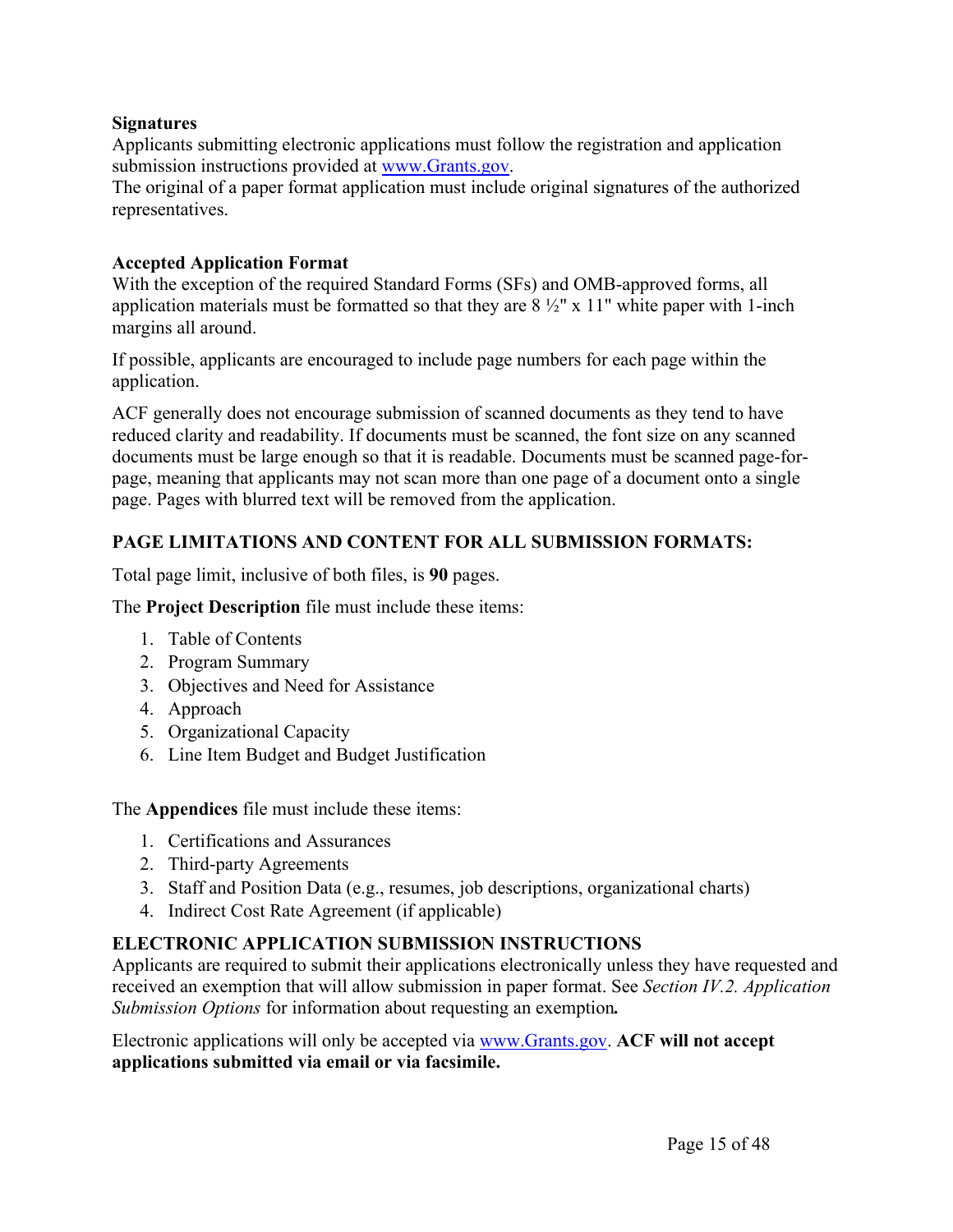## **Each applicant is required to upload ONLY two electronic files, excluding SFs and OMBapproved forms.**

**File One**: Must contain the entire Project Description, and the Budget and Budget Justification (including a line-item budget and a budget narrative).

**File Two:** Must contain all documents required in the Appendices.

## **Adherence to the Two-File Requirement**

No more than two files will be accepted for the review. Applications with additional files will be amended and files will be removed from the review. SFs and OMB-approved forms will not be considered additional files.

## **Application Upload Requirements**

ACF strongly recommends that electronic applications be uploaded as Portable Document Files (PDFs). One file must contain the entire Project Description and Budget Justification; the other file must contain all documents required in the Appendices. Details on the content of each of the two files, as well as page limitations, are listed earlier in this section.

To adhere to the two-file requirement, applicants may need to convert and/or merge documents together using a PDF converter software. Many recent versions of Microsoft Office include the ability to save documents to the PDF format without need of additional software. Applicants using the Adobe Acrobat Reader software will be able to merge these documents together. ACF recommends merging documents electronically rather than scanning multiple documents into one document manually, as scanned documents may have reduced clarity and readability.

Applicants must ensure that the version of Adobe Acrobat Reader they are using is compatible with Grants.gov. To verify Adobe software compatibility please go to Grants.gov and click on "Applicants" at the top bar menu and select "Adobe Software Compatibility", which is listed under "Applicant Resources." The Adobe verification process allows applicants to test their version of the software by opening a test Workspace PDF form. Grants.gov also includes guidance on how to download a supported version of Adobe, as well as troubleshooting instructions for use, if an applicant is unable to open the test form.

The Adobe Software Compatibility page located on Grants.gov also provides guidance for applicants on filling out a Workspace PDF form. In addition, it addresses local network and/or computer security settings and the impact this has on use of Adobe software.

## **Required Standard Forms (SFs) and OMB-approved Forms**

Standard Forms (SFs) and OMB-approved forms, such as the SF-424 application and budget forms and the SF-P/PSL (Project/Performance Site Location), are uploaded separately at Grants.gov. These forms are submitted separately from the Project Description and Appendices files. See *Section IV.2. Required Forms, Assurances, and Certifications* for the listing of required Standard Forms, OMB-approved forms, and required assurances and certifications.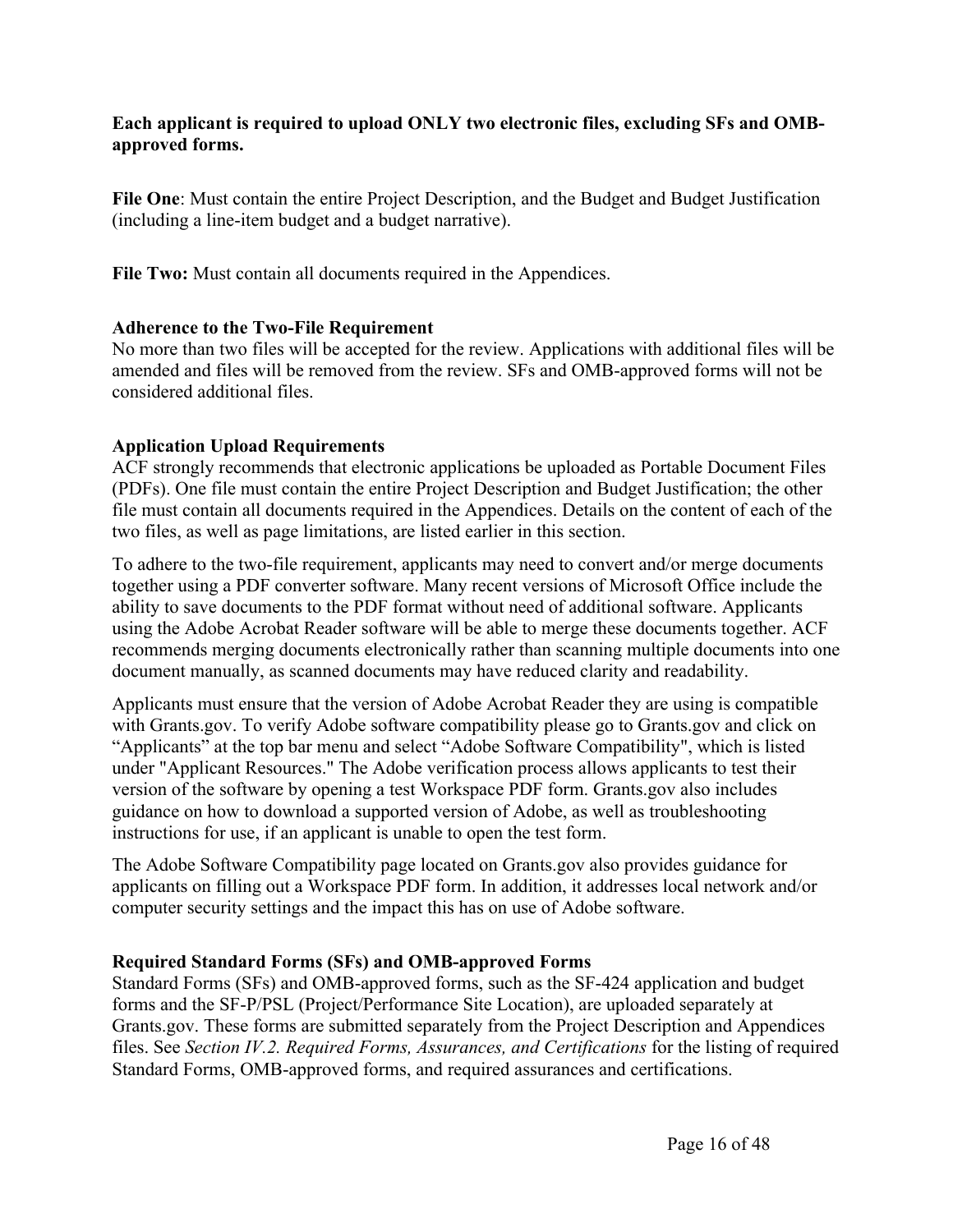## **Naming Application Submission Files**

**Carefully observe the file naming conventions required by** www.Grants.gov**. Limit file names to 50 characters (characters and spaces).** Please also see https://www.grants.gov/web/grants/applicants/submitting-utf-8-special-characters.html.

#### **Use only file formats supported by ACF**

It is critical that applicants submit applications using only the supported file formats listed here. While ACF supports all of the following file formats, **we strongly recommend that the two application submission files (Project Description and Appendices) are uploaded as PDF documents in order to comply with the two-file upload limitation.** Documents in file formats that are not supported by ACF will be removed from the application and will not be used in the competitive review. This may make the application incomplete, and ACF will not make any awards based on an incomplete application.

## **ACF supports the following file formats:**

- Adobe PDF Portable Document Format (.pdf)
- Microsoft Word (.doc or .docx)
- $\bullet$  Microsoft Excel (.xls or .xlsx)
- Microsoft PowerPoint (.ppt)
- Image Formats (.JPG, .GIF, .TIFF, or .BMP only)

## **Do Not Encrypt or Password-Protect the Electronic Application Files**

If ACF cannot access submitted electronic files because they are encrypted or password protected, the affected file will be removed from the application and will not be reviewed. This removal may make the application incomplete, and ACF will not make awards based on an incomplete application.

## **FORMATTING FOR PAPER APPLICATION SUBMISSIONS:**

The following requirements are only applicable to applications submitted in paper format. Applicants must receive an exemption from ACF in order for a paper format application to be accepted for review. For more information on the exemption, see "*ACF Policy on Requesting an Exemption from Required Electronic Application Submission'" at www.acf.hhs.gov/grants/howto#chapter-6*

## **Format Requirements for Paper Applications**

All copies of mailed or hand-delivered paper applications must be submitted in a single package. If an applicant is submitting multiple applications under a single NOFO, or multiple applications under separate NOFOs, each application submission must be packaged separately. The package(s) must be clearly labeled with the NOFO title and Funding Opportunity Number (FON).

Applicants using paper format should download the application forms package associated with the NOFO's Synopsis on www.Grants.gov under the Package tab.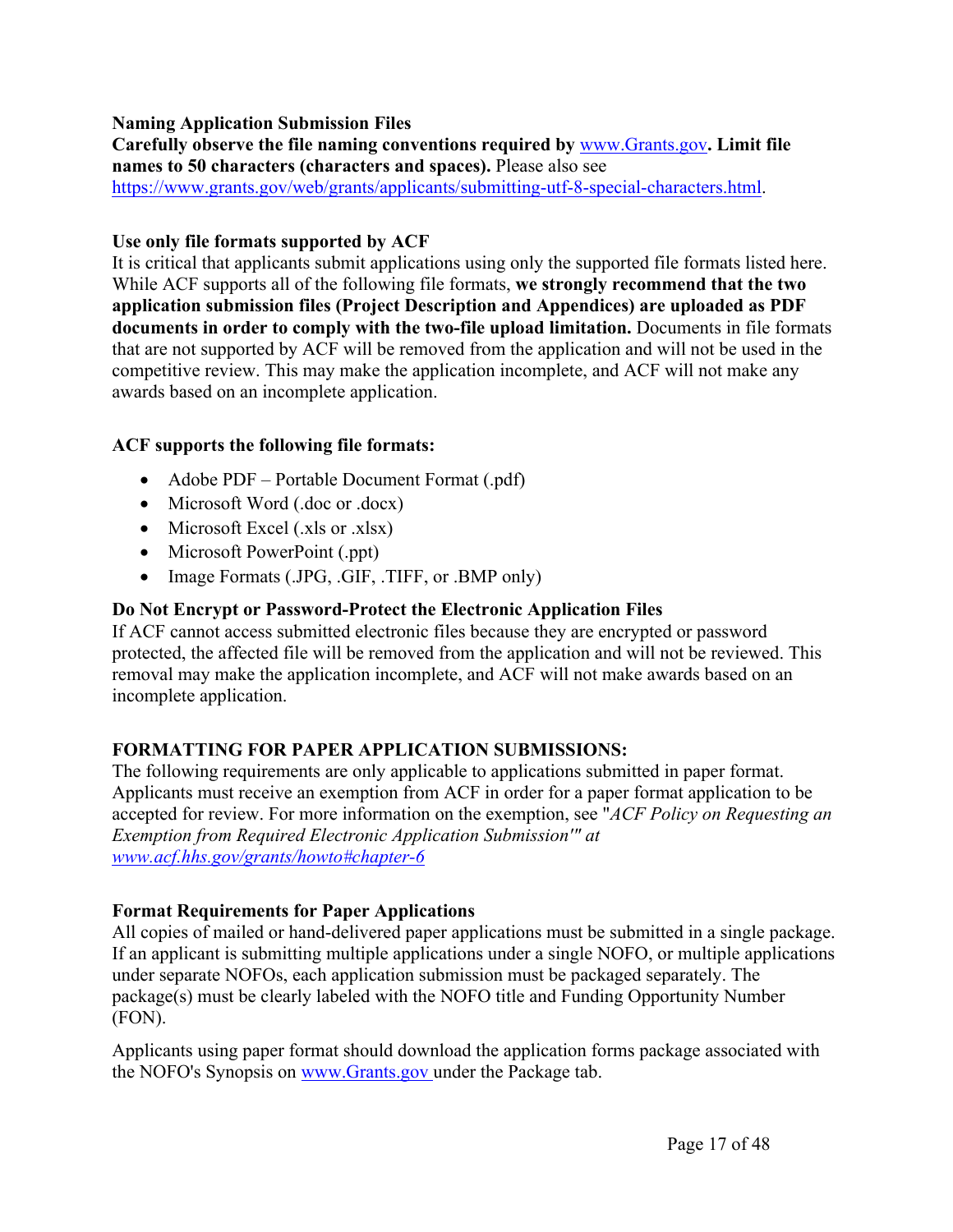Applicants are advised that the copies of the application submitted, not the original, will be reproduced by the federal government for review. **All application materials must be one-sided for duplication purposes. All pages in the application submission must be sequentially numbered.**

## **Addresses for Submission of Paper Applications**

See *Section IV.7. Other Submission Requirements* for addresses for paper format application submissions.

## **Required Forms, Assurances, and Certifications**

**Applicants seeking grant or cooperative agreement awards under this funding opportunity must submit the listed Standard Forms (SFs), assurances, and certifications with the application.** All required Standard Forms, assurances, and certifications are available in the Application Package posted for this NOFO at www.Grants.gov.

| <b>Forms/Assurances/Certifications</b>                                                     | <b>Submission</b><br>Requirement                                                                                                                                                                                                                                                                                                    | <b>Notes/Description</b>                                                                                               |
|--------------------------------------------------------------------------------------------|-------------------------------------------------------------------------------------------------------------------------------------------------------------------------------------------------------------------------------------------------------------------------------------------------------------------------------------|------------------------------------------------------------------------------------------------------------------------|
| SF-424 - Application for Federal<br>Assistance                                             | Submission is required<br>for all applicants by<br>the application due<br>date.                                                                                                                                                                                                                                                     | Required for all applications.                                                                                         |
| Unique Entity Identifier (DUNS)<br>and Systems for Award<br>Management (SAM) registration. | Required of all<br>applicants. To obtain a<br>DUNS number, go<br>to http://fedgov.dnb.co<br>m/webform.<br>Active registration<br>at the Systems Award<br>Management (SAM)<br>website must be<br>maintained throughout<br>the application and<br>project award period.<br>SAM registration is<br>available at<br>http://www.sam.gov. | See Section IV.3. Unique<br><b>Entity Identifier and System</b><br>for Award Management<br>(SAM) for more information. |
| Certification Regarding Lobbying<br>(Grants.gov Lobbying Form)                             | Submission required<br>of all applicants with<br>the application<br>package. If it is not<br>submitted with the<br>application package,<br>it must be                                                                                                                                                                               | Submission of the certification<br>is required for all applicants.                                                     |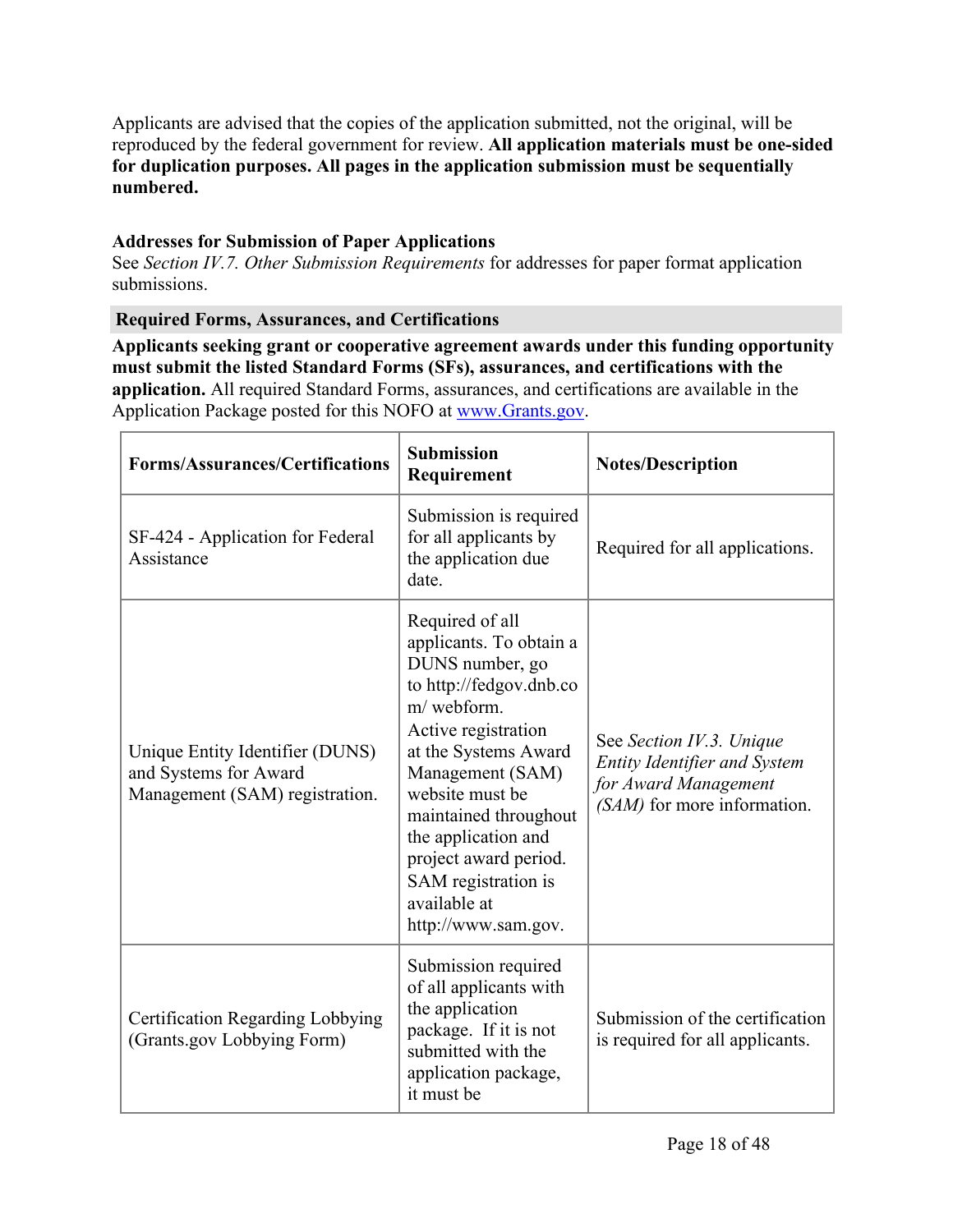| <b>Forms/Assurances/Certifications</b>                                | <b>Submission</b><br>Requirement                                                                                                                                                                                | <b>Notes/Description</b>                                                                                                                                                                                                                                                                                                                                                                                                                                                                                                        |
|-----------------------------------------------------------------------|-----------------------------------------------------------------------------------------------------------------------------------------------------------------------------------------------------------------|---------------------------------------------------------------------------------------------------------------------------------------------------------------------------------------------------------------------------------------------------------------------------------------------------------------------------------------------------------------------------------------------------------------------------------------------------------------------------------------------------------------------------------|
|                                                                       | submitted prior to<br>the award of a grant.                                                                                                                                                                     |                                                                                                                                                                                                                                                                                                                                                                                                                                                                                                                                 |
| SF-Project/Performance Site<br>$Location(s) (SF-P/PSL)$               | Submission is required<br>for all applicants by<br>the application due<br>date.                                                                                                                                 | Required for all applications.<br>In the SF-P/PSL, applicants<br>must cite their primary<br>location and up to 29<br>additional performance sites.                                                                                                                                                                                                                                                                                                                                                                              |
| SF-LLL - Disclosure of Lobbying<br>Activities                         | If submission of this<br>form is applicable, it is<br>due at the time of<br>application. If it is not<br>available at the time of<br>application, it may<br>also be submitted prior<br>to the award of a grant. | If any funds have been paid or<br>will be paid to any person for<br>influencing or attempting to<br>influence an officer or<br>employee of any agency, a<br>member of Congress, an<br>officer or employee of<br>Congress, or an employee of a<br>member of Congress in<br>connection with this<br>commitment providing for the<br>United States to insure or<br>guarantee a loan, the applicant<br>shall complete and submit the<br>SF-LLL, "Disclosure Form to<br>Report Lobbying," in<br>accordance with its<br>instructions. |
| <b>Tribal Resolution for Applicant</b><br>Acting on Behalf of a Tribe | Submission is required<br>for all applicants<br>acting on behalf of a<br>tribe in applying for a<br>Tribal Title IV-E Plan<br>Development Grant.                                                                | As specified in Sections III.3<br>and IV. 2 applicants must<br>provide a tribal resolution<br>directing the entity acting on<br>behalf of a tribe to apply for a<br>Tribal Title IV-E Plan<br>Development Grant.                                                                                                                                                                                                                                                                                                                |
| Tribal Resolution of Intent to<br>Implement a Title IV-E Program      | Submission is required<br>of all applicants.                                                                                                                                                                    | As specified in Section IV.2<br>applicants must provide a<br>tribal resolution stating their<br>intent to implement a title IV-<br>E program and<br>acknowledgement of match                                                                                                                                                                                                                                                                                                                                                    |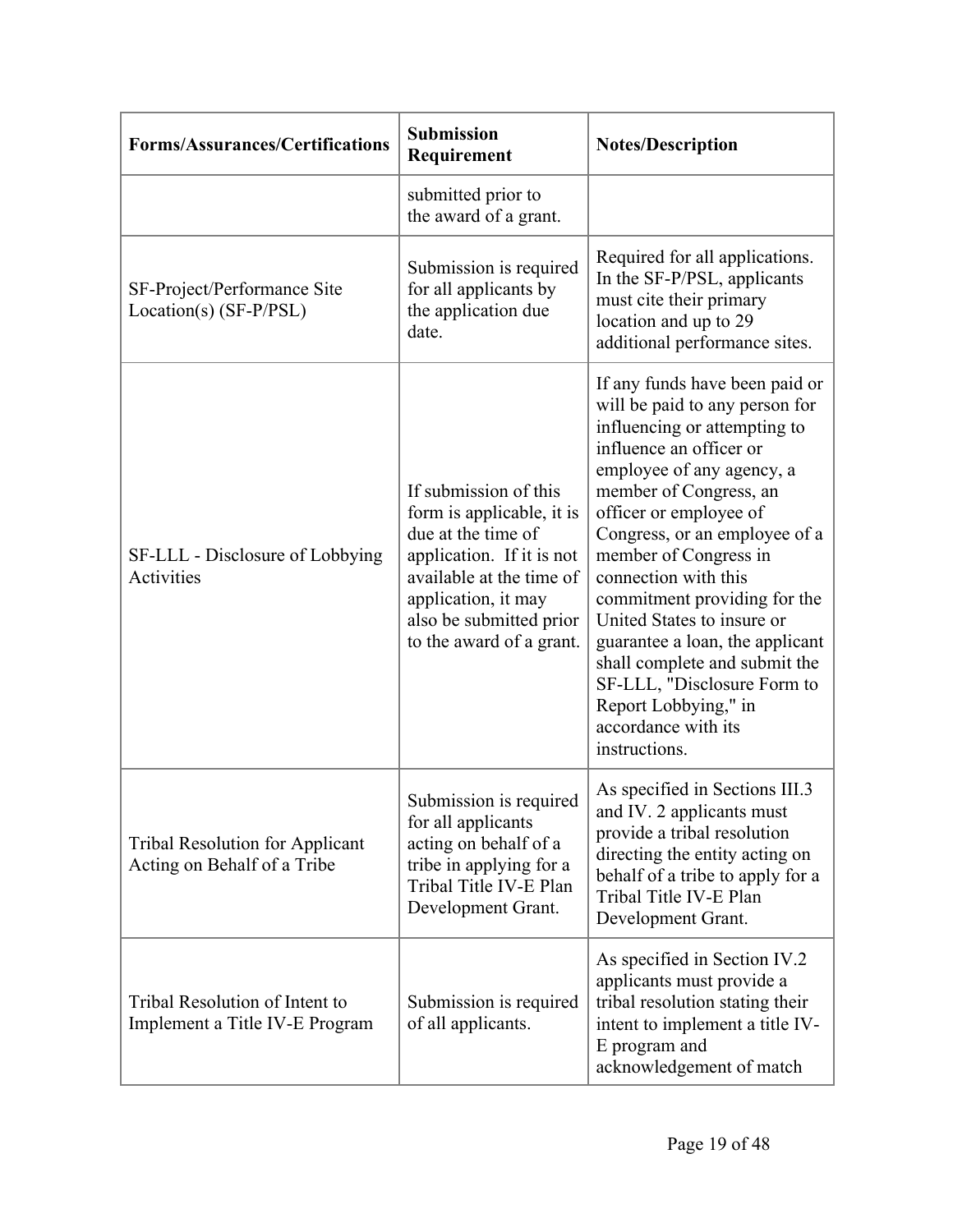| <b>Forms/Assurances/Certifications</b>                                                                                            | <b>Submission</b><br>Requirement                                                                                                                                                                                                                                                                                                                                                                                  | <b>Notes/Description</b>                                                           |
|-----------------------------------------------------------------------------------------------------------------------------------|-------------------------------------------------------------------------------------------------------------------------------------------------------------------------------------------------------------------------------------------------------------------------------------------------------------------------------------------------------------------------------------------------------------------|------------------------------------------------------------------------------------|
|                                                                                                                                   |                                                                                                                                                                                                                                                                                                                                                                                                                   | requirements of the title IV-E<br>program.                                         |
| SF-424A - Budget Information -<br>Non-Construction<br>Programs and SF-424B -<br><b>Assurances - Non- Construction</b><br>Programs | Submission is required<br>for all applicants when<br>applying for a non-<br>construction project.<br><b>Standard Forms must</b><br>be used. Forms must<br>be submitted by the<br>application due date.<br>By signing and<br>submitting the SF-<br>424B, applicants are<br>making the appropriate<br>certification of their<br>compliance with all<br><b>Federal statutes</b><br>relating to<br>nondiscrimination. | Required for all applications<br>when applying for a non-<br>construction project. |

Additional Required Assurances and Certifications

## **Mandatory Grant Disclosure**

All applicants and recipients are required to submit, in writing, to the awarding agency and to the HHS Office of the Inspector General (OIG), all information related to violations of federal criminal law involving fraud, bribery, or gratuity violations potentially affecting the federal award. (Mandatory Disclosures, 45 CFR § 75.113)

Disclosures must be sent in writing to:

The Administration for Children and Families, U.S. Department of Health and Human Services, Office of Grants Management, ATTN: Grants Management Specialist, 330 C Street, SW., Switzer Building, Corridor 3200, Washington, DC 20201

## **And to:**

U.S. Department of Health and Human Services, Office of Inspector General, ATTN: Mandatory Grant Disclosures, Intake Coordinator, 330 Independence Avenue, SW., Cohen Building, Room 5527, Washington, DC 20201

**Fax:** (202) 205-0604 (Include "Mandatory Grant Disclosures" in subject line) or

**Email:** MandatoryGranteeDisclosures@oig.hhs.gov

## **Non-Federal Reviewers**

Since ACF will be using non-federal reviewers in the review process, applicants have the option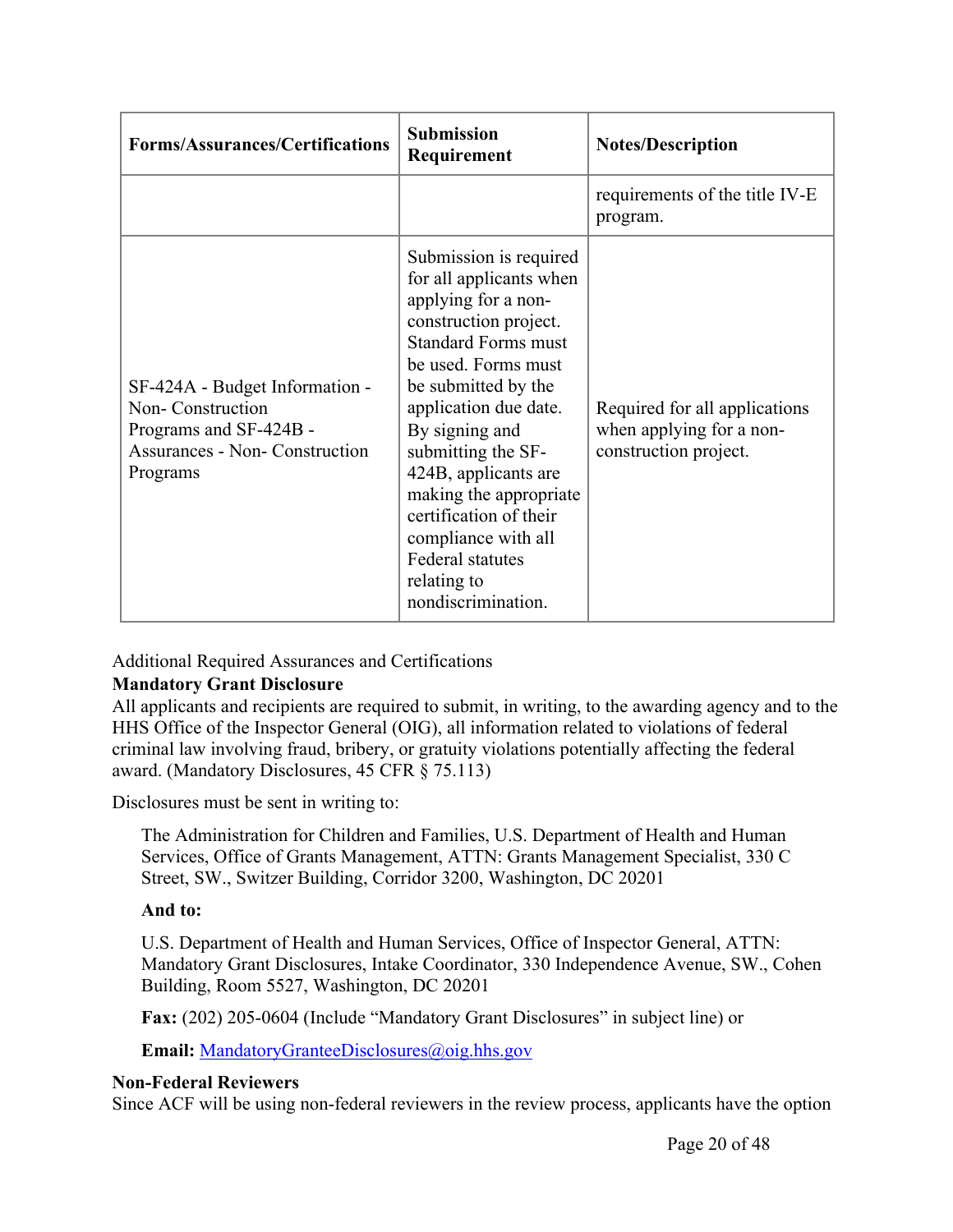of omitting from the application copies (not the original) specific salary rates or amounts for individuals specified in the application budget as well as Social Security Numbers, if otherwise required for individuals. The copies may include summary salary information. If applications are submitted electronically, ACF will omit the same specific salary rate information from copies made for use during the review process.

## **The Project Description**

## **The Project Description Overview**

## **General Expectations and Instructions**

The Project Description provides the majority of information by which an application is evaluated and ranked in competition with other applications for financial assistance. It must address all activities for which federal funds are being requested and all application requirements as stated in this section. The Project Description must explain how the project will meet the purpose of the NOFO, as described in *Section I. Program Description*. As a reminder, reviewers will be evaluating this section in accordance with *Section V.1. Criteria*.

The Project Description must be clear, concise, and complete. ACF is particularly interested in Project Descriptions that convey strategies for achieving intended performance. Project Descriptions are evaluated on the basis of substance and measurable outcomes, not length.

Cross-referencing should be used rather than repetition. Supporting documents designated as required must be included in the Appendix of the application.

## **Table of Contents**

List the contents of the application including corresponding page numbers. The table of contents may be single spaced.

## **Project Summary**

Provide a summary of the application project description. It must be clear, accurate, concise, and without cross-references to other parts of the application. The summary must include a brief description of the proposed grant project including the needs to be addressed, the proposed services, and the population group(s) to be served.

Please place the following at the top of the Project Summary:

- Project Title
- Applicant Name
- Address
- Contact Phone Numbers (Voice, Fax, Cell)
- Email Address
- Website Address, if applicable

The Project Summary must be single-spaced, Times New Roman 12-point font, and limited to one page in length. Additional pages will be removed and will not be reviewed.

## **Geographic Location**

Describe the precise physical location of the project and boundaries of the area to be served by the proposed project.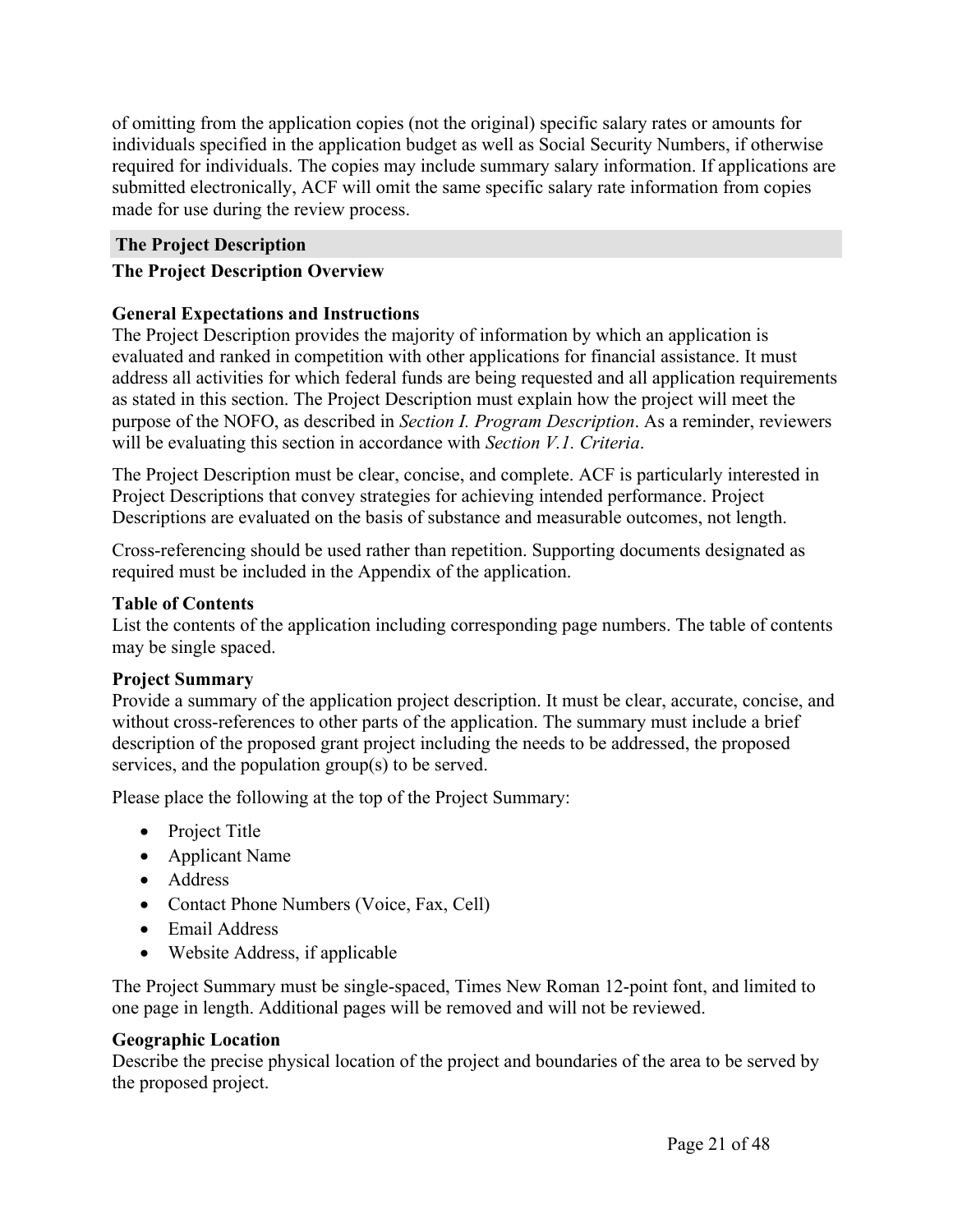#### **Additional Eligibility Documentation**

Applicants must provide the additional, required documentation, or required credentials, to support eligibility for an award, as described in *Section III. Eligibility Information* of this funding opportunity.

Applications submitted on behalf of a tribe, tribal organization, or tribal consortia must include a Tribal Resolution directing the entity that is acting on their behalf to apply for the Tribal Title IV-E Plan Development Grant. If an application does not meet this submission criteria, it will be disqualified from competitive review and from funding under this FOA.

#### **Need for Assistance**

Clearly identify the physical, economic, social, financial, institutional, and/or other problem(s) requiring a solution. The need for assistance, including the nature and scope of the problem, must be demonstrated. Supporting documentation, such as letters of support and testimonials from concerned parties, may be included in the Appendix. Any relevant data based on planning studies or needs assessments should be included or referred to in the endnotes or footnotes. Incorporate demographic data and participant/beneficiary information, as available.

#### **Objectives**

Clearly state the principal and subordinate objectives of the project. Applicants must address how the objectives stated relate to the overall purpose of the program and describe how objectives will be achieved.

#### **Approach**

Outline a plan of action that describes the scope and detail of how the proposed project will be accomplished. Applicants must account for all functions or activities identified in the application.

Cite potential obstacles and challenges to accomplishing project goals and explain strategies that will be used to address these challenges.

Applicants must address whether they have a comprehensive child welfare program that receives reports of alleged child abuse and neglect, provides in-home services, and provides out-of-home care for children, when necessary, in foster homes/child care institutions. Applicants must assess their current program and describe in their applications the types of child welfare services provided, the number of children and families being served, and how operating a title IV-E program would change or expand those services. Applicants must address the types of services they currently offer and determine whether the scope of services will need to expand in order to meet title IV-E requirements. Applicants must describe existing code, policies, procedures, standard operating procedures, and the level of change, if any, needed to meet title IV-E requirements. If another entity is responsible for parts of the child welfare program, applicants must provide a description and any anticipated plans to change that structure.

Using available information, the applicant must provide an estimate of the number of children in foster care who would likely be served under a title IV-E program. This number may include both children currently in out-of-home placement under the jurisdiction of the tribe and tribal court and tribal children currently in the care of the state who the tribe anticipates serving directly once its title IV-E program is approved. Applicants must also describe their current geographic service area, the service area in which the proposed title IV-E program would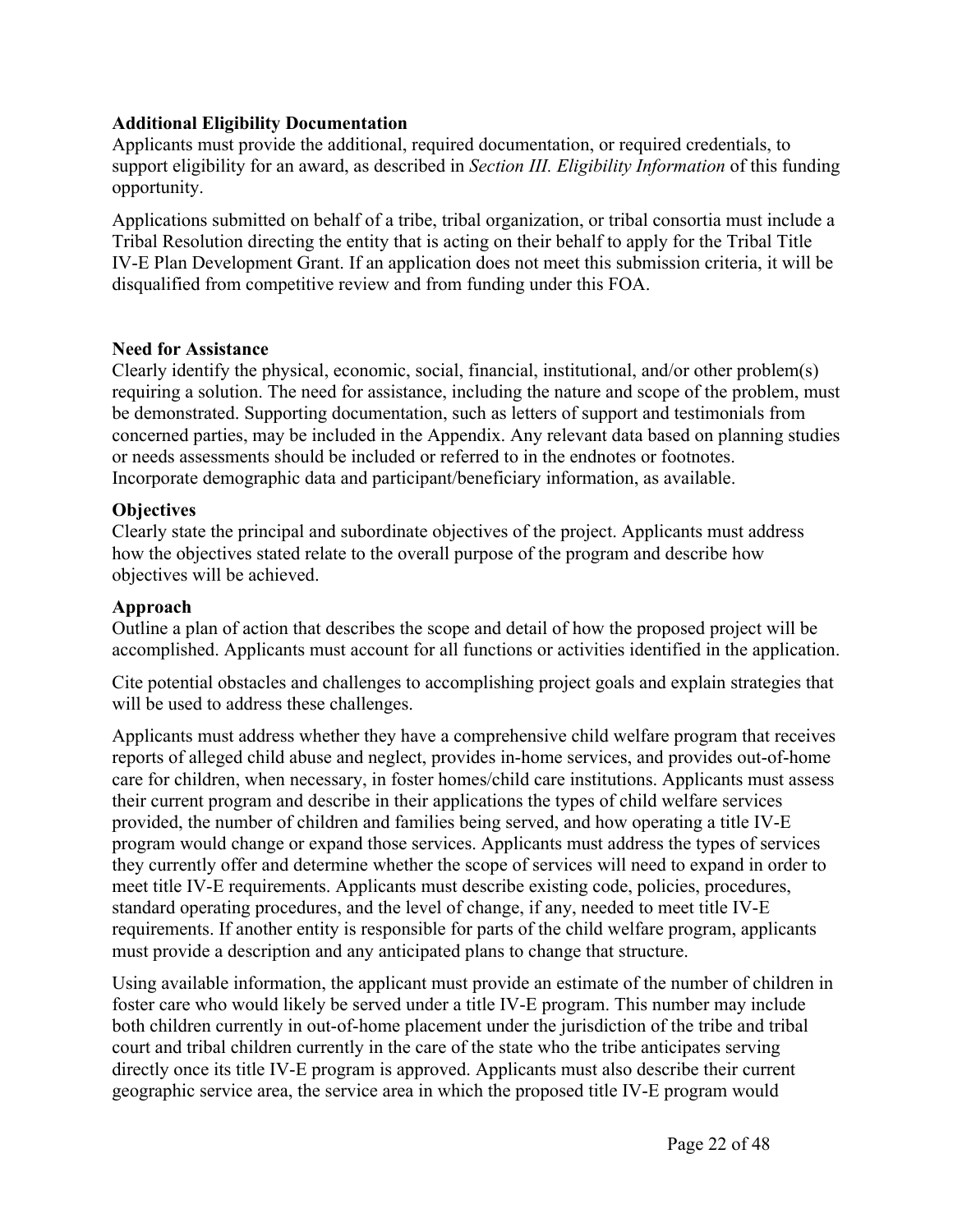operate, and the date by which the applicants expect to submit a title IV-E plan. Applicants must describe their court system, including any levels of appeal. If the applicant does not have its own judiciary, describe how the applicant anticipates addressing the IV-E requirements that require judicial findings and oversight. Applicants must describe current provisions of any state-tribe title IV-E agreements, the roles of the state and tribe under such agreements, how those roles are anticipated to change if the tribe begins operation of its own title IV-E program, and how the experience of participating in that agreement has informed its planned use of the development grant.

If applicants represent a consortium of partner agencies, the applicants must identify the partners and describe their background and experience and how they would support the planning and implementation of the proposed project.

In preparing development grant proposals, applicants must consider current capacity in key areas of agency infrastructure or interagency coordination needed to operate a title IV-E program and whether changes or improvements will be needed before an approvable title IV-E plan can be submitted. In their proposals, applicants must make clear whether and how development grant funds will be used to address areas, such as the following:

- Case planning and case review systems;
- Foster care licensing and standards for tribal foster homes and child care facilities;
- Quality assurance systems;
- Court structure and procedures;
- Data collection systems;
- Cost allocation methodology development;
- Financial controls and financial management processes;
- Training of child welfare staff, prospective foster and adoptive parents, and other stakeholders (e.g., attorneys, court-appointed special advocates [CASAs], and court staff); and
- Coordination with other related tribal or state agencies (e.g., child support enforcement, schools, Medicaid, family assistance).

In considering approaches to data collection, applicants are encouraged to review ACYF-CB-IM-09-02, which addresses automation requirements and options for tribes operating a title IV-E program pursuant to section 479B of the Act, and ACYF-CB-PI-09-11, which provides guidance on Advance Planning Document regulations that govern the types of information technology and services that are eligible for FFP under title IV-E, as well as procedures that need to be followed in order to receive such funding. (See Appendix for links to IMs.)

Useful information on technology is provided at https://www.acf.hhs.gov/cb/research-datatechnology/state-tribal-info-systems.

Applicants are free to identify additional areas they wish to address through the development grant, but they must provide a justification for how such use of grant funds would contribute to the applicant's ability to develop and submit an approvable title IV-E plan by the end of the 24 months. Overall, applicants' proposals must demonstrate that they have assessed their current child welfare program and capacities; have a clear understanding of the title IV-E program and the steps they will need to prepare to directly operate a title IV-E program; and have a well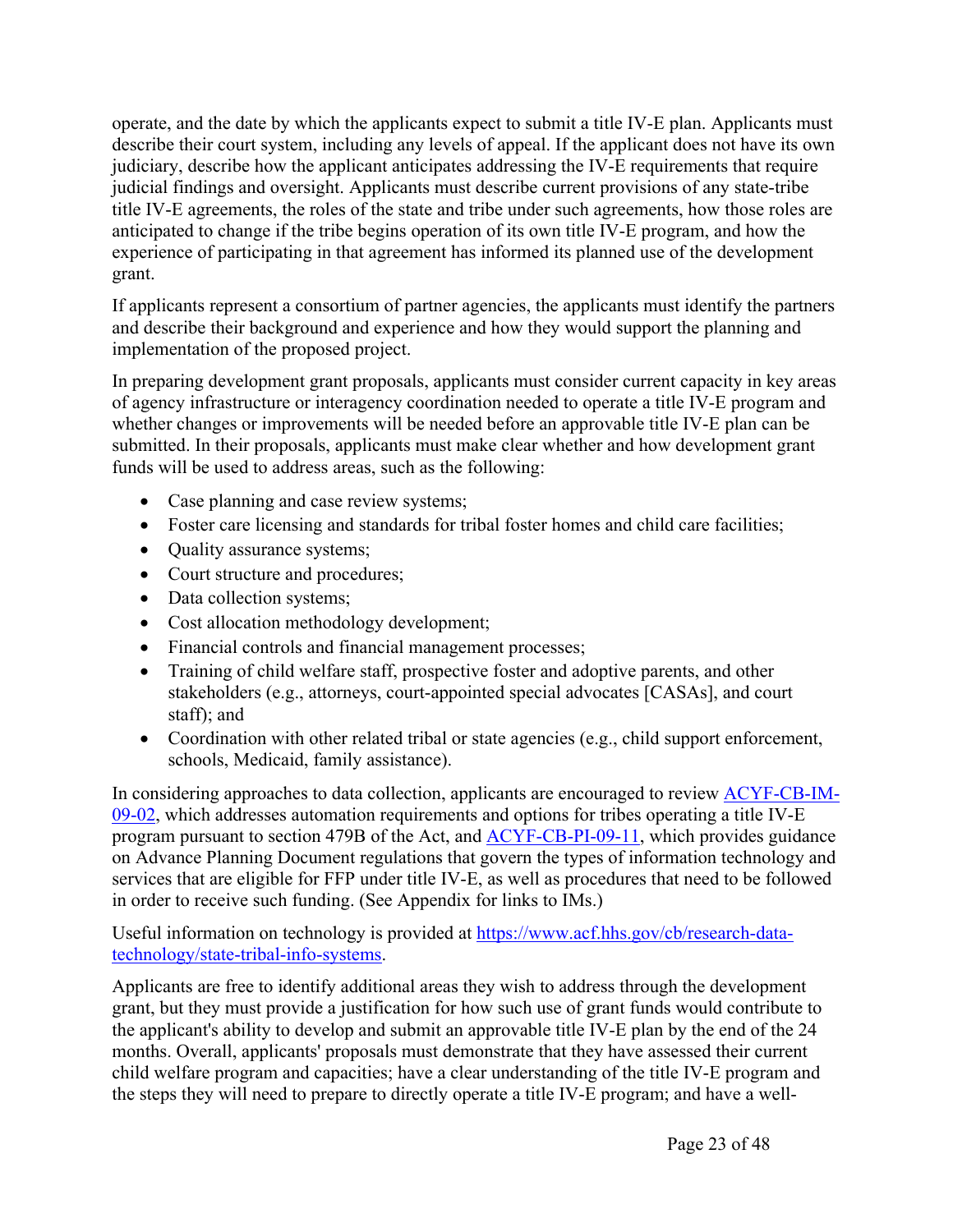thought-out plan for using development grant funds to address identified areas needing to be strengthened. The applicant must show that successful completion of the activities proposed to be completed under this grant will lead the applicant to submit an approvable title IV-E plan within 24 months of grant receipt.

Applicants must provide a Tribal Resolution stating their intent to implement a title IV-E program once the plan has been approved by ACF and acknowledging that there is a match requirement on the tribe's part once the title IV-E plan is implemented. The title IV-E program provides reimbursement for a percentage of costs claimed under the program.

## **Project Timeline and Milestones**

Provide quantitative monthly or quarterly projections (for the entire project period) of the accomplishments to be achieved for each function or activity, in such terms as the number of people to be served and the number of activities accomplished. Data may be organized and presented as project tasks and subtasks with their corresponding timelines during the project period. When accomplishments cannot be quantified by activity or function, list them in chronological order to show the schedule of accomplishments and their target dates.

## **Organizational Capacity**

Provide the following information on the applicant organization and, if applicable, on any cooperating partners:

- Organizational charts;
- Resumes:
- Evidence that the applicant organization, and any partnering organizations, have relevant experience and expertise with administration, development, implementation, management, and evaluation of programs similar to that offered under this funding opportunity;
- Evidence that each participating organization, including partners, contractors and/or subrecipients, possess the organizational capability to fulfill their role(s) and function(s) effectively.
- Job descriptions for each vacant key position.

## **Plan for Oversight of Federal Award Funds and Activities**

Recipients are required to ensure proper oversight in accordance with 45 CFR Part 75 Subpart D.

These regulations set forth the following standards for effective oversight:

- Financial and Program Management
- Property (if applicable by program legislation)
- Procurement
- Performance and Financial Monitoring and Reporting
- Subrecipient Monitoring and Management
- Record Retention and Access
- Remedies for Noncompliance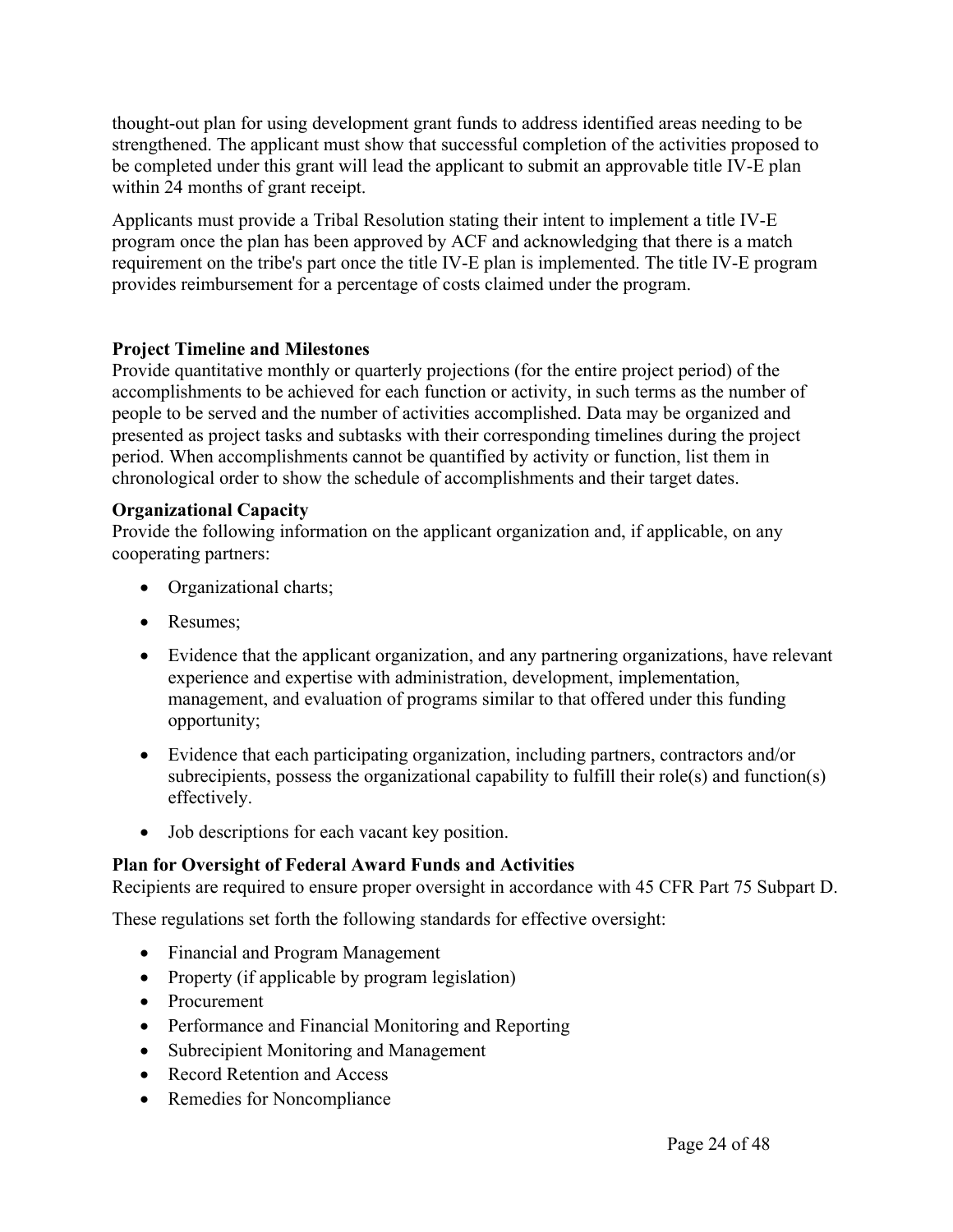Describe the framework (e.g. governance, policies and procedures, risk management, systems) in place to ensure proper oversight of federal funds and activities in accordance with 45 CFR

Part 75 Subpart D. The description must include: system(s) for record-keeping and financial management; procedures to identify and mitigate risks and issues (e.g., audit findings, continuous program performance assessment findings, program monitoring); and those key staff that will be responsible for maintaining oversight of program activities staff, and, if applicable, partner(s) and/or subrecipient(s).

## **Third-Party Agreements**

Third-party agreements include Memoranda of Understanding (MOU) and Letters of Commitment. Letters of Commitment and MOUs must both clearly describe the roles and responsibilities for project activities and the support and/or resources that the third-party (i.e., subrecipient, contractor, or other cooperating entity) is committing. The Letters of Commitment and MOUs must be signed by the person in the third-party organization with the authority to make such commitments on behalf of their organization. General letters of support are **not** considered to be third-party agreements.

Applicants must provide Letters of Commitment or MOUs between recipients and third-parties (i.e., subrecipients, contractors, or other cooperating entities). In addition to clearly describing the roles and responsibilities for project activities and support and/or resources that the thirdparty is committing, these agreements must detail work schedules and estimated remuneration with an understanding that a finalized agreement will be negotiated once the successful applicant is awarded the grant.

Collaboration/consortia applicants must provide Letters of Commitment or MOUs identifying the primary applicant and all collaborators that are responsible for project activities.

## **The Project Budget and Budget Justification**

All applicants are required to submit a project budget and budget justification with their application. The project budget is entered on the Budget Information Standard Form, either SF-424A or SF-424C. Applicants are encouraged to review the form instructions in addition to the guidance in this section. The budget justification consists of a budget narrative and a line-item budget detail that includes detailed calculations for "object class categories" identified on the Budget Information Standard Form. Applicants must indicate the method they are selecting for their indirect cost rate. See Indirect Charges for further information.

Project budget calculations must include estimation methods, quantities, unit costs, and other similar quantitative detail sufficient for the calculation to be duplicated. If cost sharing or matching is a requirement, applicants must include a detailed listing of any funding sources identified in Block 18 of the SF-424 (Application for Federal Assistance). See the table in *Section IV.2. Required Forms, Assurances, and Certifications* listing the appropriate budget forms to use in this application.

**Special Note:** *The Departments of Labor, Health and Human Services, and Education, and Related Agencies Appropriations Act, 2021 and Consolidated Appropriations Act, 2021, (Division H, Title II, Sec. 202), limits the salary amount that may be awarded and charged to ACF grants and cooperative agreements. Award funds issued under this funding*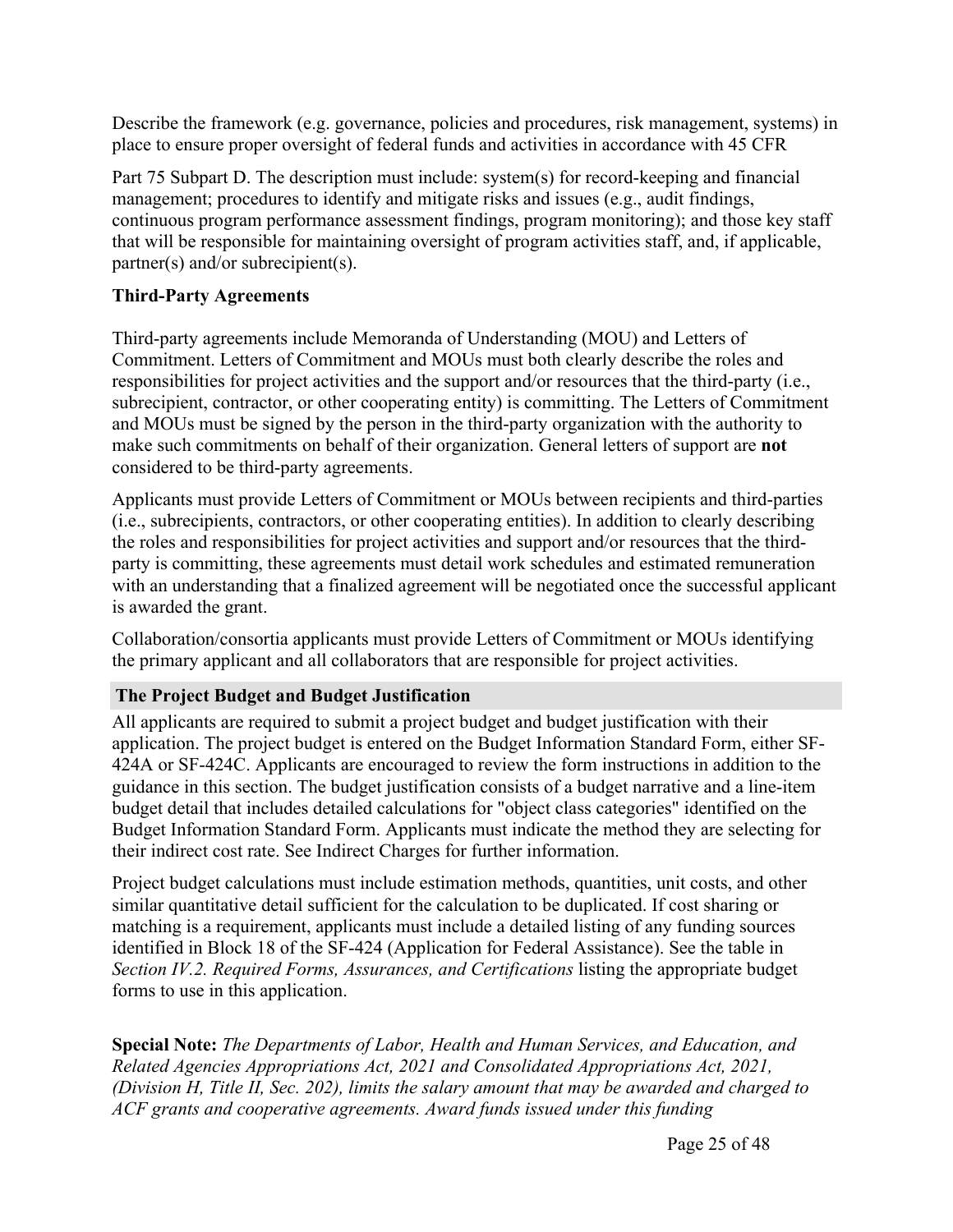opportunity may not be used to pay the salary of an individual at a rate in excess of Executive *Level II. For the Executive Level II salary, please see "Executive & Senior Level Employee Pay Tables" under https://www.opm.gov/policy-data-oversight/pay-leave/salaries-wages/. The Executive Level II salary reflects an individual's base salary exclusive of fringe benefits and any income that an individual may be permitted to earn outside of the duties of the applicant organization. This salary limitation also applies to subawards and subcontracts under an ACF grant or cooperative agreement.*

Provide a budget using the SF-424A and/or the SF-424C, as applicable, for the entire project period that is being fully funded (the budget period and the project period are the same).

Provide a budget justification, which includes a budget narrative and a line-item detail, for the full project period. The budget narrative should describe how the categorical costs are derived. Discuss the necessity, reasonableness, and allocation of the proposed costs.

Applicants for development grants must submit a detailed line-item budget (not to exceed a total of \$300,000) and a detailed budget justification explaining how grant funds would be spent over a period of up to 24 months from issuance. The budget justification must be in narrative form.

Applicants must budget for travel for a minimum of three, but not more than five, staff members to attend two grant recipient meetings over the course of the budget period. These 2-day meetings may be held in Washington, DC. Grant recipients and other tribal leaders are expected to participate in peer-to-peer sharing of implementation activities. CB will work with grant recipients on reprogramming funds in the event grant recipient meetings are held virtually.

## **General**

Use the following guidelines for preparing the project budget and budget justification. The budget justification includes a budget narrative and a line-item detail. Applications should only include allowable costs in accordance with 45 CFR Part 75 Subpart E.

## **Personnel**

**Description:** Costs of employee salaries and wages. See 45 CFR § 75.430 for more information on allowable personnel costs. Do not include the personnel costs of consultants, contractors and subrecipients under this category.

**Justification:** For each position, provide: the name of the individual (if known), their title; time commitment to the project in months; time commitment to the project as a percentage or fulltime equivalent; annual salary; grant salary; wage rates; etc. Identify the project director or principal investigator, if known at the time of application.

## **Fringe Benefits**

**Description:** Costs of employee fringe benefits are allowances and services provided by employers to their employees in addition to regular salaries and wages. For more information on Fringe Benefits please refer to 45 CFR § 75.431. Do not include the fringe benefits of consultants, contractors, and subrecipients.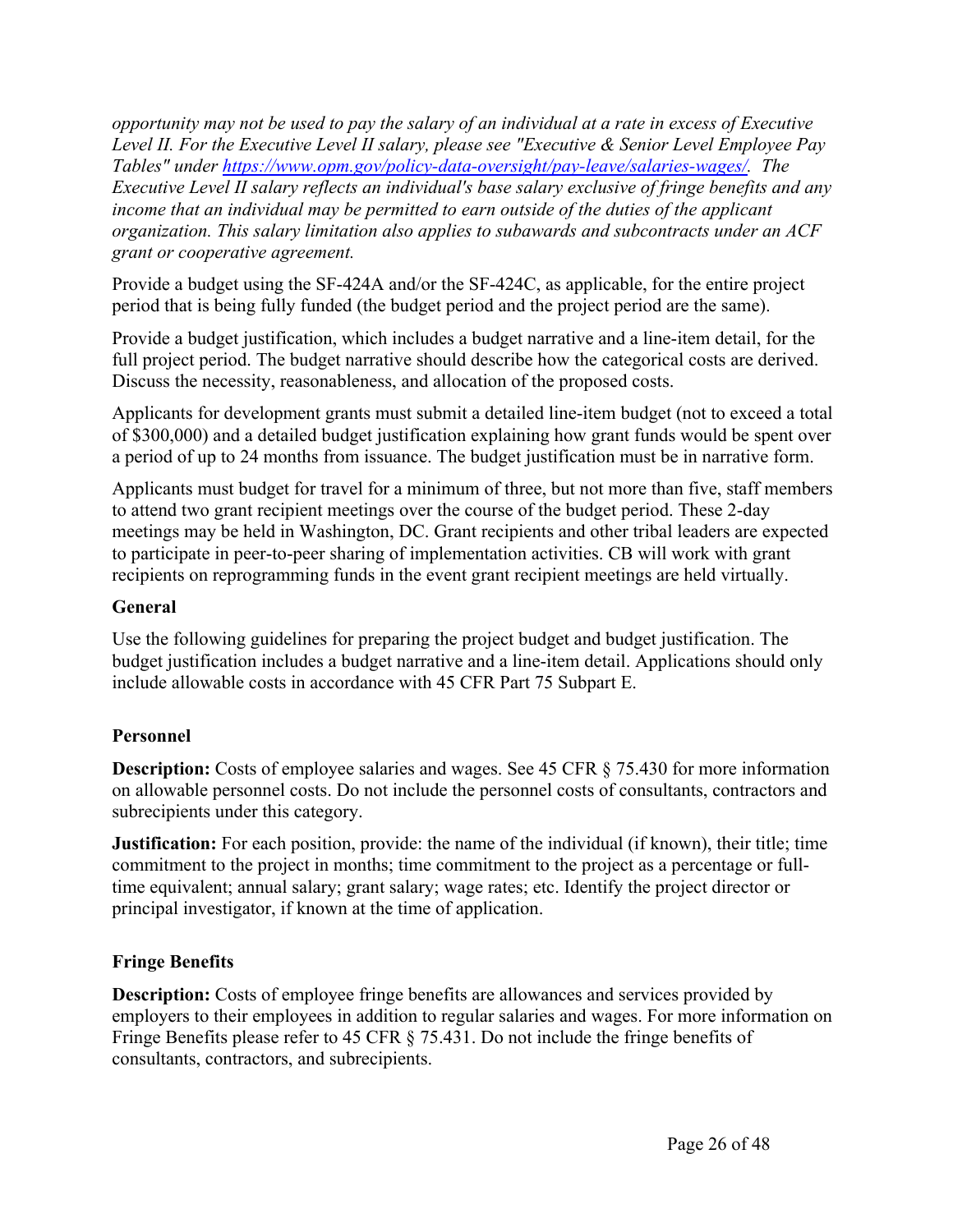Typically, fringe benefit amounts are determined by applying a calculated rate for a particular class of employee (full-time or part-time) to the salary and wages requested. Fringe rates are often specified in the approved indirect cost rate agreement. Fringe benefits may be treated as a direct cost or indirect cost in accordance with the applicant's accounting practices. Only fringe benefits as a direct cost should be entered under this category.

**Justification:** Provide a breakdown of the amounts and percentages that comprise fringe benefit costs such as health insurance, Federal Insurance Contributions Act (FICA) taxes, retirement, taxes, etc.

## **Travel**

**Description:** Costs of project-related travel (i.e., transportation, lodging, subsistence) by employees of the applicant organization who are in travel status on official business. Travel by non-employees such as consultants, contractors or subrecipients should be included under the Contractual line item. Local travel for employees in non-travel status should be listed on the Other line. Travel costs should be developed in accordance with the applicant's travel policies and 45 CFR § 75.474.

**Justification:** For each trip show: the total number of travelers; travel destination; duration of trip; per diem; mileage allowances, if privately owned vehicles will be used to travel out of town; and other transportation costs and subsistence allowances. If appropriate for this project, travel costs for key project staff to attend ACF-sponsored workshops/conferences/recipient orientations should be detailed in the budget justification.

## **Equipment**

**Description:** "Equipment" means an article of nonexpendable, tangible personal property (including information technology systems) having a useful life of more than one year and a per unit acquisition cost that equals or exceeds the lesser of: (a) the capitalization level established by the organization for the financial statement purposes, or (b) \$5,000. (Note: Acquisition cost means the net invoice unit price of an item of equipment, including the cost of any modifications, attachments, accessories, or auxiliary apparatus necessary to make it usable for the purpose for which it is acquired. Ancillary charges, such as taxes, duty, protective in-transit insurance, freight, and installation, shall be included in, or excluded from, acquisition cost in accordance with the organization's regular written accounting practices.) See 45 CFR §75.439 for more information.

**Justification:** For each type of equipment requested provide: a description of the equipment; the cost per unit; the number of units; the total cost; and a plan for use on the project; as well as use and/or disposition of the equipment after the project ends.

## **Supplies**

**Description:** Costs of all tangible personal property, other than included under the Equipment category. This includes office and other consumable supplies with a per-unit cost of less than \$5,000. See 45 CFR § 75.453 for more information.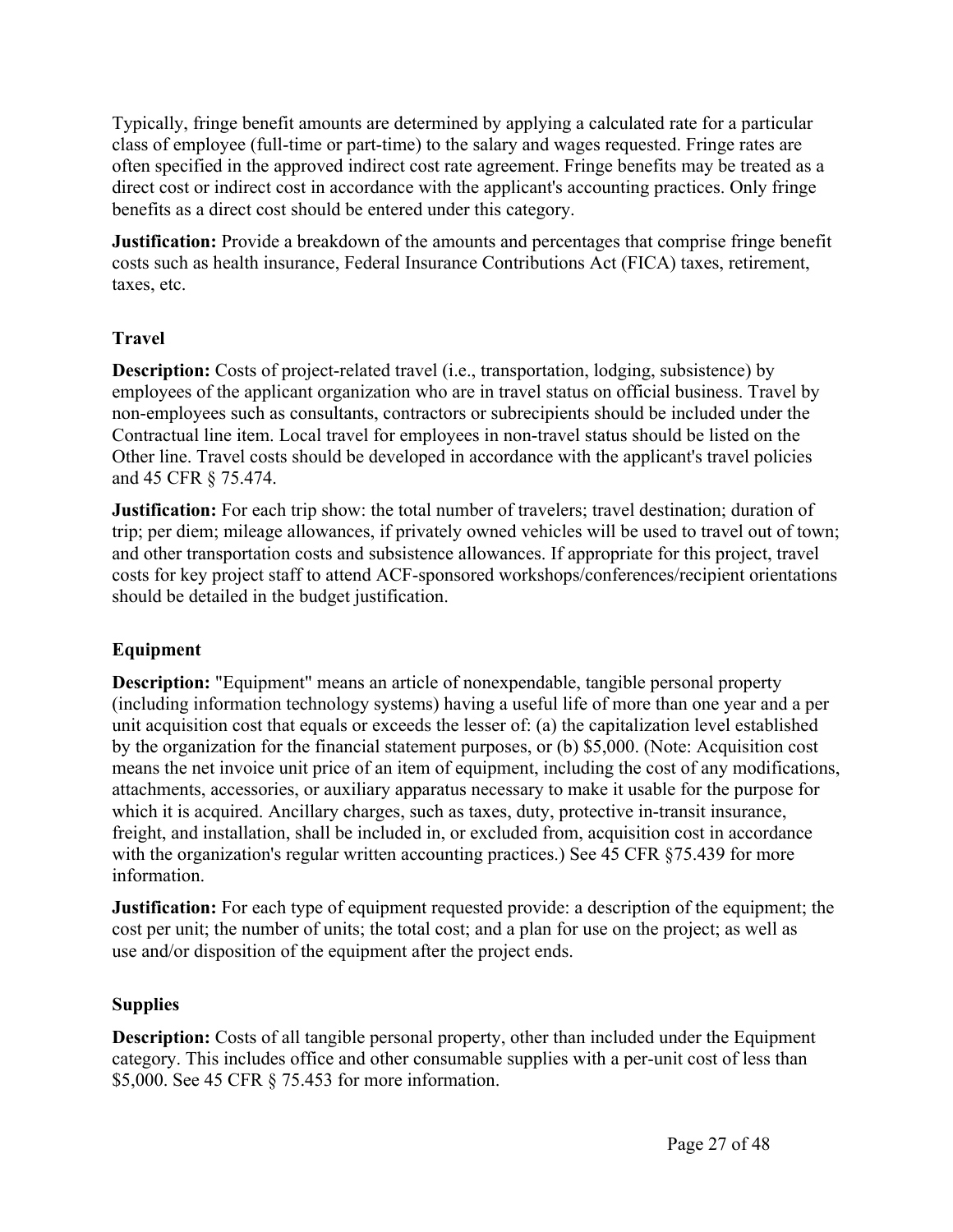**Justification:** Specify general categories of supplies and their costs. Show computations and provide other information that supports the amount requested.

## **Contractual**

**Description:** Cost of all contracts and subawards except for those that belong under other categories such as equipment, supplies, construction, etc. Include third-party evaluation contracts, if applicable, and contract or subawards with secondary recipient organizations (with budget detail), including delegate agencies and specific project(s) and/or businesses to be financed by the applicant. Costs related to individual consultants should be listed on the Other line. Recipients are required to use 45 CFR §§ 75.326-.340 procurement procedures, and subawards are subject to the requirements at 45 CFR §§ 75.351-.353.

**Justification:** Demonstrate that all procurement transactions will be conducted in a manner to provide, to the maximum extent practical, open, and free competition. Applicants must justify any anticipated procurement action that is expected to be awarded without competition and exceeds the simplified acquisition threshold stated in 48 CFR § 2.101(b). Recipients may be required to make pre-award review and procurement documents, such as requests for proposals or invitations for bids, independent cost estimates, etc., available to ACF.

Indicate whether the proposed agreement qualifies as a subaward or contract in accordance with 45 CFR § 75.351. Provide the name of the contractor/subrecipient (if known), a description of anticipated services, a justification for why they are necessary, a breakdown of estimated costs, and an explanation of the selection process. In addition, for subawards, the applicant must provide a detailed budget and budget narrative for each subaward, by entity name, along with the same justifications referred to in these budget and budget justification instructions.

## **Other**

**Description:** Enter the total of all other costs. Such costs, where applicable and appropriate, may include, but are not limited to: consultant costs, local travel, insurance, food (when allowable), medical and dental costs (non-personnel), professional service costs (including audit charges), space and equipment rentals, printing and publications, computer use, training costs (such as tuition and stipends), staff development costs, and administrative costs. Please note costs must be allowable per 45 CFR Part 75 Subpart E.

**Justification:** Provide a breakdown of costs, computations, a narrative description, and a justification for each cost under this category.

## **Indirect Charges**

**Description:** Total amount of indirect costs. This category has one of two methods that an applicant can select. An applicant may only select one.

1. The applicant currently has an indirect cost rate approved by the Department of Health and Human Services (HHS) or another cognizant federal agency.

**Justification:** An applicant must enclose a copy of the current approved rate agreement.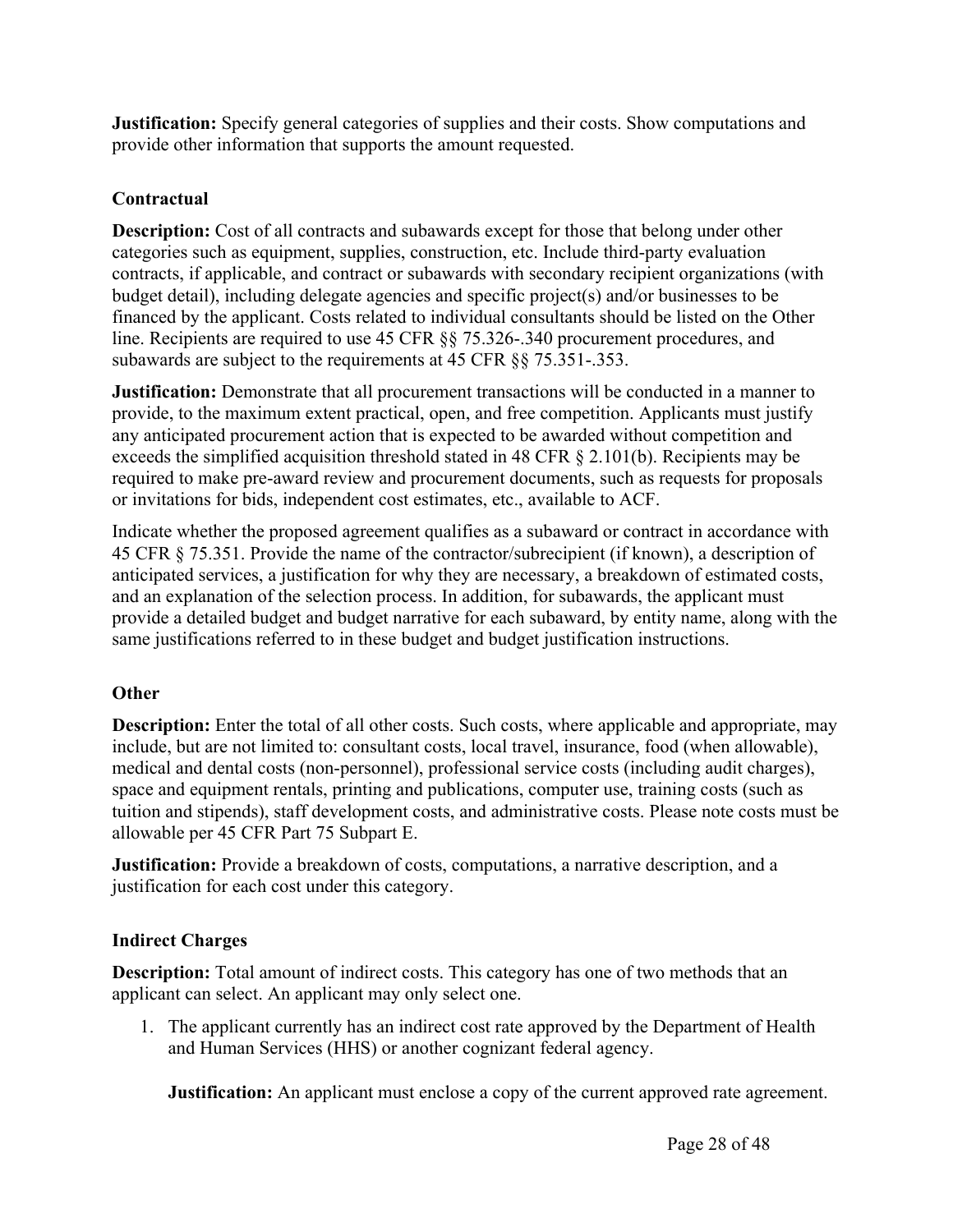If the applicant is requesting a rate that is less than what is allowed under the program, the authorized representative of the applicant organization must submit a signed acknowledgement that the applicant is accepting a lower rate than allowed. Choosing to charge a lower rate will not be considered during the objective review or award selection process.

2. Per 45 CFR § 75.414(f) Indirect (F&A) costs, "any non-Federal entity [i.e., applicant] that has never received a negotiated indirect cost rate, ... may elect to charge a *de minimis* rate of 10% of modified total direct costs (MTDC) which may be used indefinitely. As described in Section 75.403, costs must be consistently charged as either indirect or direct costs, but may not be double charged or inconsistently charged as both. If chosen, this methodology once elected must be used consistently for all Federal awards until such time as the non-Federal entity chooses to negotiate for a rate, which the non-Federal entity may apply to do at any time."

**Justification:** This method only applies to applicants that have never received an approved negotiated indirect cost rate from HHS or another cognizant federal agency. Applicants awaiting approval of their indirect cost proposal may request the 10 percent *de minimis* rate. When the applicant chooses this method, costs included in the indirect cost pool must not be charged as direct costs to the grant.

## **Commitment of Non-Federal Resources**

**Description:** Amounts of non-federal resources that will be used to support the project as identified in Block 18 of the SF-424. This line should be used to indicate required and/or voluntary committed cost sharing or matching, if applicable.

**For all federal awards**, any shared costs or matching funds and all contributions, including cash and third-party in-kind contributions, must be accepted as part of the recipient's cost sharing or matching when such contributions meet all of the criteria listed in 45 CFR § 75.306.

**For awards that require matching or cost sharing by statute**, recipients will be held accountable for projected commitments of non-federal resources (at or above the statutory requirement) in their application budgets and budget justifications by budget period, or by project period for fully funded awards. **A recipient's failure to provide the statutorily required matching or cost sharing amount (and any voluntary committed amount in excess) may result in the disallowance of federal funds. Recipients will be required to report these funds in the Federal Financial Reports.**

**For awards that do not require matching or cost sharing by statute**, recipients are not expected to provide cost sharing or matching. However, recipients are allowed to voluntarily propose a commitment of non-federal resources. If an applicant decides to voluntarily contribute non-federal resources towards project costs and the costs are accepted by ACF, the non-federal resources will be included in the approved project budget. The applicant will be held accountable for all proposed non-federal resources as shown in the Notice of Award (NoA). **A recipient's failure to meet the voluntary amount of non-federal resources that was accepted by ACF as part of the approved project costs and that was identified in the approved budget in the**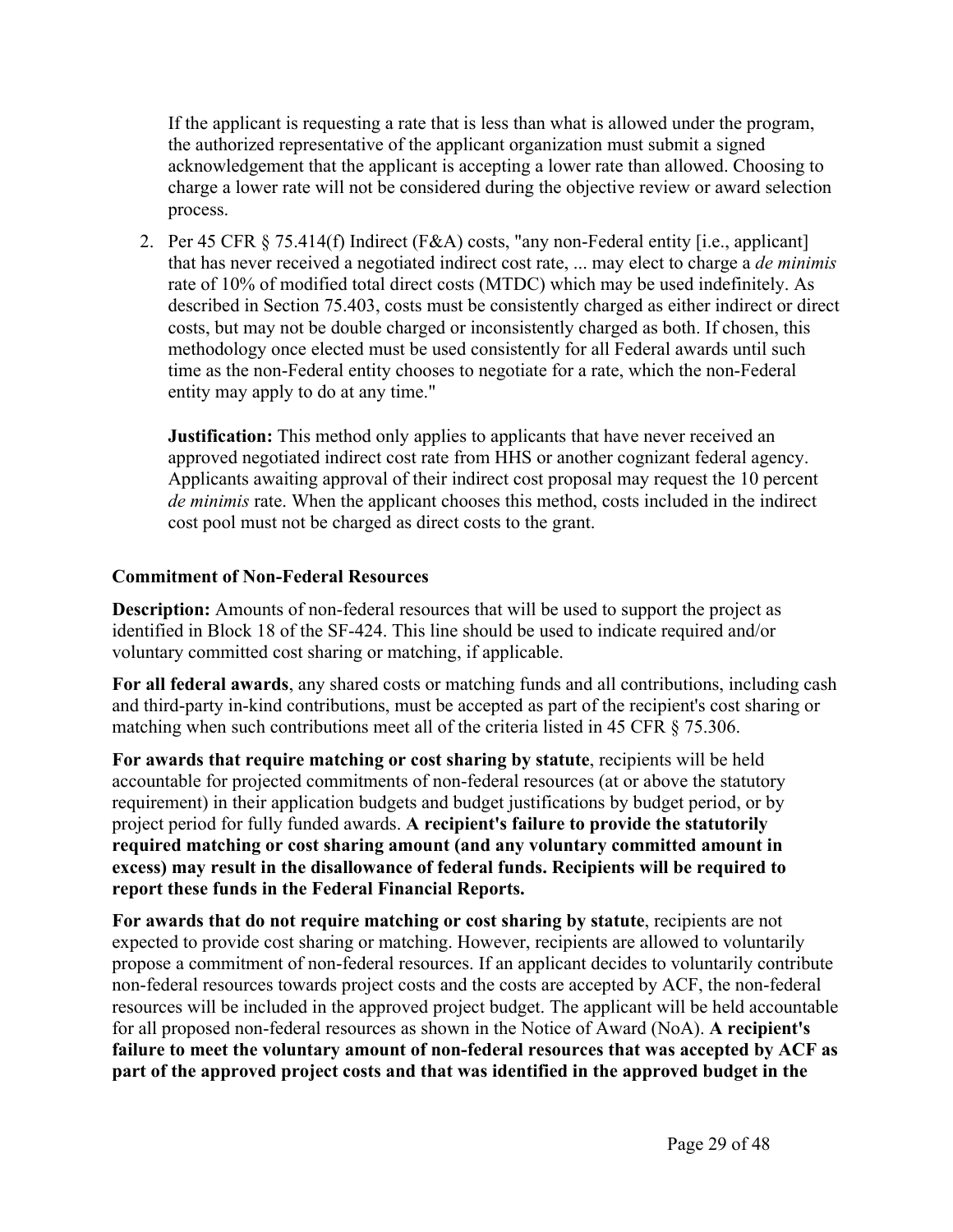#### **NoA, may result in the disallowance of federal funds. Recipients will be required to report these funds in the Federal Financial Reports.**

**Justification:** If an applicant is relying on cost share or match from a third-party, then a firm commitment of these resources (letter(s) or other documentation) is required to be submitted with the application. Detailed budget information must be provided for every funding source identified in Item 18. "Estimated Funding (\$)" on the SF-424.

Applicants are required to fully identify and document in their applications the specific costs or contributions they propose in order to meet a matching requirement. Applicants are also required to provide documentation in their applications on the sources of funding or contribution(s). In-kind contributions must be accompanied by a justification of how the stated valuation was determined. Matching or cost sharing must be documented by budget period (or by project period for fully funded awards).

Applications that lack the required supporting documentation will not be disqualified from competitive review; however, it may impact an application's scoring under the evaluation criteria in *Section V.1. Criteria* of this funding opportunity.

#### **Paperwork Reduction Act Disclaimer**

As required by the Paperwork Reduction Act, 44 U.S.C. §§ 3501-3521, the public reporting burden for the Project Description is estimated to average 60 hours per response, including the time for reviewing instructions, gathering and maintaining the data needed, and reviewing the collection of information. The Project Description information collection is approved under OMB control number 0970-0139, which expires 02/28/2022. An agency may not conduct or sponsor, and a person is not required to respond to, a collection of information unless it displays a currently valid OMB control number.

#### **Application Submission Options**

#### **Electronic Submission via Grants.gov**

This section provides the application submission and receipt instructions for ACF program applications. Please read the following instructions carefully and completely.

## **Electronic Delivery**

ACF is participating in the Grants.gov initiative to provide the grant community with a single site to find and apply for grant funding opportunities. ACF applicants are required to submit their applications online through Grants.gov.

#### **How to Register and Apply through Grants.gov**

Read the following instructions about registering to apply for ACF funds. Applicants should read the registration instructions carefully and prepare the information requested before beginning the registration process. Reviewing and assembling the required information before beginning the registration process will alleviate last-minute searches for required information.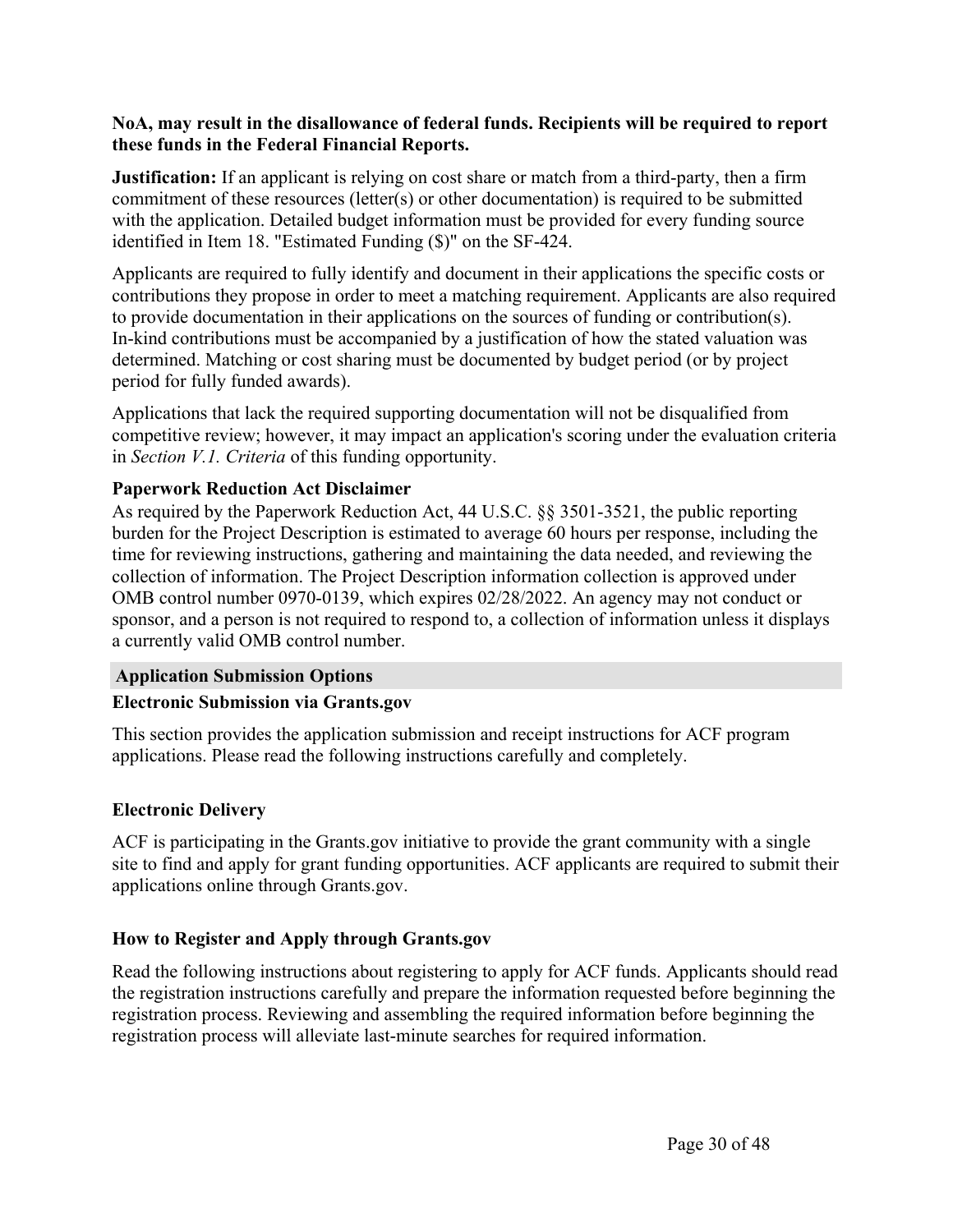The registration process can take up to four weeks to complete. Therefore, registration should be done in sufficient time to ensure it does not impact your ability to meet required application submission deadlines.

Organization applicants can find complete instructions here: https://www.grants.gov/web/grants/applicants/organization-registration.html

*Obtain a DUNS Number*: All entities applying for funding, including renewal funding, must have a Data Universal Numbering System (DUNS) number from Dun & Bradstreet (D&B). Applicants must enter the DUNS number in the data entry field labeled "Organizations DUNS" on the SF-424 form.

For more detailed instructions for obtaining a DUNS number, refer to: https://www.grants.gov/web/grants/applicants/organization-registration/step-1-obtaindunsnumber.html

*Register with SAM***:** In addition to having a DUNS number, organizations applying online through Grants.gov must register with the System for Award Management (SAM). All organizations must register with SAM in order to apply online. Failure to register with SAM will prevent your organization from applying through Grants.gov.

For more detailed instructions for registering with SAM, refer to: https://www.grants.gov/web/grants/applicants/organization-registration/step-2-registerwith- sam.html

*Create a Grants.gov Account***:** The next step in the registration process is to create an account with Grants.gov. Applicants must know their organization's DUNS number to complete this process. Completing this process automatically triggers an email request for applicant roles to the organization's E-Business Point of Contact (EBiz POC) for review. The EBiz POC is a representative from your organization who is the contact listed for SAM. To apply for grants on behalf of your organization, you will need the AOR role.

For more detailed instructions about creating a profile on Grants.gov, refer to: https://www.grants.gov/web/grants/applicants/registration.html

*Authorize Grants.gov Roles***:** After creating an account on Grants.gov, the EBiz POC receives an email notifying them of your registration and request for roles. The EBiz POC will then log in to Grants.gov and authorize the appropriate roles, which may include the AOR role, thereby giving you permission to complete and submit applications on behalf of your organization. You will be able to submit your application online any time after you have been approved as an AOR.

For more detailed instructions about creating a profile on Grants.gov. refer to: https://www.grants.gov/web/grants/applicants/registration/authorize-roles.html

*Track Role Status***:** To track your role request, refer to: https://www.grants.gov/web/grants/applicants/registration/track-role-status.html

When applications are submitted through Grants.gov, the name of the organization's AOR that submitted the application is inserted into the signature line of the application, serving as the electronic signature. The EBiz POC must authorize individuals who are able to make legally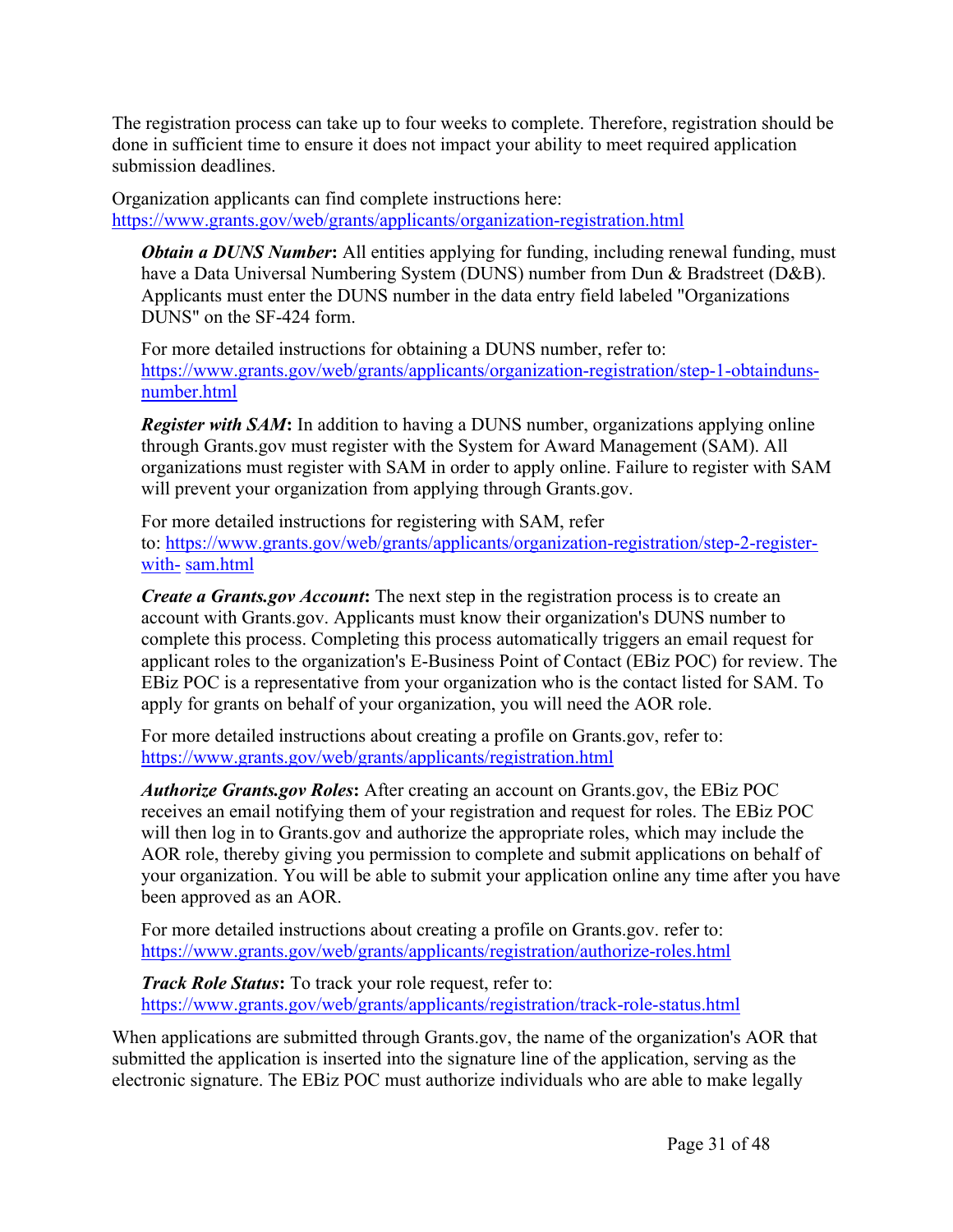binding commitment on behalf of the organization as an AOR; this step is often missed, and it is crucial for valid and timely submissions.

## **How to Submit an Application to ACF via Grants.gov**

Grants.gov applicants can apply online using Workspace. Workspace is a shared, online environment where members of a grant team may simultaneously access and edit different webforms within an application. For each NOFO, you can create individual instances of a workspace.

The following is an overview of applying via Grants.gov. For access to complete instructions on how to apply for opportunities, refer to: https://www.grants.gov/web/grants/applicants/apply-forgrants.html

*Create a Workspace***:** Creating a workspace allows you to complete an application online and route it through your organization for review before submitting.

*Complete a Workspace***:** Add participants to the workspace, complete all the required forms, and check for errors before submission.

*Adobe Reader***:** If you decide not to apply by filling out webforms you can download individual PDF forms in Workspace so that they will appear similar to other Standard or ACF forms. The individual PDF forms can be downloaded and saved to your local device storage, network drive(s), or external drive(s), then accessed through Adobe Reader.

**NOTE**: Visit the Adobe Software Compatibility page on Grants.gov to download the appropriate version of the software at:

https://www.grants.gov/web/grants/applicants/adobe-software-compatibility.html

*Mandatory Fields in Forms***:** In the forms, you will note fields marked with an asterisk and a different background color. These fields are mandatory fields that must be completed to successfully submit your application.

*Complete SF-424 Fields First***:** The forms are designed to fill in common required fields across other forms, such as the applicant name, address, and DUNS number. To trigger this feature, an applicant must complete the SF-424 information first. Once it is completed, the information will transfer to the other forms.

*Submit a Workspace***:** An application may be submitted through workspace by clicking the Sign and Submit button on the Manage Workspace page, under the Forms tab. Grants.gov recommends submitting your application **at least 24-48 hours prior to the close date** to provide you with time to correct any potential technical issues that may disrupt the application submission.

*Track a Workspace***:** After successfully submitting a workspace package, a Grants.gov Tracking Number (GRANTXXXXXXXX) is automatically assigned to the package. The number will be listed on the Confirmation page that is generated after submission.

For additional training resources, including video tutorials, refer to: https://www.grants.gov/web/grants/applicants/applicant-training.html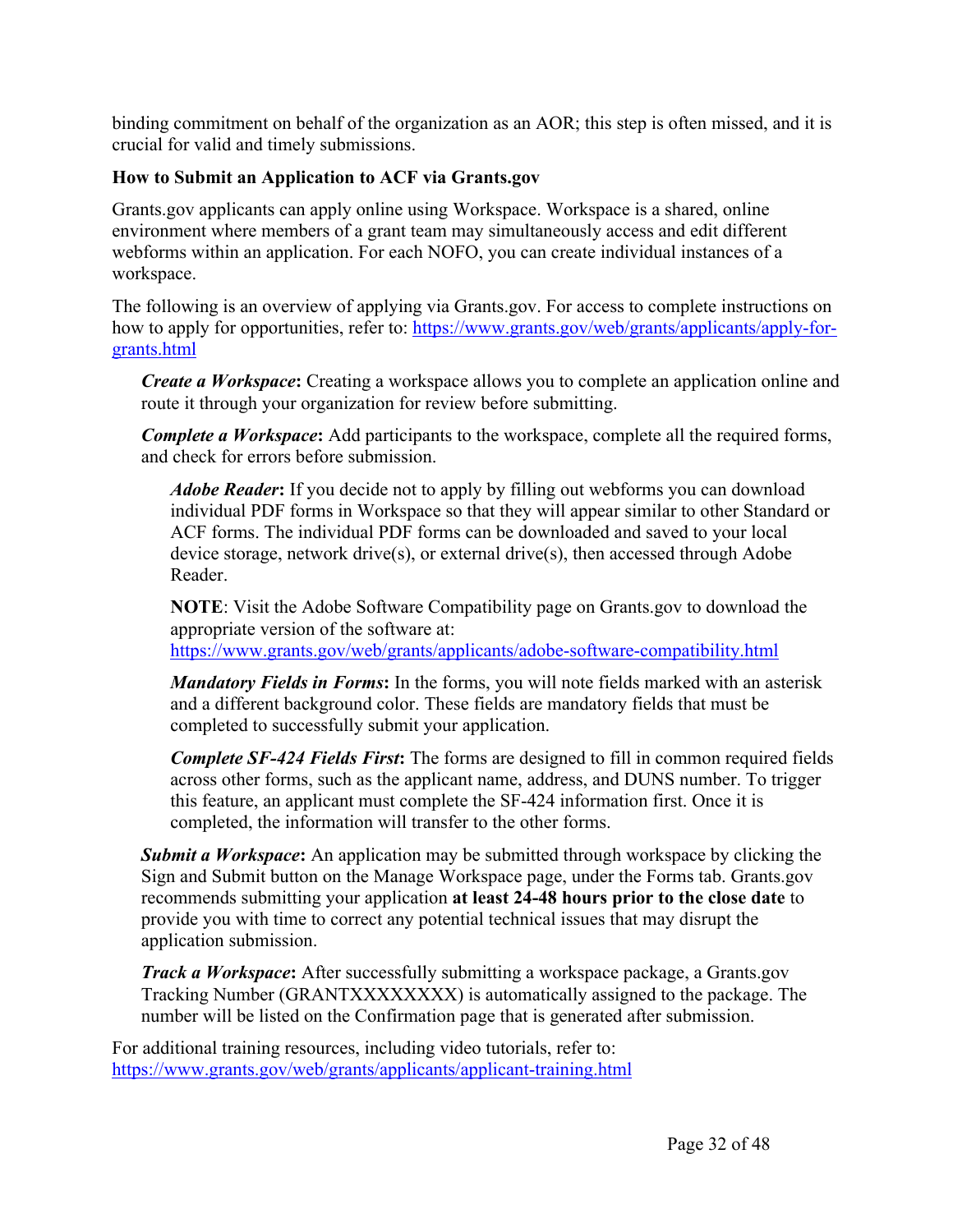Grants.gov provides applicants 24/7 support via the toll-free number 1-800-518-4726 and email at support@grants.gov. For questions related to the specific grant opportunity, contact the number listed in the application package of the grant you are applying for.

If you are experiencing difficulties with your submission, it is best to call the Grants.gov Support Center and get a ticket number. The Support Center ticket number will assist ACF with tracking your issue and understanding background information on the issue.

## **Timely Receipt Requirements and Proof of Timely Submission**

All applications must be received by 11:59 pm ET on the due date established for each program. Proof of timely submission is automatically recorded by Grants.gov. An electronic date/time stamp is generated within the system when the application is successfully received by Grants.gov. The applicant AOR will receive an acknowledgment of receipt and a tracking number (GRANTXXXXXXXX) from Grants.gov with the successful transmission of their application. Applicant AORs will also receive the official date/stamp and Grants.gov Tracking number in an email serving as proof of their timely submission.

When ACF successfully retrieves the application from Grants.gov, and acknowledges the download of submission, Grants.gov will provide an electronic acknowledgment of receipt of the application to the email address of the applicant with the AOR role. Again, proof of timely submission shall be the official date and time that Grants.gov receives your application.

Applications received by Grants.gov after the established due date for the program will be considered late and will not be considered for funding by ACF.

Applicants with slow internet, such as dial-up connections, should be aware that transmission can take some time before Grants.gov receives your application. Again, Grants.gov will provide either an error or a successfully received transmission in the form of an email sent to the applicant with the AOR role. The Grants.gov Support Center reports that some applicants end the transmission because they think that nothing is occurring during the transmission process. Please be patient and give the system time to process the application.

## **Issues with Federal Systems**

For any systems issues experienced with Grants.gov or SAM.gov, please refer to ACF's "Policy for Applicants Experiencing Federal Systems Issues" document for complete guidance.

## **Request an Exemption from Required Electronic Application Submission**

To request an exemption from required electronic submission, please refer to ACF's "Policy for Requesting an Exemption from Required Electronic Application Submission" document for complete guidance.

## **Paper Format Application Submission**

## **An exemption is required for the submission of paper applications. See the preceding section on "***Request an Exemption from Required Electronic Application Submission."*

Applicants with exemptions that submit their applications in paper format, by mail or delivery, must submit one original and two copies of the complete application with all attachments. The original and each of the two copies must include all required forms, certifications, assurances, and appendices, be signed by the AOR, and be unbound. The original copy of the application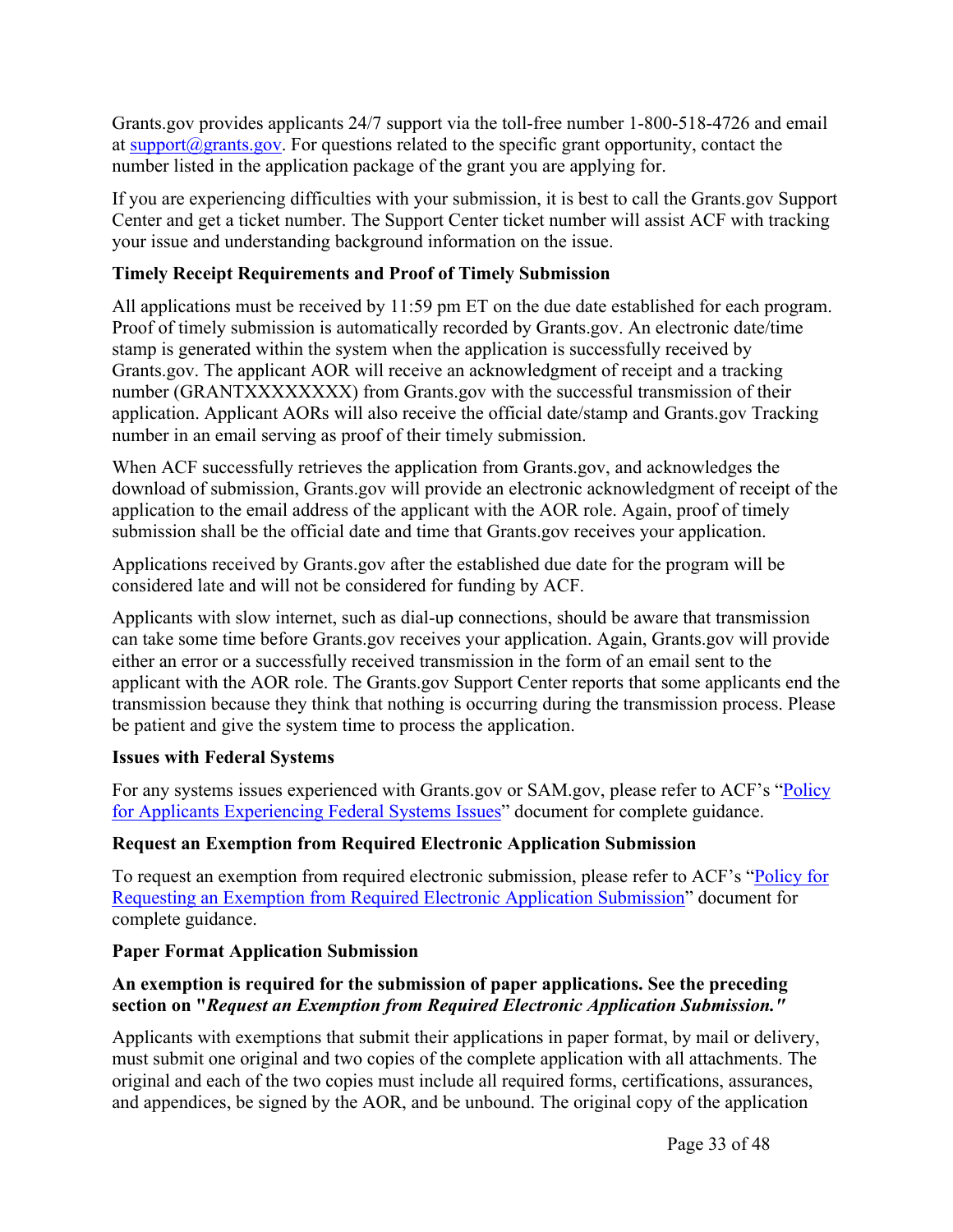must have original signature(s). See *Section IV.7*. *Other Submission Requirements* of this funding opportunity for address information for paper format application submissions. Applications submitted in paper format must be received by 4:30 pm ET on the due date.

Applicants may refer to *Section VIII. Other Information* for a checklist of application requirements that may be used in developing and organizing application materials. Details concerning acknowledgment of received applications are available in *Section IV.4. Submission Dates and Times* in this funding opportunity.

## **IV.3. Unique Entity Identifier and System for Award Management (SAM)**

All applicants must have a DUNS Number (http://fedgov.dnb.com/webform) and an active registration with the System for Award Management (SAM.gov/SAM, https://www.sam.gov).

Obtaining a DUNS Number may take 1 to 2 days.

All applicants are required to maintain an active SAM registration until the application process is complete. If a grant is awarded, registration at SAM must be active throughout the life of the award.

## **Plan ahead. Allow at least 10 business days after you submit your registration for it to become active in SAM and at least an additional 24 hours before that registration information is available in other government systems, i.e. Grants.gov.**

This action should allow you time to resolve any issues that may arise. Failure to comply with these requirements may result in your inability to submit your application through Grants.gov or prevent the award of a grant. Applicants should maintain documentation (with dates) of their efforts to register for, or renew a registration, at SAM. User Guides are available under the "Help" tab at https://www.sam.gov.

HHS requires all entities that plan to apply for, and ultimately receive, federal grant funds from any HHS Agency, or receive subawards directly from recipients of those grant funds to:

- Be registered in the SAM prior to submitting an application or plan;
- Maintain an active SAM registration with current information at all times during which it has an active award or an application or plan under consideration by an OPDIV; and
- Provide its active DUNS number in each application or plan it submits to the OPDIV.

ACF is prohibited from making an award until an applicant has complied with these requirements. At the time an award is ready to be made, if the intended recipient has not complied with these requirements, ACF:

- May determine that the applicant is not qualified to receive an award; and
- May use that determination as a basis for making an award to another applicant.

## **IV.4. Submission Dates and Times**

The LOI date will generate once the Synopsis is published if Days or a Date are entered.

## **Due Dates for Applications**

Number of Days from Publication 90

*Application Due Date will be submitted as: date based on specified number of days after the actual Synopsis Post Date*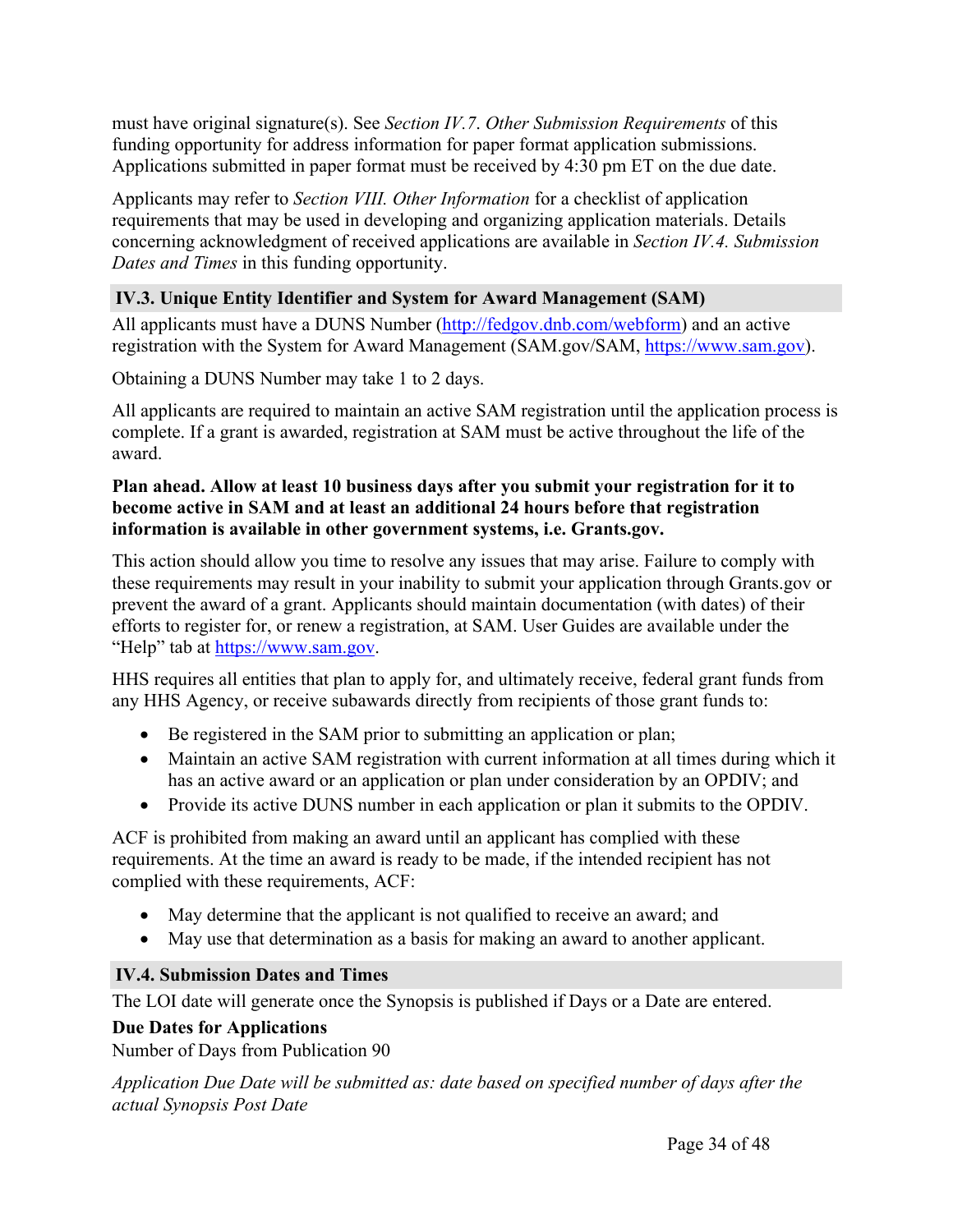#### **Due Date for Applications:**

FY 2023: 07/06/2023 FY 2024: 07/06/2024

#### **Explanation of Due Dates**

The due date for receipt of applications is listed in the *Overview* section and in this section. See *Section III.3. Other, Application Disqualification Factors*.

#### **Electronic Applications**

The deadline for submission of electronic applications via www.Grants.gov is 11:59 pm ET on the due date. Electronic applications submitted at 12:00 am ET on the day after the due date will be considered late and will be disqualified from competitive review and from funding under this funding opportunity.

Applicants are required to submit their applications electronically via www.Grants.gov unless they received an exemption through the process described in *Section IV.2. Request an Exemption from Required Electronic Application Submission.*

ACF does not accommodate transmission of applications by email or facsimile.

Instructions for electronic submission via www.Grants.gov are available at: www.grants.gov/web/grants/applicants/apply-for-grants.html.

Applications submitted to www.Grants.gov at any time during the open application period prior to the due date and time that fail the Grants.gov validation check will not be received at ACF. These applications will not be acknowledged.

## **Mailed Paper Format Applications**

The deadline for receipt of mailed, paper applications is 4:30 pm ET on the due date. Mailed paper applications received after the due date and deadline time will be considered late and will be disqualified from competitive review and from funding under this funding opportunity.

Paper format application submissions will be disqualified if the applicant organization has not received an exemption through the process described in *Section IV.2. Request an Exemption from Required Electronic Application Submission*.

#### **Hand-Delivered Paper Format Applications**

Hand-delivered applications must be received on, or before, the due date listed in the *Overview* and in this section. These applications must be delivered between the hours of 8:00 am ET and 4:30 pm ET Monday through Friday (excluding federal holidays).

Applications should be delivered to the address provided in *Section IV.7. Other Submission Requirements*.

Hand-delivered paper applications received after the due date and deadline time will be considered late and will be disqualified from competitive review and from funding under this funding opportunity.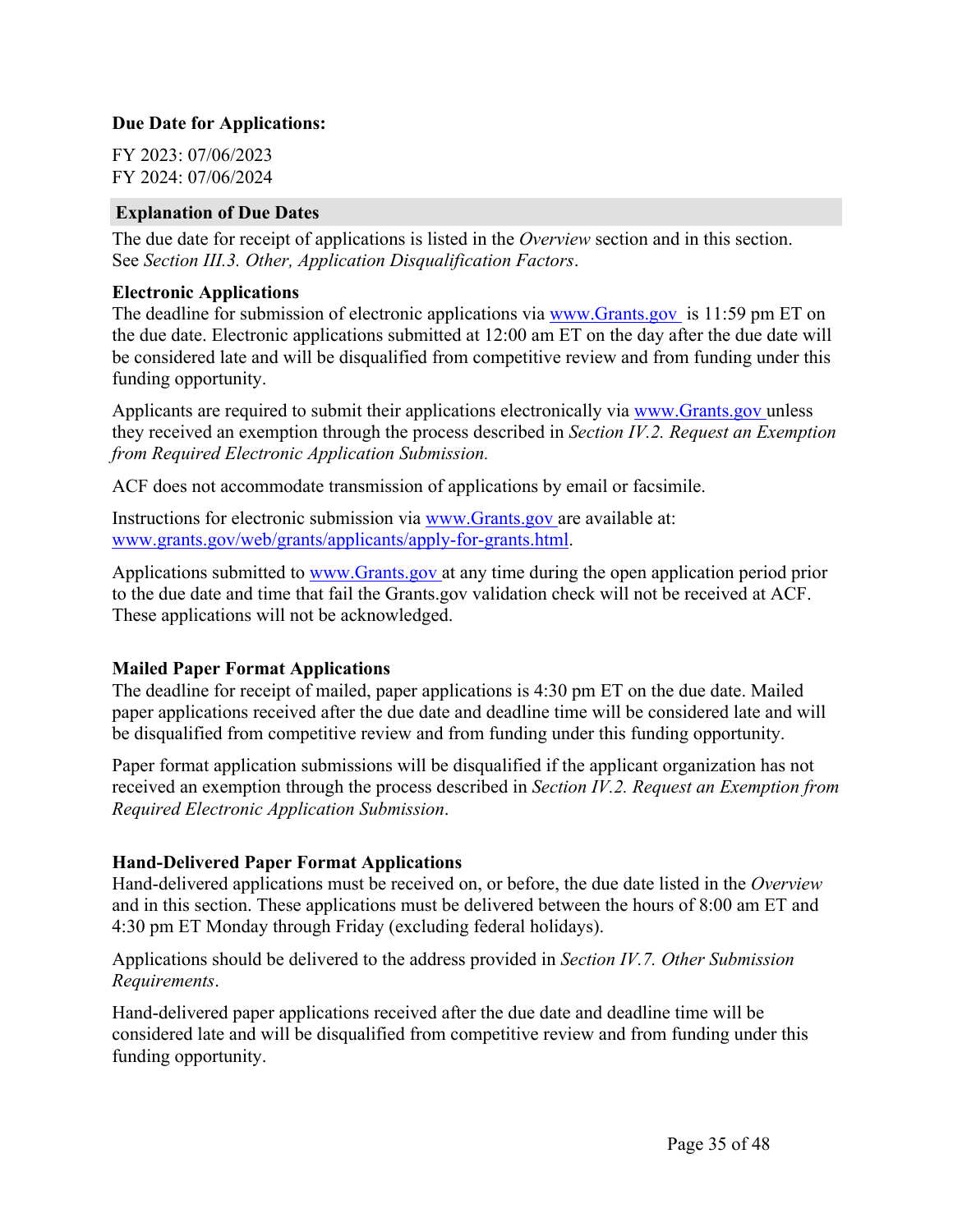Hand-delivered paper format application submissions will be disqualified if the applicant organization has not received an exemption through the process described in *Section IV.2. Request an Exemption from Required Electronic Application Submission*.

## **No appeals will be considered for applications classified as late under the following circumstances:**

- Applications submitted electronically via www.Grants.gov are considered late when they are dated and time-stamped after the deadline of 11:59 pm ET on the due date.
- Paper format applications received by mail or hand-delivery after 4:30 pm ET on the due date will be classified as late and will be disqualified.
- Paper format applications received from applicant organizations that were not approved for an exemption from required electronic application submission under the process described in *Section IV.2. Request an Exemption from Required Electronic Submission* will be disqualified.

## **Emergency Extensions**

ACF may extend an application due date when circumstances make it impossible for an applicant to submit their applications on time. Only events such as documented natural disasters (floods, hurricanes, tornados, etc.), or a verifiable widespread disruption of electrical service, or mail service, will be considered. The determination to extend or waive the due date, and/or receipt time, requirements in an emergency situation rests with the Grants Management Officer listed as the Office of Grants Management Contact in *Section VII. HHS Awarding Agency Contact(s)*.

## **Acknowledgement of Received Application**

## **Acknowledgement from Grants.gov**

Applicants will receive an initial email upon submission of their application to Grants.gov. This email will provide a **Grants.gov Tracking Number**. Applicants should refer to this tracking number in all communication with Grants.gov. The email will also provide a **date and time stamp**, which serves as the official record of the application's submission**.** Receipt of this email does not indicate that the application is accepted or that it has passed the validation check.

Applicants will also receive an email acknowledging that the received application is in the **Grants.gov validation process**, after which a third email is sent with the information that the submitted application package has passed, or failed, the series of checks and validations.

Applications that are submitted on time that fail the validation check will not be transmitted to ACF and will not be acknowledged by ACF.

## **Acknowledgement from ACF of an electronic application's submission:**

Applicants will be sent additional email(s) from ACF acknowledging that the application has been retrieved from Grants gov by ACF. Receipt of these emails is not an indication that the application is accepted for competition.

## **Acknowledgement from ACF of receipt of a paper format application:**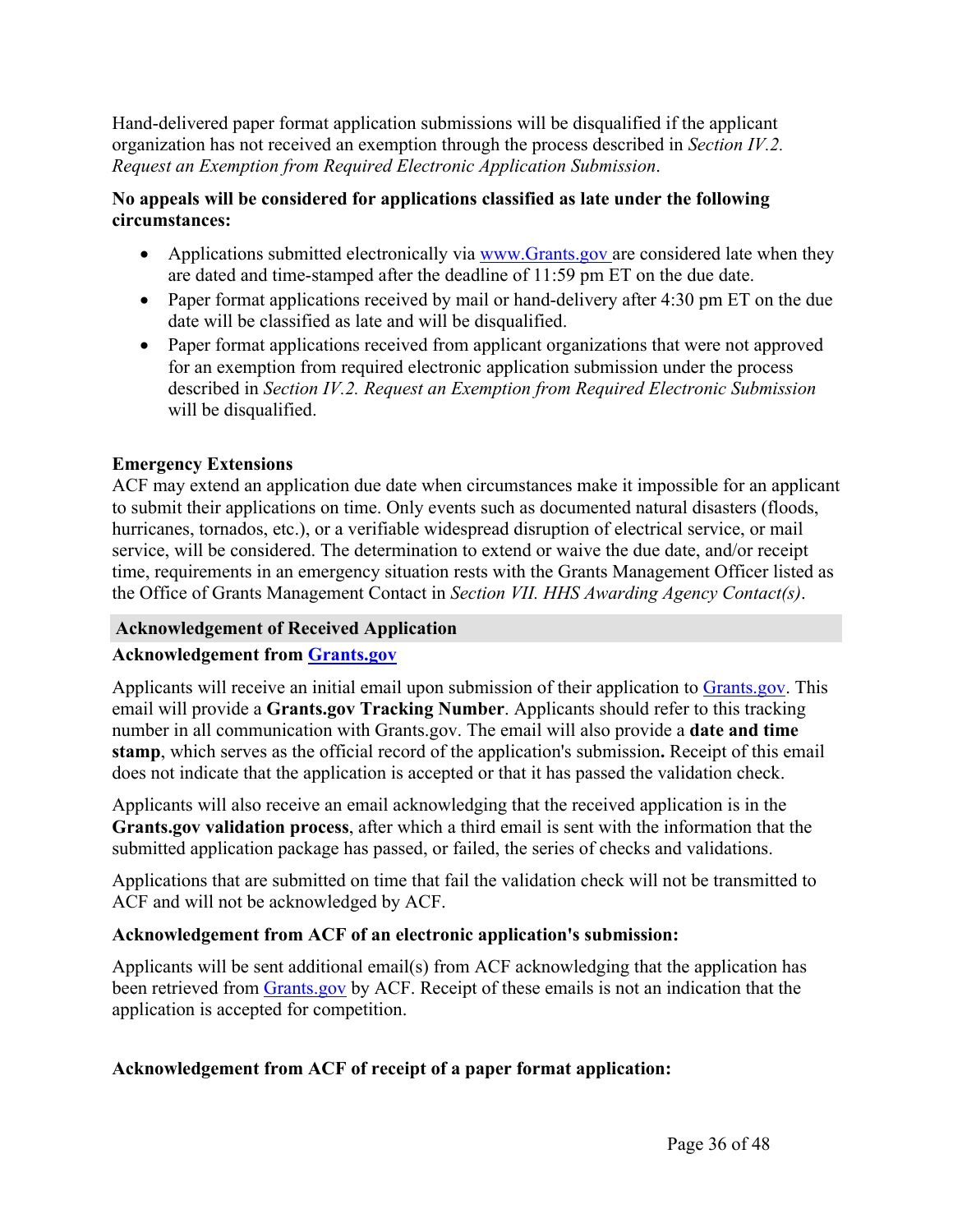ACF will not provide acknowledgement of receipt of hard copy application packages submitted via mail or courier services.

## **IV.5. Intergovernmental Review**

This program is not subject to Executive Order (E.O.) 12372, "Intergovernmental Review of Federal Programs," or 45 CFR Part 100, "Intergovernmental Review of Department of Health and Human Services Programs and Activities." No action is required of applicants under this funding opportunity with regard to E.O. 12372.

## **IV.6. Funding Restrictions**

Costs of organized fund raising, including financial campaigns, endowment drives, solicitation of gifts and bequests, and similar expenses incurred to raise capital or obtain contributions are unallowable. Fund raising costs for the purposes of meeting the Federal program objectives are allowable with prior written approval from the Federal awarding agency. (45 CFR § 75.442)

Proposal costs are the costs of preparing bids, proposals, or applications on potential Federal and non-Federal awards or projects, including the development of data necessary to support the non-Federal entity's bids or proposals. Proposal costs of the current accounting period of both successful and unsuccessful bids and proposals normally should be treated as indirect (F&A) costs and allocated currently to all activities of the non-Federal entity. No proposal costs of past accounting periods will be allocable to the current period. (45 CFR § 75.460)

Pre-award costs are not allowable.

Construction is not an allowable activity or expenditure under this award.

Purchase of real property is not an allowable activity or expenditure under this award.

A grant recipient must submit a title IV-E plan for direct funding to ACF no later than the end of the 24th month after the grant is awarded, and upon ACF approval of the plan, the grant recipient is expected to implement a title IV-E program. If the grant recipient does not submit a title IV-E plan within that time frame, it must repay the total grant amount. Given the statutory requirement to repay the grant if a title IV-E plan is not submitted within 24 months of grant receipt, it is important that an entity apply for this grant opportunity only when it has already made the decision to implement a title IV-E program. ACF is authorized to waive the requirement to repay the grant if it is determined that failure to submit a title IV-E plan during the 24-month period was beyond the control of the grant recipient (see section 476(c)(2)(B) of the Act).

Except as allowed under the optional title IV-E Prevention Services Program, title IV-E funds may not be used for costs of social services such as those that provide counseling or treatment to ameliorate or remedy personal problems, behaviors, or home conditions for a child, the child's family, or the child's foster family.

## **IV.7. Other Submission Requirements**

Submit paper applications to one of the following addresses. Also see *ACF Policy on Requesting an Exemption from Required Electronic Application Submission at www.acf.hhs.gov/grants/howto#chapter-6.*

**Submission by Mail** CB Operations Center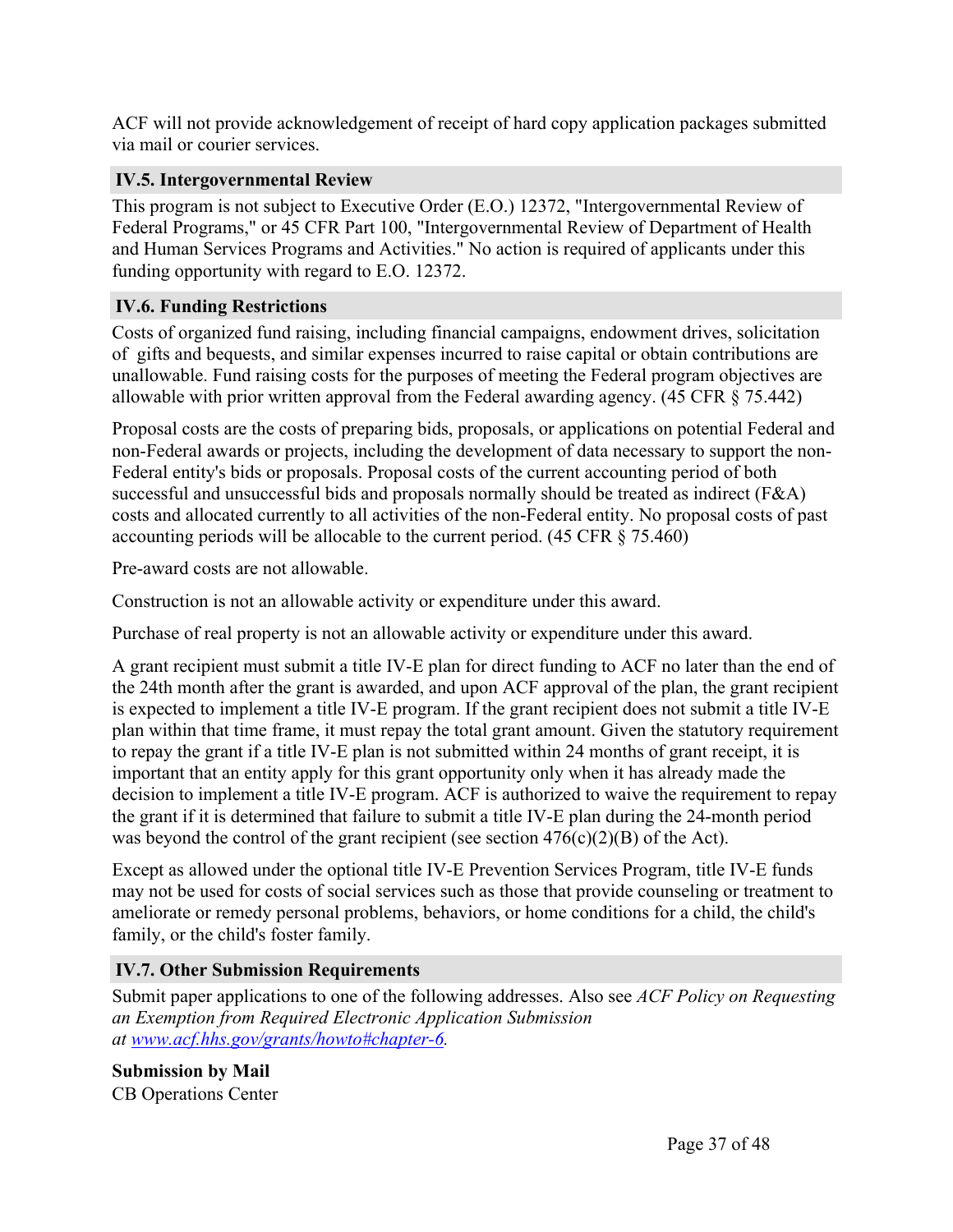c/o LCG, Inc. 6000 Executive Boulevard Suite 410 Rockville MD 20852 **Hand Delivery** CB Operations Center c/o LCG, Inc. 6000 Executive Boulevard Suite 410 Rockville MD

20852

## **Electronic Submission**

See *Section IV.2.* for application requirements and for guidance when submitting applications electronically via www.Grants.gov.

For all submissions, see *Section IV.4. Submission Dates and Times*.

## **V. Application Review Information**

## **V.1. Criteria**

**Please note:** With the exception of the notice of funding opportunity and relevant statutes and regulations, reviewers must not access, or review, any materials that are not part of the application documents. This includes information accessible on websites via hyperlinks that are referenced, or embedded, in the application. Though an application may include web links, or embedded hyperlinks, reviewers must not review this information as it is not considered to be part of the application documents. Nor will the information on websites be taken into consideration in scoring of evaluation criteria presented in this section. Reviewers must evaluate and score an application based on the documents that are presented in the application and must not refer to, or access, external links during the objective review.

Applications competing for financial assistance will be reviewed and evaluated using the criteria described in this section. The corresponding point values indicate the relative importance placed on each review criterion. Points will be allocated based on the extent to which the application proposal addresses each of the criteria listed. Applicants should address these criteria in their application materials, particularly in the project description and budget justification, as they are the basis upon which competing applications will be judged during the objective review. The required elements of the project description and budget justification may be found in *Section IV.2. The Project Description* of this funding opportunity.

## **Objectives and Need for Assistance Maximum Points:** 20

In reviewing the objectives and need for assistance, reviewers will consider the extent to which:

1. The applicant clearly demonstrates an understanding of the requirements of the title IV-E program and this NOFO and makes clear how the proposed project will enable the applicant to meet those requirements.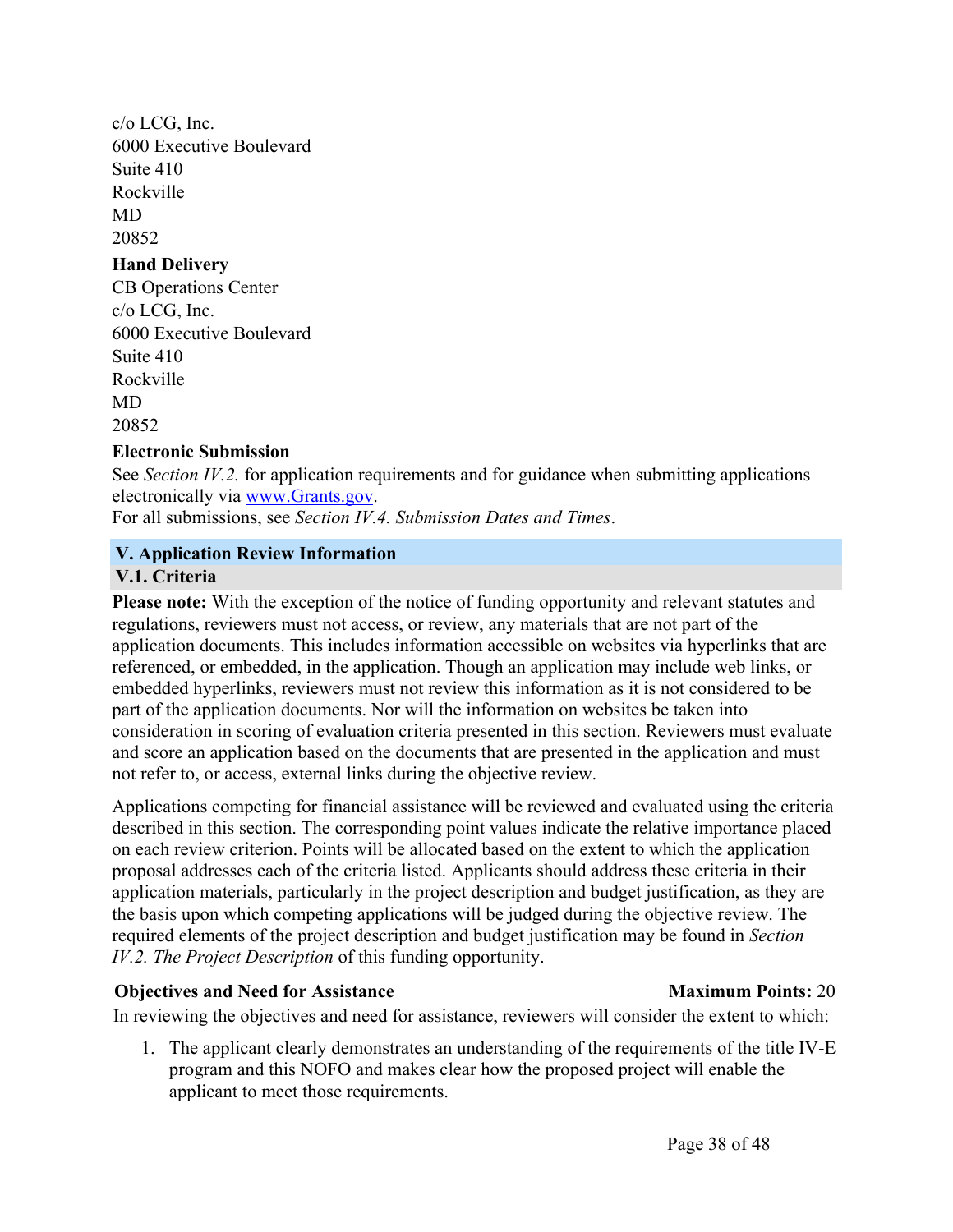- 2. The applicant provides a complete description of the scope of the child welfare services program currently operated by the tribe, including the types of services provided (e.g., child protective services, in-home services, foster care services, adoption services) and existing policies, standard operating procedures, and tribal code, etc. The applicant describes services that would need to be developed or clarifies whether another entity would provide any services. The applicant describes the changes, if any, needed to meet title IV-E requirements.
- 3. The applicant describes its tribal court system. If the applicant does not have its own judicial system, the applicant describes how it anticipates addressing the title IV-E requirements for specific judicial findings and oversight.
- 4. If another entity is responsible for part or all of the applicant's child welfare program, the applicant provides a description of the current structure and any anticipated plans to change that structure. If there is an existing agreement with the state, the applicant describes the services the state is providing and the state's anticipated role, if any, once the tribe has implemented a title IV-E program. The applicant must address any challenges with the current arrangement, and how those challenges have been addressed.
- 5. The applicant presents a clear vision of how the title IV-E program will benefit children and families involved in the tribe's child welfare program and provides estimates of the number of children likely to benefit from title IV-E foster care, adoption assistance, and/or guardianship assistance payments. The estimate can be based on existing numbers of children in out-of-home placements served by the tribe or the state.
- 6. The applicant includes a clear statement of the goals (end results of an effective project) and objectives (measurable steps for reaching these goals) for the proposed title IV-E plan development grant. These goals and objectives will effectively lead to the development or refinement of systems, policies, and procedures that must be in place for the tribe to submit an approvable title IV-E plan.
- 7. The applicant clearly demonstrates a thorough understanding of the areas it must address (e.g., case review systems, judicial findings, foster parent standards, data collection systems) to be prepared to submit a title IV-E plan and implement a title IV-E program. The applicant addresses its current readiness and capacity in each of these areas and makes clear why it proposes to use grant funds to address these areas.
- 8. The applicant provides evidence that the proposed project, if successfully implemented, would likely lead to the submission of an approvable title IV-E plan and contribute to the knowledge base on building tribal capacity to implement a title IV-E program.
- 9. The applicant has demonstrated the support of Tribal Leaders for implementing a title IV-E program by submitting a Tribal Resolution stating their intent to implement a title IV-E program once the plan has been approved by ACF and acknowledging that there is a match requirement on the tribe's part once the title IV-E plan is implemented.
- 10. The applicant identifies and adequately describes the population or geographic service area or areas in which the tribe proposes to operate the title IV-E program, including, if applicable, the state boundaries in which the service areas are contained within or overlap.

## **Approach Maximum Points:** 50

In reviewing the approach, reviewers will consider the extent to which: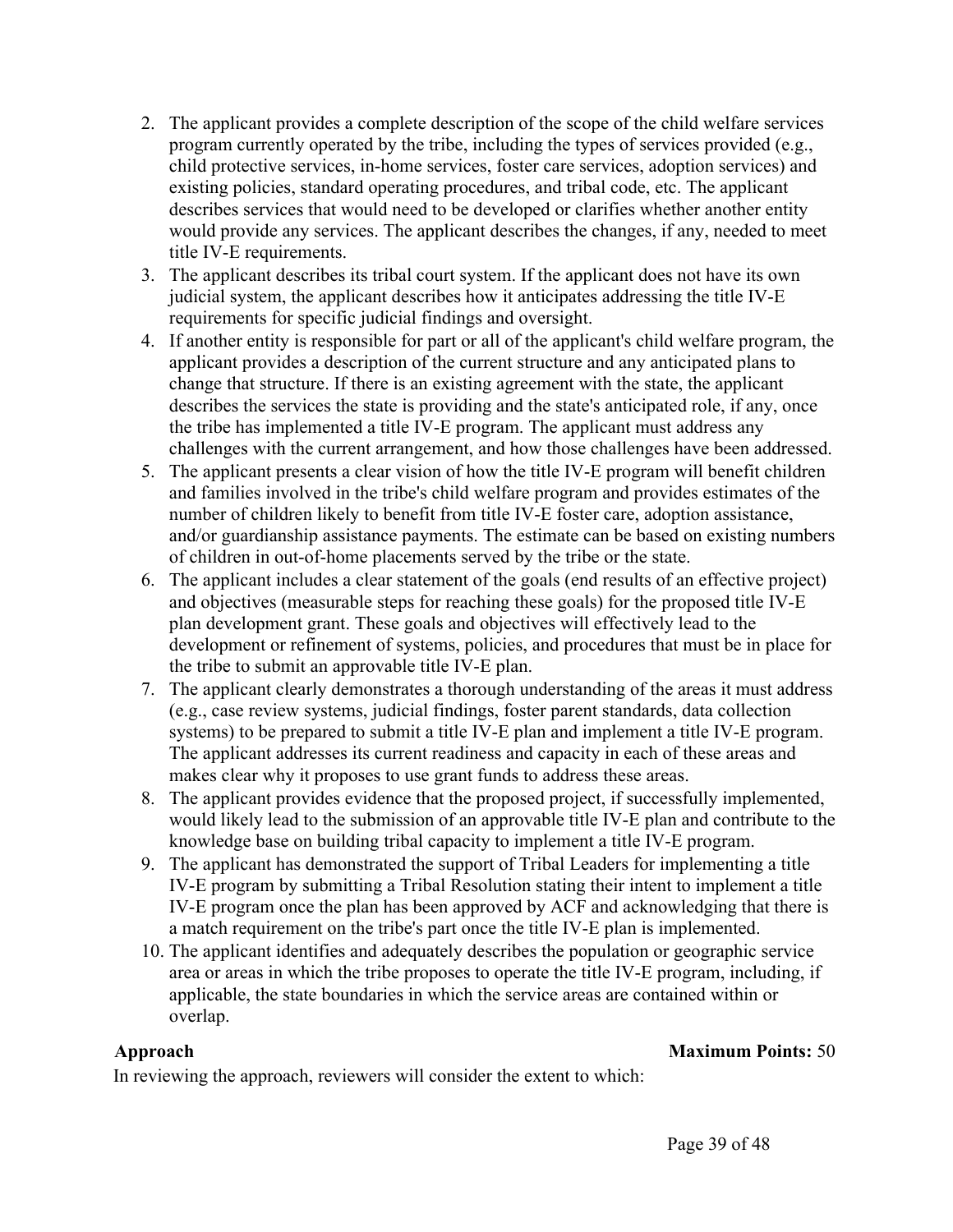- 1. The applicant clearly identifies and describes the areas it intends to address through the grant.
- 2. For each area in which the applicant proposes to use grant funds, the application describes a clear plan to meet the applicant's goals, including major tasks to be achieved and proposed timelines for completing these tasks.
- 3. The timeline for implementing the proposed project, including major milestones and target dates, is comprehensive and reasonable. The proposed project would lead to the applicant being able to develop and submit an approvable title IV-E plan within 2 years of grant award.
- 4. The applicant addresses any existing title IV-E agreements with states or agreements the tribe is in the process of negotiating with a state. If applicable, the proposal provides a brief description of what is covered by those title IV-E agreements and which services and title IV-E procedures are currently performed by the state and which services and procedures are currently performed by the tribe. The applicant indicates whether these agreements are intended to remain in effect while the tribe operates its own title IV-E plan directly or whether such agreements will be renegotiated (modified) or terminated.
- 5. The applicant describes the roles and responsibilities of any collaborating agencies in carrying out activities under the grant and includes letters of commitment.
- 6. The applicant demonstrates that the applicant has a thorough understanding of the challenges in carrying out proposed grant activities and in developing an approvable title IV-E plan within 2 years. The applicant provides a sound plan for overcoming these challenges.
- 7. The applicant describes how the proposed project is likely to lead to the successful development of an approvable title IV-E plan and would enhance the capacity of the applicant to provide child welfare services to the target population.

## **Organizational Capacity Maximum Points:** 20

In reviewing organizational capacity, reviewers will consider the extent to which:

- 1. The applicant's history and relationship with the target community would assist in the effective implementation of the proposed project; the applicant has experience in developing collaborative working agreements with other relevant agencies; the applicant organization's capabilities and experience relative to this project, including experience with administration, development, implementation, management, and evaluation of similar projects, would enable it to implement the proposed project effectively; and the applicant addresses any experience management and/or staff have with title IV-E.
- 2. If the applicant represents a consortium of partner agencies, the application explains how each agency's background and experience would support the planning and implementation of the proposed project. The application includes letters of commitment from each partner authorizing the applicant to apply on behalf of the consortium and agreeing to participate if the proposal is funded.
- 3. The proposed project director and key project staff possess sufficient relevant knowledge, experience, and capabilities (e.g., resume) to effectively implement and manage a project of this size, scope, and complexity.
- 4. The role, responsibilities, and time commitments of each proposed project staff position, including consultants, subcontractors, and/or partners, are clearly defined and appropriate to the successful implementation of the proposed project. If the applicant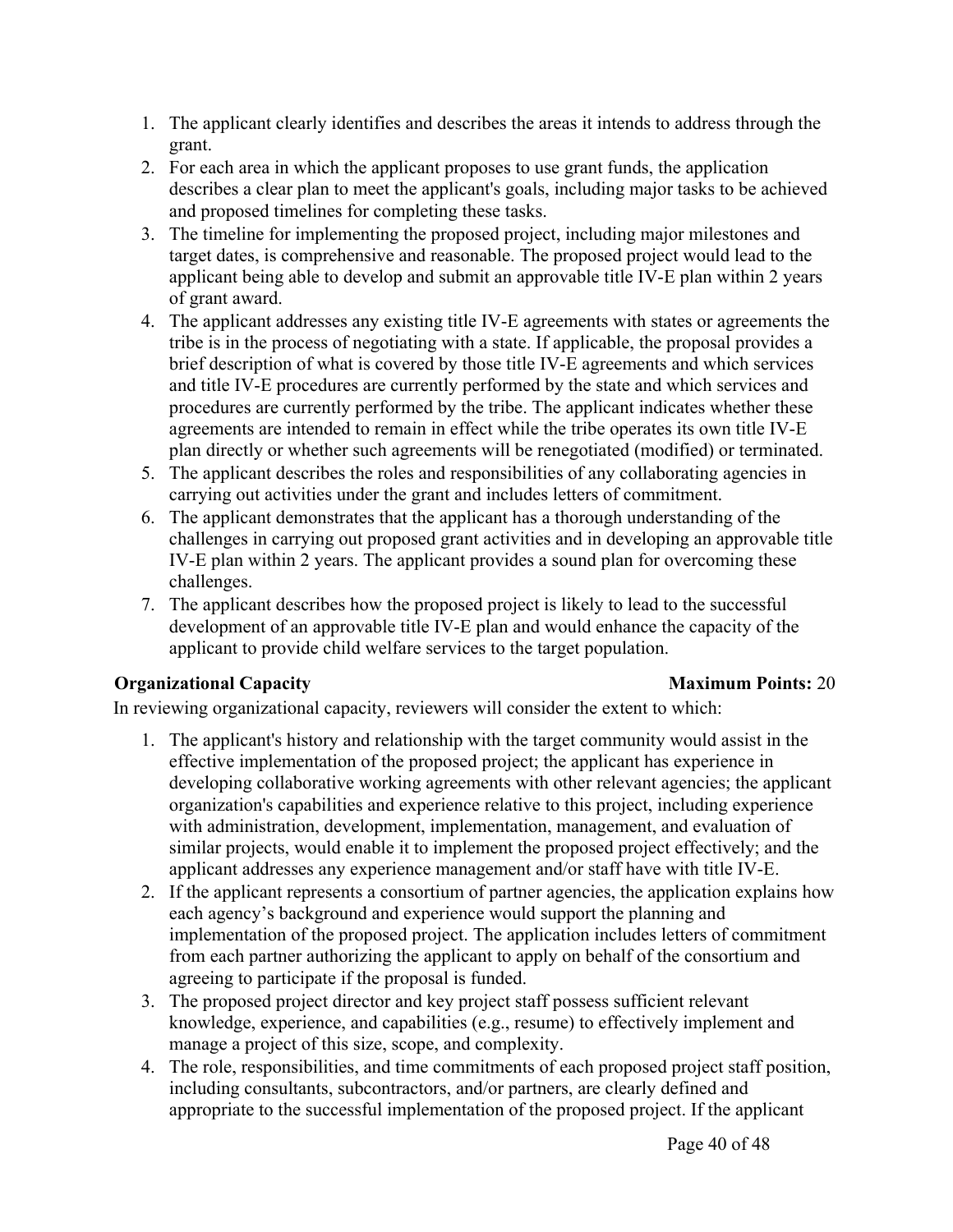proposes a project director who will serve less than full-time on the project, the applicant provides sufficient justification for how this staff structure will ensure successful completion of the Title IV-E plan. Resumes or job descriptions are attached for key personnel.

5. There is a sound management plan for achieving the objectives of the proposed project on time and within budget that clearly describes the effective management and coordination of activities carried out by any partners, subcontractors, and consultants (if appropriate). There would be a mutually beneficial relationship between the proposed project and other work planned, anticipated, or underway with federal assistance by the applicant.

## **Budget and Budget Justification Maximum Points:** 10

In reviewing the budget and budget justification, reviewers will consider the extent to which:

- 1. The applicant provides a detailed line-item budget (not to exceed a total of \$300,000) and a detailed budget justification (in narrative form) clearly explaining how grant funds would be spent over a period of up to 24 months from issuance.
- 2. The costs of the proposed project are reasonable and programmatically justified in view of the target population and community, the activities to be conducted, and the expected results and benefits.
- 3. The applicant's fiscal controls and accounting procedures would ensure prudent use, proper and timely disbursement, and accurate accounting of funds received under this NOFO.
- 4. The applicant provides a reasonable budget for travel for a minimum of three, but not more than five, staff members to attend two grant recipient meetings over the course of the budget period in Washington, D.C. The application includes adequate provisions for virtual meetings in the event of an extension of the public health emergency due to COVID-19.

## **V.2. Review and Selection Process**

No grant award will be made under this funding opportunity on the basis of an incomplete application. No grant award will be made to an applicant that does not have a DUNS number (http://fedgov.dnb.com/webform) and an active registration at SAM (www.sam.gov). See *Section IV.3. Unique Entity Identifier and System for Award Management (SAM)*.

## **Initial ACF Screening**

Each application will be screened to determine whether it meets any of the disqualification factors described in *Section III.3. Other, Application Disqualification Factors*.

Disqualified applications are considered to be "non-responsive" and are excluded from the competitive review process. Applicants will be notified of a disqualification determination by email or by USPS postal mail within 30 federal business days from the closing date of this NOFO.

## **Objective Review and Results**

Applications competing for financial assistance will be reviewed and evaluated by objective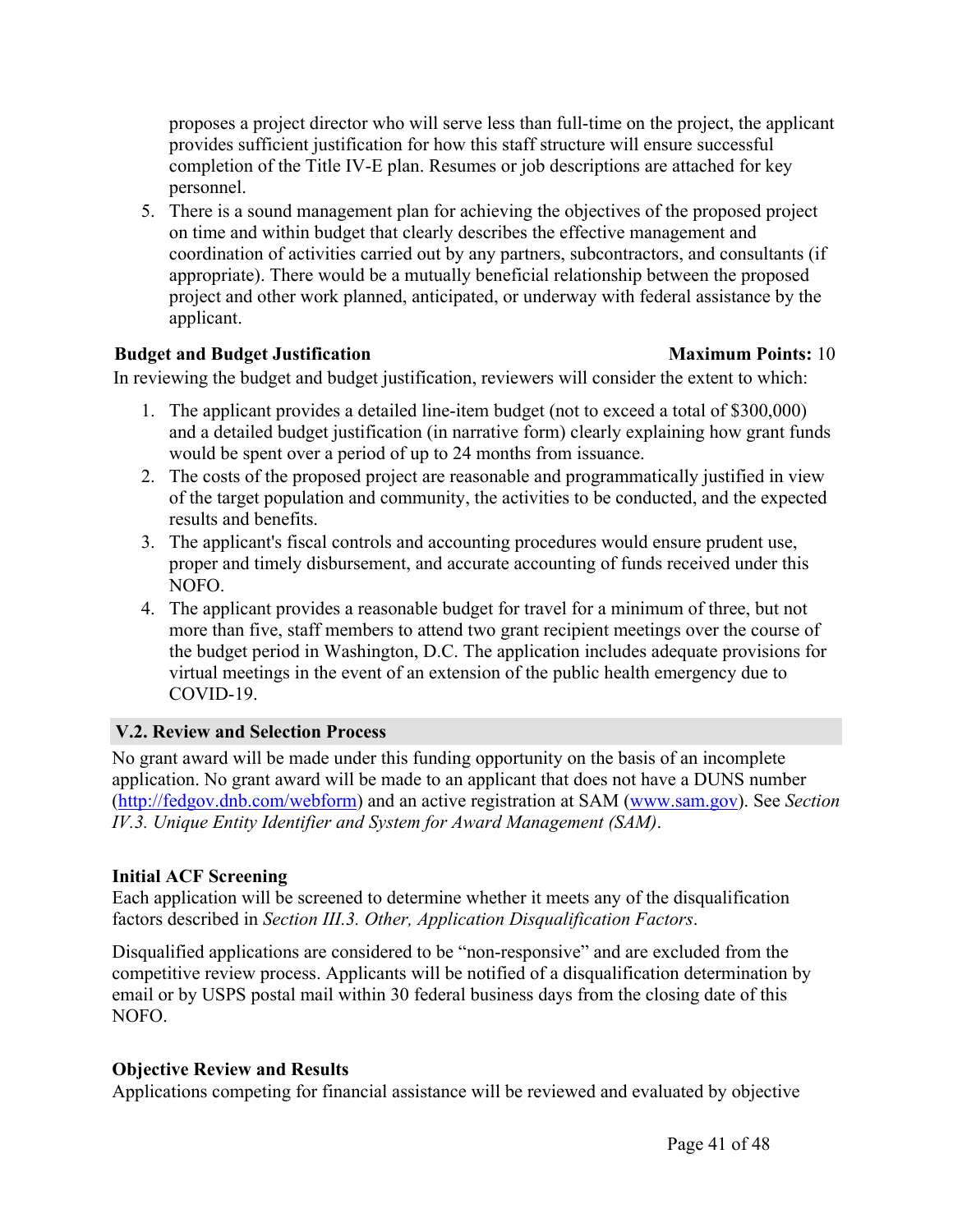review panels using only the criteria described in *Section V.1. Criteria* of this funding opportunity. Each panel is composed of experts with knowledge and experience in the area under review. Generally, review panels include three reviewers and one chairperson.

Results of the competitive objective review are taken into consideration by ACF in the selection of projects for funding; however, objective review scores and rankings are not binding. Scores and rankings are only one element used in the award decision-making process. If identified in *Section I. Program Description*, ACF reserves the right to consider preferences to fund organizations serving emerging, unserved, or under-served populations, including those populations located in pockets of poverty. In addition, ACF reserves the right to evaluate applications in the larger context of the overall portfolio by considering geographic distribution of federal funds (e.g., ensuring coverage of states, counties, or service areas) in its pre-award decisions.

ACF may elect not to fund applicants with management or financial problems that would indicate an inability to successfully complete the proposed project. In addition, ACF may elect to not allow a prime recipient to subaward if there is any indication that they are unable to properly monitor and manage subrecipients.

Applications may be funded in whole or in part. Successful applicants may be funded at an amount lower than that requested.

## **Federal Awarding Agency Review of Risk Posed by Applicants**

ACF is required to review and consider any information about the applicant that is in the Federal Awardee Performance and Integrity Information System (FAPIIS), www.fapiis.gov/, before making any award in excess of the simplified acquisition threshold over the period of performance. An applicant may review and comment on any information about itself that a federal awarding agency has previously entered into FAPIIS. ACF will consider any comments by the applicant, in addition to other information in FAPIIS, in making a judgment about the applicant's integrity, business ethics, and record of performance under federal awards when completing the review of risk posed by applicants as described in 45 CFR § 75.205(a)(2) Federal Awarding Agency Review of Risk Posed by Applicants.

## **Non-Federal Reviewers Reference**

Please refer to *Section IV.2. Required Forms, Assurances, and Certifications* of this funding opportunity for information on non-federal reviewers in the review process.

## **Approved but Unfunded Applications**

Applications recommended for approval in the objectives review process, but not selected for award may receive funding if additional funds become available in the current Fiscal Year. For those applications determined as "approved but unfunded," notice will be given of the determination by email.

## **V.3. Anticipated Announcement and Federal Award Dates**

Announcement of awards and the disposition of applications will be provided to applicants at a later date. ACF staff cannot respond to requests for information regarding funding decisions prior to the official applicant notification.

## **VI. Federal Award Administration Information**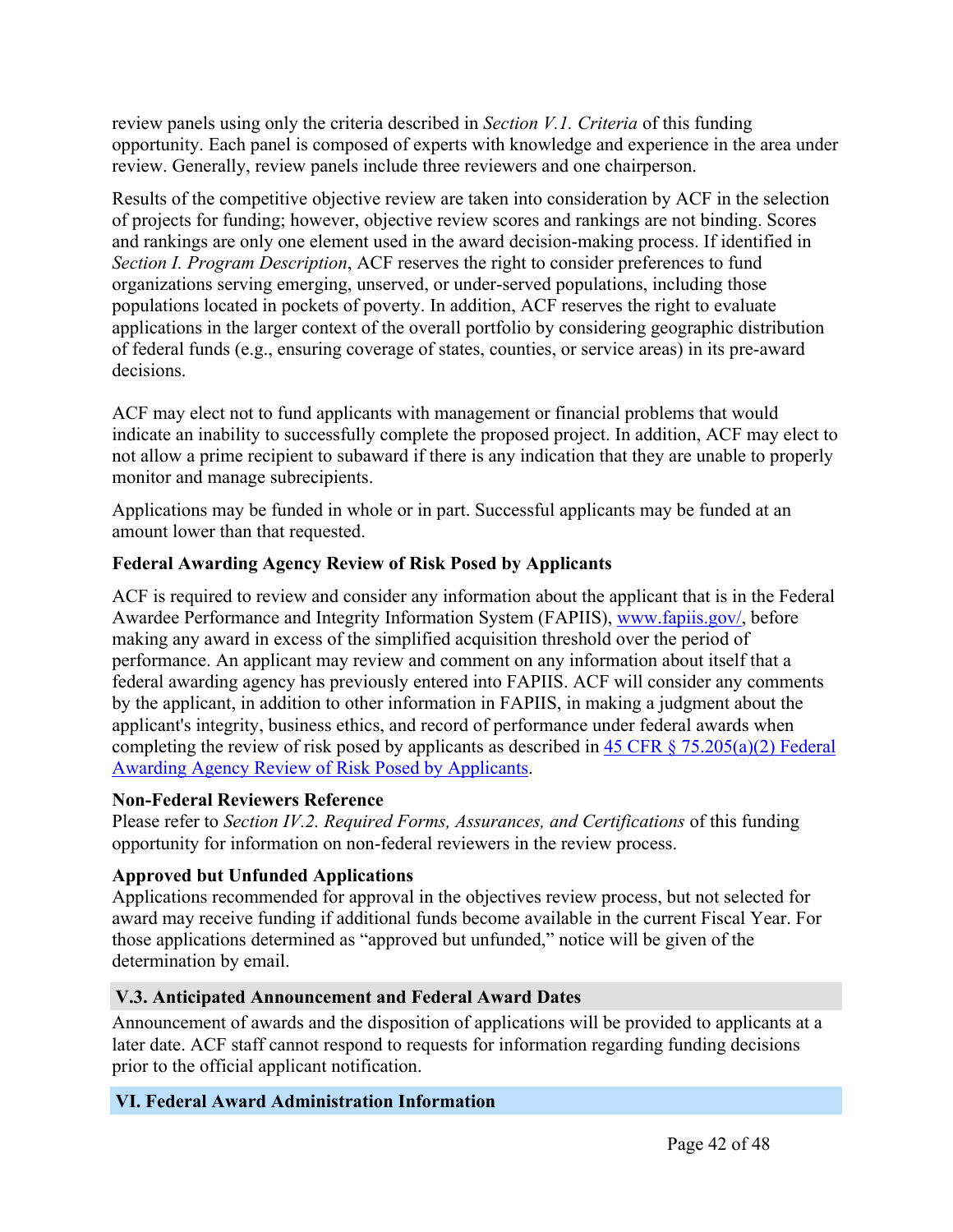## **VI.1. Federal Award Notices**

Successful applicants will be notified through the issuance of a Notice of Award (NoA) that sets forth the amount of funds granted, the terms and conditions of the grant, the effective date of the grant, the budget period for which initial support will be given, the non-federal share to be provided (if applicable), and the total project period for which support is contemplated. The NoA will be signed by the Grants Officer and transmitted via email or by GrantSolutions, or the Head Start Enterprise System (HSES), whichever is relevant.

Following the finalization of funding decisions, organizations whose applications will not be funded will be notified by letter signed by the cognizant Program Office head. Any other correspondence that announces to a Principal Investigator, or a Project Director, that an application was selected is not an authorization to begin performance.

Information on allowable pre-award costs and the time period under which they may be incurred is available in *Section IV.6. Funding Restrictions,* if applicable. Project costs that are incurred prior to the receipt of the NoA are at the recipient's risk.

Recipients may translate the Federal award and other documents into another language. In the event of inconsistency between any terms and conditions of the Federal award and any translation into another language, the English language meaning will control. Where a significant portion of the recipient's employees who are working on the Federal award are not fluent in English, the recipient must provide the Federal award in English and in the language(s) with which employees are more familiar.

#### **VI.2. Administrative and National Policy Requirements**

#### **Administrative and National Policy Requirements**

Awards issued under this funding opportunity are subject to 45 CFR Part 75 - Uniform Administrative Requirements, Cost Principles, and Audit Requirements for HHS Awards currently in effect or implemented during the period of award, other Department regulations and policies in effect at the time of award, and applicable statutory provisions. The Code of Federal Regulations (CFR) is available at www.ecfr.gov. Unless otherwise noted in this section, administrative and national policy requirements that are applicable to discretionary grants are available at: www.acf.hhs.gov/administrative-and-national-policy-requirements.

An application funded with the release of federal funds through a grant award does not constitute, or imply compliance with federal regulations. Funded organizations are responsible for ensuring that their activities comply with all applicable federal regulations.

Please review all HHS regulatory provisions for Termination at 45 CFR § 75.372.

## **HHS Grants Policy Statement**

The HHS Grants Policy Statement (HHS GPS) is the Department of Health and Human Services' single policy guide for discretionary grants and cooperative agreements. ACF grant awards are subject to the requirements of the HHS GPS, which covers basic grants processes, standard terms and conditions, and points of contact, as well as important agency-specific requirements. The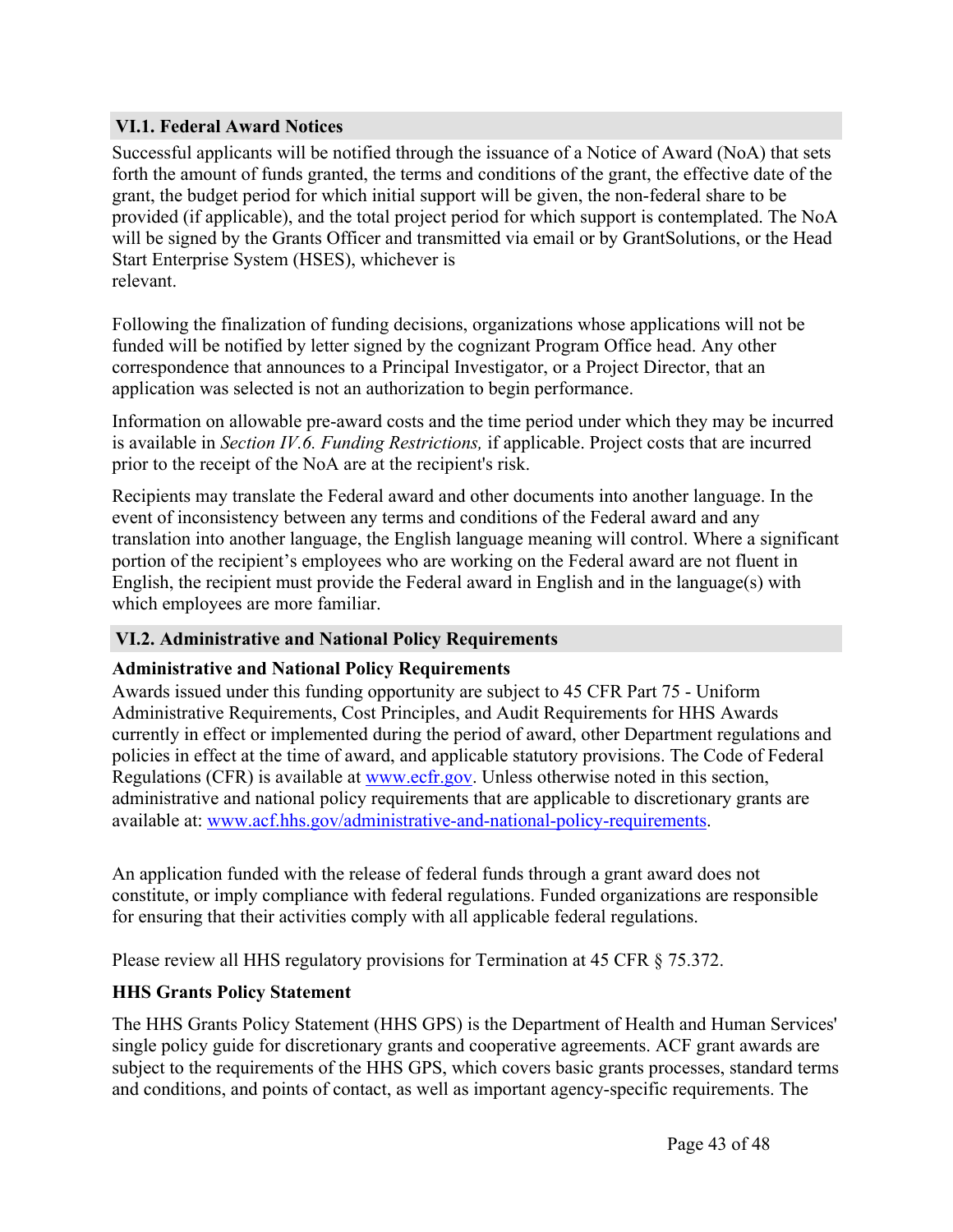general terms and conditions in the HHS GPS will apply as indicated unless there are statutory, regulatory, or award-specific requirements to the contrary that are specified in the NoA. The HHS GPS is available at https://www.acf.hhs.gov/discretionary-postawardrequirements#chapter-1.

## **VI.3. Reporting**

Performance Progress Reports: Semi-Annually

## **Reporting Requirements**

Recipients under this funding opportunity will be required to submit performance progress and financial reports periodically throughout the project period. Information on reporting requirements is available on the ACF website at www.acf.hhs.gov/discretionary-post-awardrequirements#chapter-2.

For planning purposes, the frequency of required reporting for awards made under this funding opportunity are as follows:

Financial Reports: Semi-Annually

## **VII. HHS Award Agency Contact(s)**

**Program Office Contact** Carlette Randall Administration for Children and Families Administration on Children, Youth and Families Children's Bureau CB Operations Center c/o LCG, Inc. 6000 Executive Boulevard, Suite 410 Rockville MD 20852 (888) 203-6161 CB@grantreview.org **Office of Grants Management Contact** Katrina Morgan Administration for Children and Families Office of Administration Office of Grants Management CB Operations Center c/o LCG, Inc. 6000 Executive Boulevard, Suite 410 Rockville MD 20852 (888) 203-6161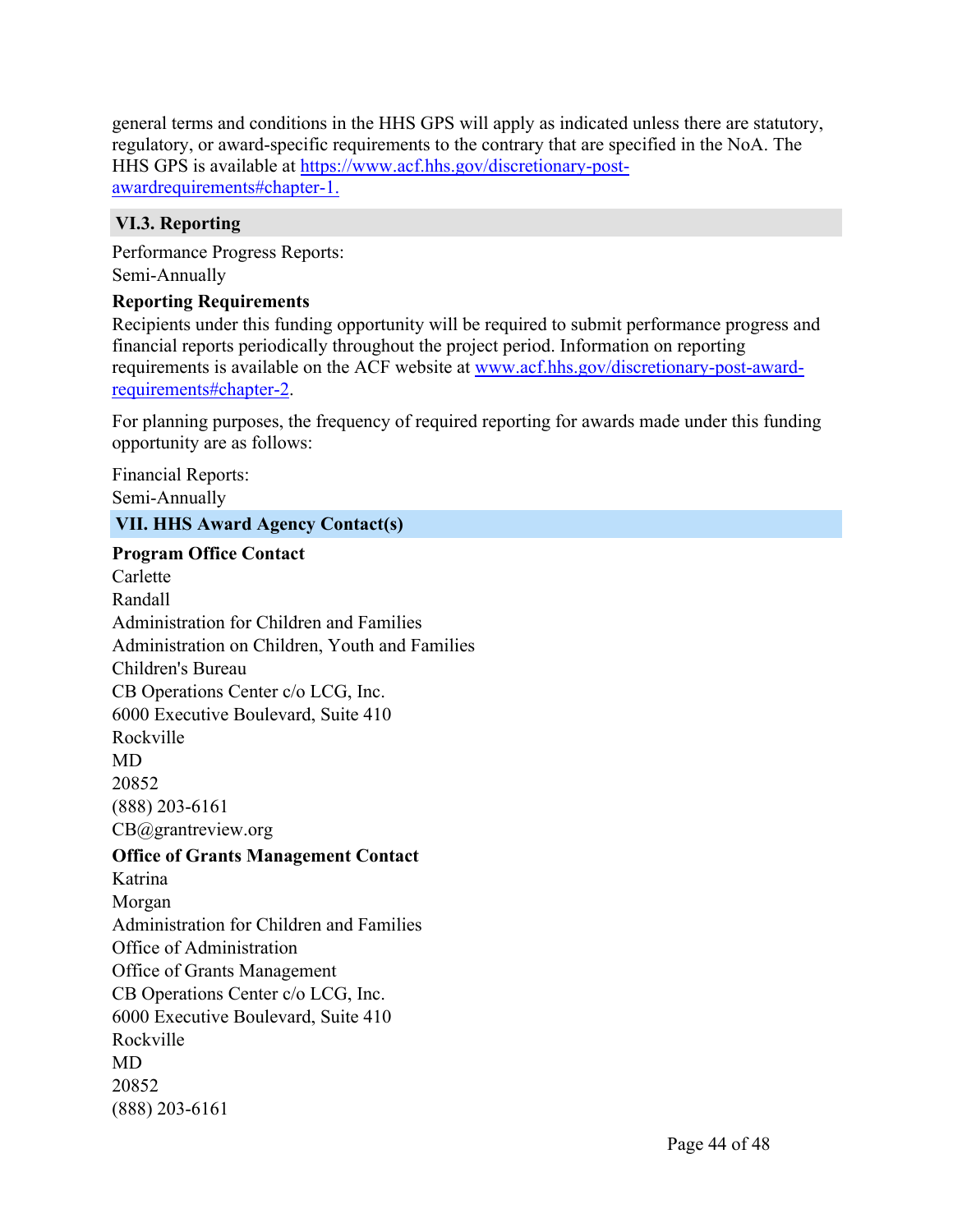## CB@grantreview.org

## **Federal Relay Service:**

Hearing-impaired and speech-impaired callers may contact the Federal Relay Service (FedRelay) at www.gsa.gov/fedrelay.

#### **VIII. Other Information Reference Websites**

U.S. Department of Health and Human Services (HHS) www.hhs.gov/.

Administration for Children and Families (ACF) www.acf.hhs.gov/.

ACF Funding Opportunities Forecasts and NOFOs www.grants.gov/.

ACF "How To Apply For A Grant" https://www.acf.hhs.gov/grants/how-apply-grant.

ACF Property Guidance https://www.acf.hhs.gov/grants/real-property-and-tangible-personalproperty

Grants.gov Accessibility Information www.grants.gov/ web/grants/accessibilitycompliance.html.

Code of Federal Regulations (CFR) http://www.ecfr.gov/.

United States Code (U.S.C.) http://uscode.house.gov/.

## **Application Checklist**

Applicants may use this checklist as a guide when preparing an application package.

| <b>What to Submit</b>                                                                                      | <b>Where Found</b>                                                                                                                                                                                                                                                                     | <b>When to Submit</b>                                                                                                                                                                                                         |
|------------------------------------------------------------------------------------------------------------|----------------------------------------------------------------------------------------------------------------------------------------------------------------------------------------------------------------------------------------------------------------------------------------|-------------------------------------------------------------------------------------------------------------------------------------------------------------------------------------------------------------------------------|
| $SF-424 -$<br>Application for<br><b>Federal Assistance</b>                                                 | Referenced in Section IV.2. Required<br>Forms, Assurances, and<br>Certifications.<br>This form is available in the NOFO's<br>forms package at www.Grants.gov in<br>the Mandatory section.                                                                                              | Submission is due by the<br>application due date found<br>in the <i>Overview</i> and<br>in Section $IV.4$ . Submission<br>Dates and Times.                                                                                    |
| Unique<br>Entity Identifier<br>(DUNS)<br>and Systems for<br><b>Award Management</b><br>(SAM) registration. | Referenced in Section IV.3. Unique<br>Entity Identifier and System for<br>Award Management (SAM) in the<br>funding opportunity.<br>To obtain a DUNS number (Unique)<br>Entity Identifier), go<br>to http://fedgov.dnb.com/webform.<br>To register at SAM, go<br>to http://www.sam.gov. | A DUNS number (Unique<br>Entity Identifier) and<br>registration at SAM.gov are<br>required for all applicants.<br>Active registration at SAM<br>must be maintained<br>throughout the application<br>and project award period. |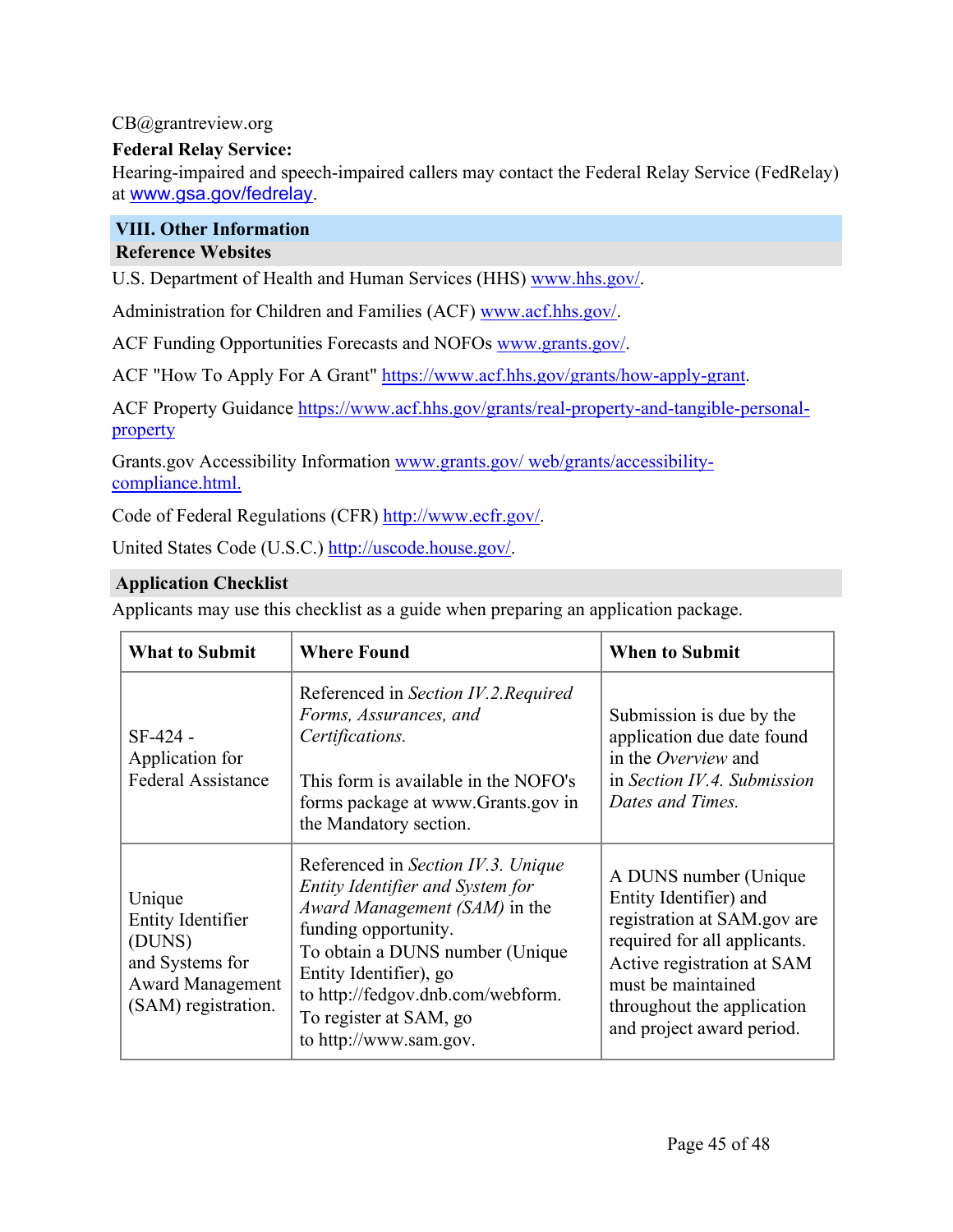| <b>What to Submit</b>                                                    | <b>Where Found</b>                                                                                                                                                                                       | <b>When to Submit</b>                                                                                                                                                                                                                      |
|--------------------------------------------------------------------------|----------------------------------------------------------------------------------------------------------------------------------------------------------------------------------------------------------|--------------------------------------------------------------------------------------------------------------------------------------------------------------------------------------------------------------------------------------------|
| Certification<br>Regarding Lobbying<br>(Grants.gov<br>Lobbying Form)     | Referenced in Section IV.2. Required<br>Forms, Assurances, and Certifications.<br>This form is available in the NOFO's<br>forms package at www.Grants.gov.                                               | Submission is due with the<br>application package or prior<br>to the award of a grant.                                                                                                                                                     |
| SF-<br>Project/Performance<br>Site Location(s)<br>$(SF-P/PSL)$           | Referenced in Section IV.2. Required<br>Forms, Assurances, and Certifications.<br>This form is available in the NOFO's<br>forms package at www.Grants.gov.                                               | Submission is due by the<br>application due date found<br>in the<br>Overview and in Section<br>IV.4. Submission Dates and<br>Times.                                                                                                        |
| SF-LLL-<br>Disclosure of<br>Lobbying Activities                          | "Disclosure Form to Report Lobbying"<br>is referenced in<br>Section IV.2. Required Forms,<br>Assurances, and Certifications.<br>This form is available in the NOFO's<br>forms package at www.Grants.gov. | If submission of this form is<br>applicable, it is due at the<br>time of application.<br>If not available at the time of<br>application, it may also be<br>submitted prior to the<br>award of a grant.                                     |
| The Project Budget<br>and Budget<br>Justification                        | Referenced in Section IV.2. The<br><b>Project Budget and Budget</b><br>Justification.                                                                                                                    | Submission is required in<br>addition to submission of<br>SF-424A and / or SF-424C.<br>Submission is required with<br>the application package by<br>the due date in<br>the Overview and in Section<br>IV.4. Submission Dates and<br>Times. |
| The Project<br>Description                                               | Referenced in Section IV.2. The<br>Project Description.                                                                                                                                                  | Submission is due by the<br>application due date found<br>in the <i>Overview</i> and in<br>Section IV.4. Submission<br>Dates and Times.                                                                                                    |
| <b>Tribal Resolution</b><br>for Applicant Acting<br>on Behalf of a Tribe | Submission is required for all<br>applicants acting on behalf of a tribe in<br>applying for a Tribal Title IV-E Plan<br>Development Grant.                                                               | As specified in Sections<br>III.3 and IV.2 applicants<br>must provide a tribal<br>resolution directing the<br>entity acting on behalf of a<br>tribe to apply for a Tribal                                                                  |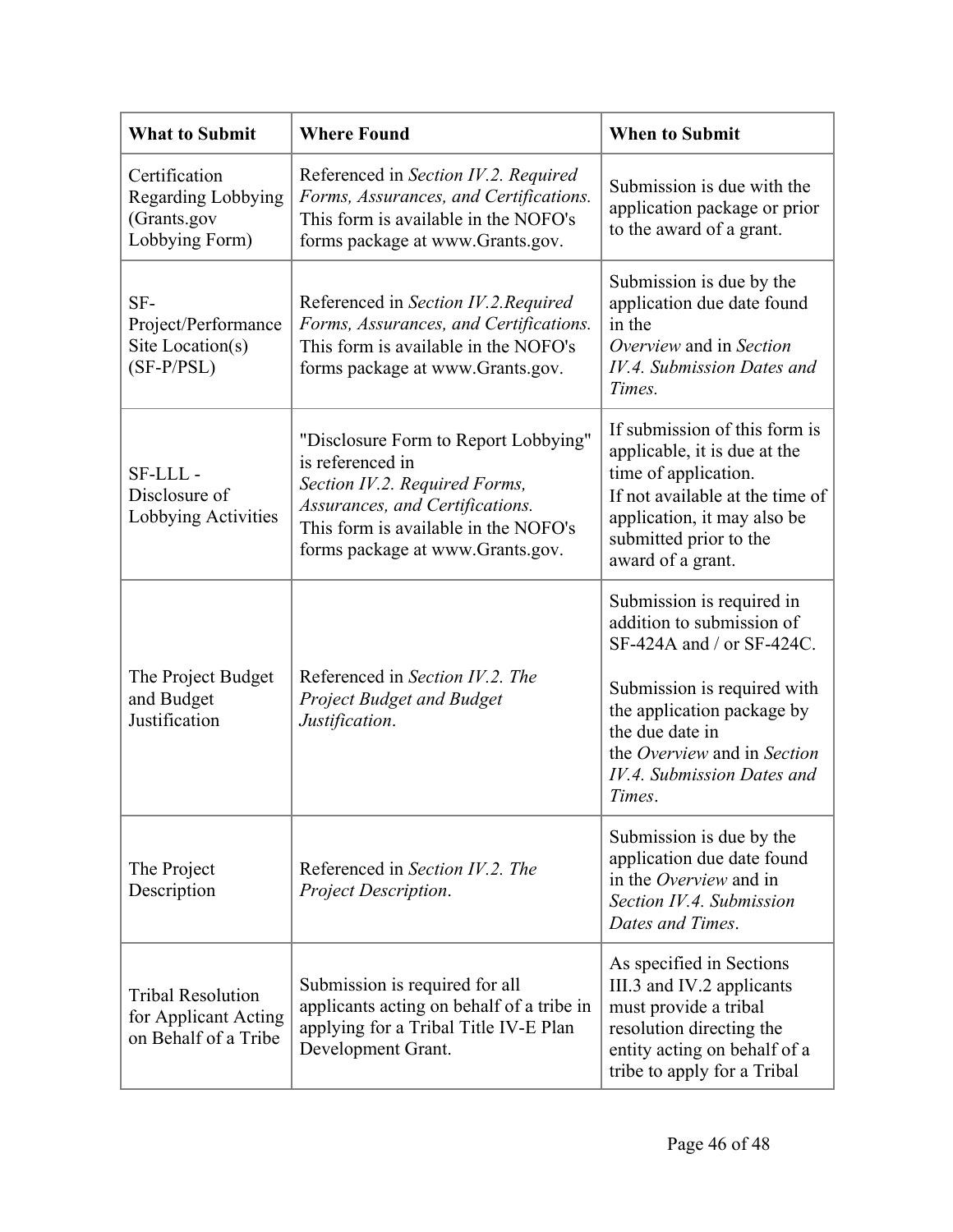| <b>What to Submit</b>                                                  | <b>Where Found</b>                                                                                                                                                                    | <b>When to Submit</b>                                                                                                                                                                                                                                                                                                     |
|------------------------------------------------------------------------|---------------------------------------------------------------------------------------------------------------------------------------------------------------------------------------|---------------------------------------------------------------------------------------------------------------------------------------------------------------------------------------------------------------------------------------------------------------------------------------------------------------------------|
|                                                                        |                                                                                                                                                                                       | Title IV-E Plan<br>Development Grant.                                                                                                                                                                                                                                                                                     |
| Tribal Resolution of<br>Intent to Implement<br>a Title IV-E<br>Program | Submission is required of all<br>applicants.                                                                                                                                          | As specified in Section IV.2<br>applicants must provide a<br>tribal resolution stating their<br>intent to implement a title<br>IV-E program and<br>acknowledgement of match<br>requirements of the title IV-<br>E program.                                                                                                |
| Table of Contents                                                      | Referenced in Section IV.2. The<br>Project Description.                                                                                                                               | Submit with the application<br>by the due date found in the<br>Overview and in Section<br>IV.4. Submission Dates and<br>Times.                                                                                                                                                                                            |
| Project<br>Summary/Abstract                                            | Referenced in Section IV.2. The<br>Project Description.<br>The Project Summary/Abstract is<br>limited to one single-spaced page.                                                      | Submission is due by the<br>application due date found<br>in the Overview and in<br>Section IV.4. Submission<br>Dates and Times.                                                                                                                                                                                          |
| <b>Mandatory Grant</b><br><b>Disclosure</b>                            | Requirement, submission instructions,<br>and mailing addresses are found in the<br>"Mandatory Grant Disclosure" in<br>Section IV.2. Required Forms,<br>Assurances and Certifications. | If applicable, concurrent<br>submission to the<br>Administration for Children<br>and Families and to the<br>Office of the Inspector<br>General is required.                                                                                                                                                               |
| <b>Indirect Cost Rate</b><br>Agreement (IDR)                           | Referenced in Section IV.2. The<br><b>Project Budget and Budget</b><br>Justification.<br>The IDR must be submitted with the<br>application package.                                   | If the IDR is available by the<br>application due date, it must<br>be<br>submitted with the<br>application package.<br>If it is not available by the<br>application due date, listed<br>in the Overview and Section<br>IV.4. Submission Dates and<br><i>Times</i> , it may be submitted<br>prior to the award of a grant. |